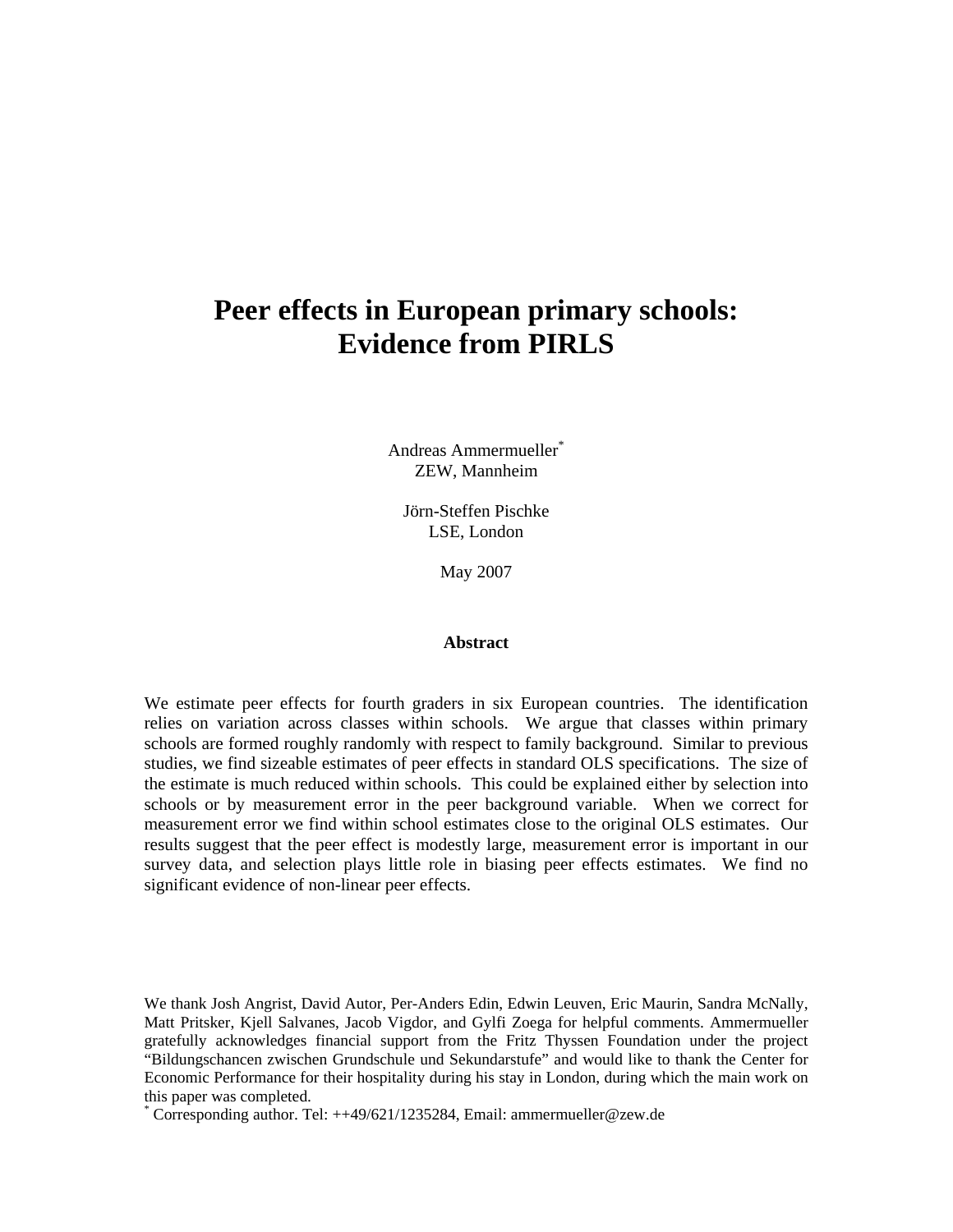# **1 Introduction**

Learning in schools takes place in a group setting, and the composition of the group possibly affects individual outcomes. There has been a lot of interest in these types of social interactions in economics recently, and in peer effects in school in particular. We revisit this issue in this paper, drawing on a previously unexploited data set in this context, the Progress in International Reading Literacy Study (PIRLS) for fourth graders. Our analysis covers six European countries, Germany, France, Iceland, the Netherlands, Norway, and Sweden.

Peer effects are of interest for a variety of reasons. From the policy perspective, it is important to know how students should be grouped in schools and class rooms in order to maximize achievement, or to achieve certain equity goals. Tracking policies, the explicit grouping of students into classes by ability is widespread in many countries. Policies increasing school choice and school competition are being discussed or implemented in many countries. These policies will influence student outcomes through peer effects, if there is increased sorting of students as a result of these policies. Understanding peer effects is therefore an important ingredient in evaluating many education policies.

One of the main challenges in the literature on peer effects is the feature that schools and class rooms are not formed randomly. School and class composition typically reflects neighborhood characteristics, and therefore the family background of students. The estimated peer effect may capture unobserved aspects of an individual student's performance if this problem is ignored. We exploit the fact that the PIRLS data sample multiple class rooms within a single school. This allows us to estimate peer effects within schools. Since we study students in primary schools, there is no explicit tracking in any of the countries in our sample. We argue that classes within schools are in fact formed more or less randomly with respect to family background characteristics (other than immigrant status). The variation in our peer variable therefore most likely reflects that there will be small differences in composition when multiple groups are formed out of a small population (in essence the absence of the law of large numbers). Hence, our research design allows for a relatively credible identification of peer effects on student test scores.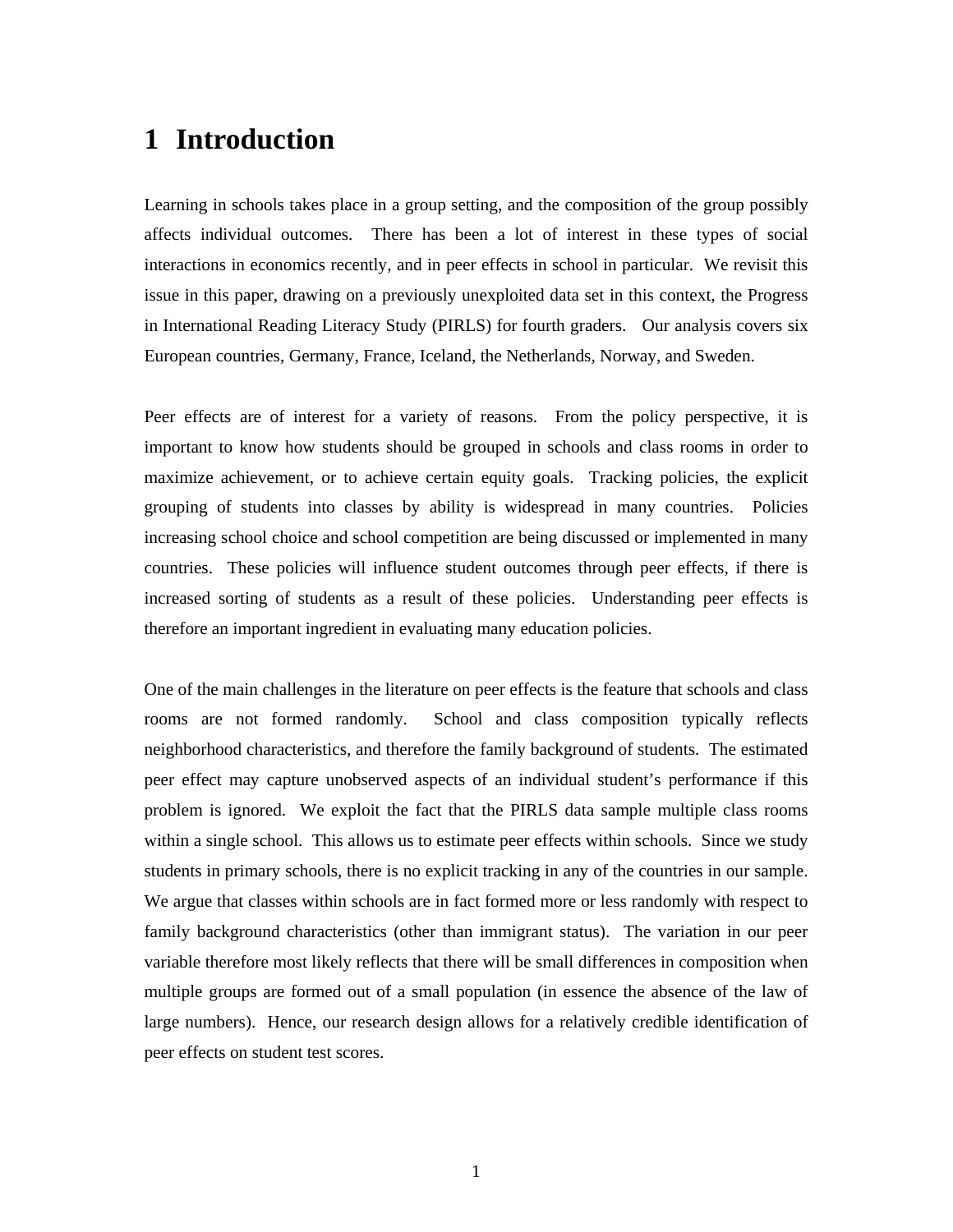The existing literature, of which some recent studies are summarized in Table 1, has used a wide variety of approaches to identify peer effects. The papers closest in spirit to ours are the ones by Vigdor and Nechyba (2004) and Hoxby (2000) for the US and Gould et al. (2005) for Israel. These papers similarly rely on differences in the compositions of individual classes within a school, which come about by chance. Hanushek et al. (2003) and McEwan (2003) also use within school variation to identify peer effects. However, it is more difficult to believe that differences in class composition are random in their cases. We will compare our methodology in detail to the existing literature in the next section. A number of recent studies have also used explicit random assignment to classes or schools, or other natural experiments. However, none of these studies is for European countries.

An important issue in our context is the fact that our peer measure is self-reported by the students' parents and that the sample does not include all students in a class room. These features will lead to measurement error in both the individual and peer level variables in the regression, and hence to biased estimates. Moreover, the size of the bias will differ in the OLS and within school estimates. We address these issues by using alternative variables for family background as instruments, and adjusting our estimates for the sampling error in our measure of the peer variable.

On average across countries, we find that a one standard deviation change in our measure of peer composition leads to a 0.15 standard deviation change in reading test scores, and this estimate is marginally significant. The size of this effect is slightly larger than most estimates reported in the literature. However, the confidence interval for our measurement error corrected estimates is fairly large.

The remainder of the paper is structured as follows. The next section discusses our methodology and compares our approach to the existing literature. Section 3 describes the PIRLS data. In section 4, we investigate the issue of whether classes are formed randomly within schools. Section 5 presents our preliminary estimates of peer effects, and section 6 discusses measurement error problems and how we deal with them. Section 7 converts our estimated peer effects to effect sizes and compares the results with the literature. A final section concludes.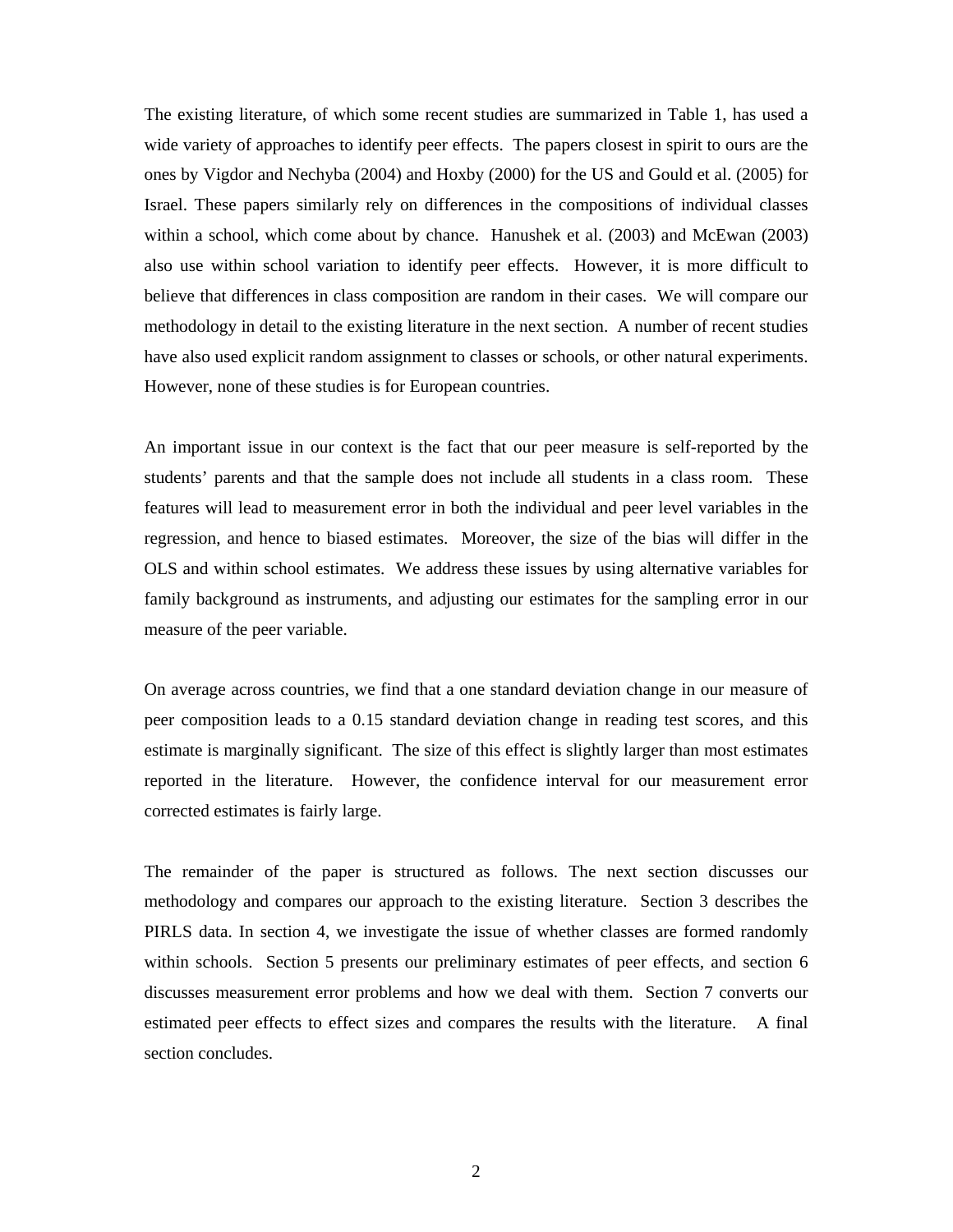### **2 Empirical framework and existing literature**

A peer effects study typically starts from a specification of an education production function like

$$
y_{ics} = \alpha + \beta X_{ics} + \gamma \mathcal{S}_{cs} + \delta \overline{X}_{(-i)cs} + \phi \overline{y}_{(-i)cs} + \mu_{cs} + \varepsilon_{ics}
$$
(1)

where *yics* is a student outcome, like a test score, for student *i* in class room *c* and school *s*, *Xics* are student or family characteristics, like sex, family background, etc.,  $S_{cs}$  are school or class level characteristics, like class size, teacher experience, characteristics of the municipality, etc.,  $\overline{X}_{(-i)cs}$  are the average characteristics of the peers of student *i*, and  $\overline{y}_{(-i)cs}$  is the average outcome of the peers. In addition,  $\mu_{cs}$  and  $\varepsilon_{ics}$  are a class level and an individual level error term.

In the language of Manski (1993), the coefficient  $\delta$  reflects exogenous or contextual effects,  $\phi$ reflects endogenous effects, and <sup>μ</sup>*cs* reflects correlated effects. Exogenous effects arise when individuals learn more because the group of peers is more favorable in terms of their predetermined characteristics. Correlated effects arise when the group of peers is subject to a common influence, which is not modeled directly. These effects will give rise to a bias if they are correlated with peer group composition. For example, consider a remedial class room with relatively poorly performing children. This class room may be assigned a particularly able teacher but the exceptional characteristics of this teacher are not observable. Removing the potential bias from contextual effects is one of the main challenges in the peer effects literature, and we will discuss this issue shortly. Endogenous effects arise when individuals learn more because peers are learning more.

Even if the requisite data are available, eq. (1) cannot be estimated directly because of the well known reflection problem (see Manski, 1993). Student *i* influences his or her peers, and the peers influence student *i* in turn through the coefficient  $\phi$ , if a symmetric equation to (1) holds for every student in the class. This implies that <sup>ε</sup>*ics* will be mechanically correlated with  $y_{(-i)cs}$ , leading to a classic simultaneity problem. It is very difficult to overcome the reflection problem without severe restrictions on the model. The literature has therefore basically resorted to estimating the reduced form equation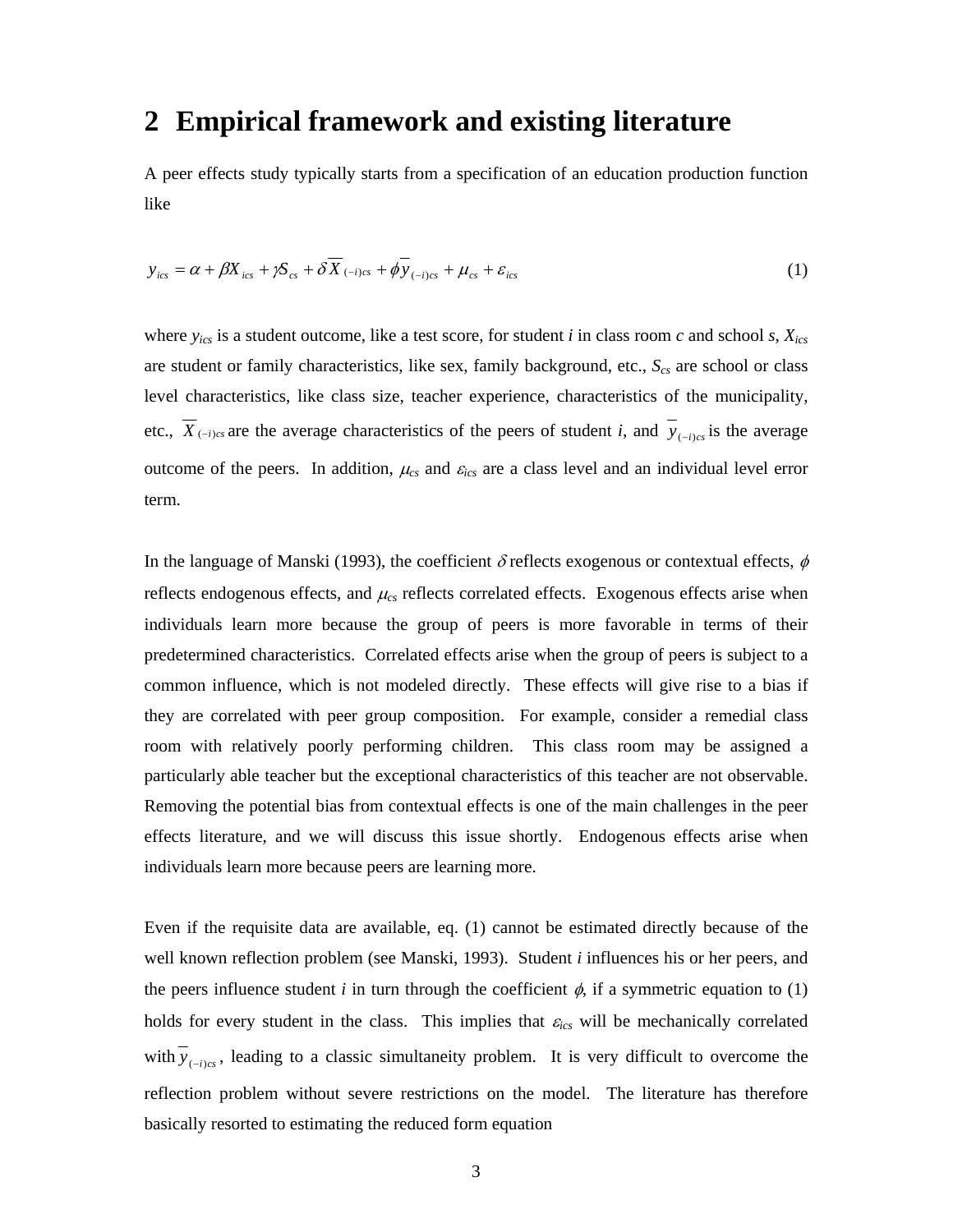$$
y_{ics} = \frac{\alpha}{1 - \phi} + \beta X_{ics} + \gamma S_{cs} + \frac{\delta + \beta \phi}{1 - \phi} \overline{X}_{(-i)cs} + \mu_{cs} + \varepsilon_{ics}
$$
  
=  $\alpha' + \beta X_{ics} + \gamma S_{cs} + \lambda \overline{X}_{(-i)cs} + \mu_{cs} + \varepsilon_{ics}$  (2)

which is the approach we will follow as well. In eq.  $(2)$ , it is not possible to distinguish endogenous and exogenous effects anymore; either one would give rise to a positive coefficient  $\lambda$  on the peer variable  $\overline{X}_{(-i)cs}$ . While distinguishing endogenous and exogenous effects may be of interest from a theoretical perspective and for the identification of multiplier effects, for policy purposes it will often not matter which give rise to peer effects. Hence, identifying the reduced form parameter is still of substantial interest.

Now consider the problem arising from the presence of correlated effects in eqs. (1) and (2). If some relevant school or class room characteristics are not controlled, the estimated peer effect  $\lambda$  will be biased. Random assignment of students and teachers to class rooms solves this problem, because random assignment breaks the link between peer characteristics and extraneous effects on the class, like unobserved teacher quality. Boozer and Cacciola (2001) and Graham (2004) exploit the random assignment in the Tennessee STAR experiment on class size. Cullen, Jacob, and Levitt (2003) use lotteries at oversubscribed Chicago public schools. However, their paper does not focus on the issue of peer effects.

True random assignment variation is rare in an education context, and unavailable in many countries. Hence, researchers have to resort to other strategies utilizing the existing data. In this paper, as in a variety of related studies, we use variation within schools in order to identify the peer effect. This means that we estimate

$$
y_{ics} = \alpha_s + \beta X_{ics} + \gamma S_{cs} + \lambda X_{(-i)cs} + \mu_{cs} + \varepsilon_{ics}
$$
\n(3)

instead of eq. (2).  $\alpha_s$  is a set of dummy variables for each school.<sup>1</sup>

 $\overline{a}$ 

 $<sup>1</sup>$  Alternatively, we could introduce peer variables at the school level directly into equation (2). Both approaches</sup> lead to very similar results.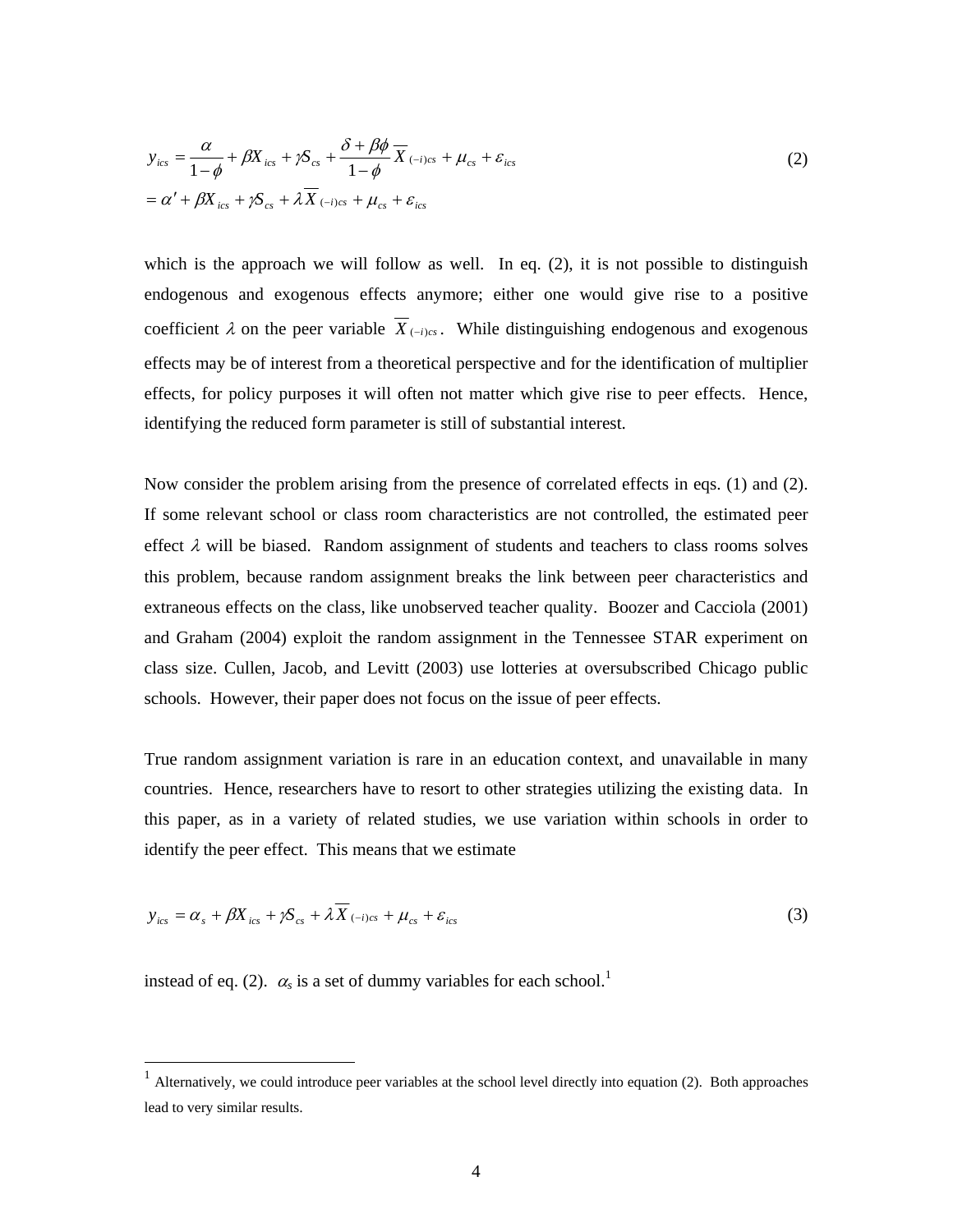The idea behind these strategies is the observation that different schools draw students from different neighborhoods, and hence family backgrounds. Hence, the unobserved characteristics  $\mu_{cs}$  will be systematically related to  $\overline{X}_{(-i)cs}$  at the school level. However, students are not generally grouped into classes on the basis of ability or family background in primary school. Although some countries, like Germany, track students into a rigid system of separate schools at the secondary level, there is no system wide tracking at the primary level. In fact, classes in primary schools with multiple class rooms at the same grade level are typically formed more or less on a random basis. In this case,  $\overline{X}_{(-i)cs}$  will be uncorrelated with the class level shocks <sup>μ</sup>*cs* conditional on a set of school fixed effects, or the characteristics of school peers. The bias from correlated effects is thus removed and  $\lambda$  can be estimated consistently.

In order to make this argument more precise, consider the following simple model generating student characteristics:

$$
X_{ics} = \eta_{cs} + v_{ics} \tag{4}
$$

I.e. student characteristics consist of a common class room level mean  $\eta_{cs}$  and an idiosyncratic, mean zero student level component *vics*, which is uncorrelated with <sup>η</sup>*cs*. The peer mean is

$$
\overline{X}_{(-i)c s} = \eta_{cs} + \overline{\nu}_{(-i)c s} \tag{5}
$$

Correlated effects arise whenever  $cov(\eta_{cs}, \mu_{cs}) \neq 0$ . Estimates of both  $\beta$  and  $\lambda$  will therefore be biased in the estimation of equation (2). Our basic identifying assumption is  $\eta_{cs} = \eta_s$ , i.e. the systematic component of the student background characteristic arises only at the school level but not at the class level. Random assignment of students and resources to classes within schools would ensure that this condition is met. Hence, peer characteristics within schools are  $\overline{X}_{(-i)c_s} = \overline{v}_{(-i)c_s}$ , i.e. variation in the peer measure comes only from the fact that  $\overline{v}_{(-i)cs}$  ≠ 0 in small groups. A necessary condition for the within school estimation to work is, of course, that there is sufficient variance in peer composition of a class room within a school. We will demonstrate that this is true in our data in section 4.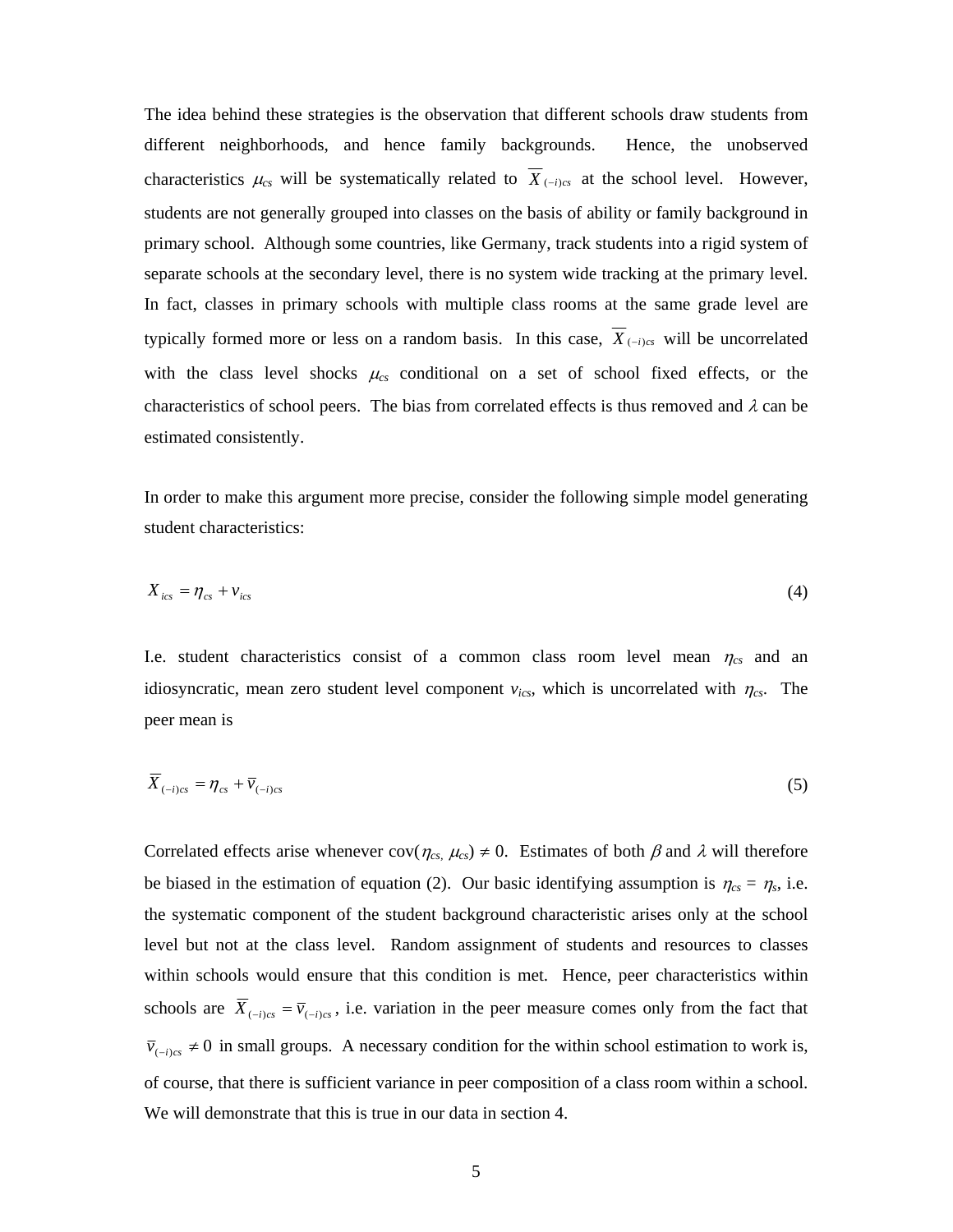Our identification strategy is most closely related to that of McEwan (2003) and Vigdor and Nechyba (2004, 2006). McEwan (2003) studies peer effects for  $8<sup>th</sup>$  graders in Chile. However, random assignment to classes within schools is much less likely to happen at the secondary level because schools in many countries, including Chile, track students to at least some degree. If there is tracking on the basis of (unobserved) ability, estimates of  $\lambda$  are still confounded by correlated effects. Vigdor and Nechyba (2004) also rely on school fixed effects for identification. Their results are for  $5<sup>th</sup>$  graders in North Carolina, an age group where tracking is less of an issue. However, they report evidence that class room assignment does not look random in most schools. Hence, in their preferred estimates, they restrict themselves to a subsample of schools where class room assignment looks random based on preliminary tests. However, this pre-testing approach is not completely satisfying. In this paper, in contrast, we argue that class room assignment is random in European school for institutional reasons, and we successfully verify this claim with similar tests to those employed by Vigdor and Nechyba (2004).

The paper by Vigdor and Nechyba (2006) casts some doubt on our main identifying assumption of random class room assignment within schools. Using the same data for North Carolina elementary schools they positive and significant peer effects in models with school fixed effects. They then go and introduce teacher-fixed effects, hence comparing successive cohorts of students assigned to the same teacher. Their main worry is "teacher shopping" by parents, which might imply that the children of parents who also otherwise invest more in education are assigned to better teachers. The introduction of teacher-fixed effects in addition to school-fixed effects leads to significantly negative estimates of peer effects. This suggests that random assignment of students to class rooms does not seem to be satisfied in the North Carolina context, and their results casts some doubt on their own earlier findings (Vigdor and Nechyba, 2004). We are less worried about their findings for the case of European primary schools because we believe that the practice of "teacher shopping" is absent or comparatively unimportant in the countries we analyze.

Gould et al. (2005), Hanushek et al. (2003), and Hoxby (2000) also use within school variation to identify peer effects. The Gould et al. and Hoxby studies are most similar in spirit to ours. We use comparisons across class rooms within the same grade for the same cohort of students. Hoxby uses comparisons between classes in the same grade across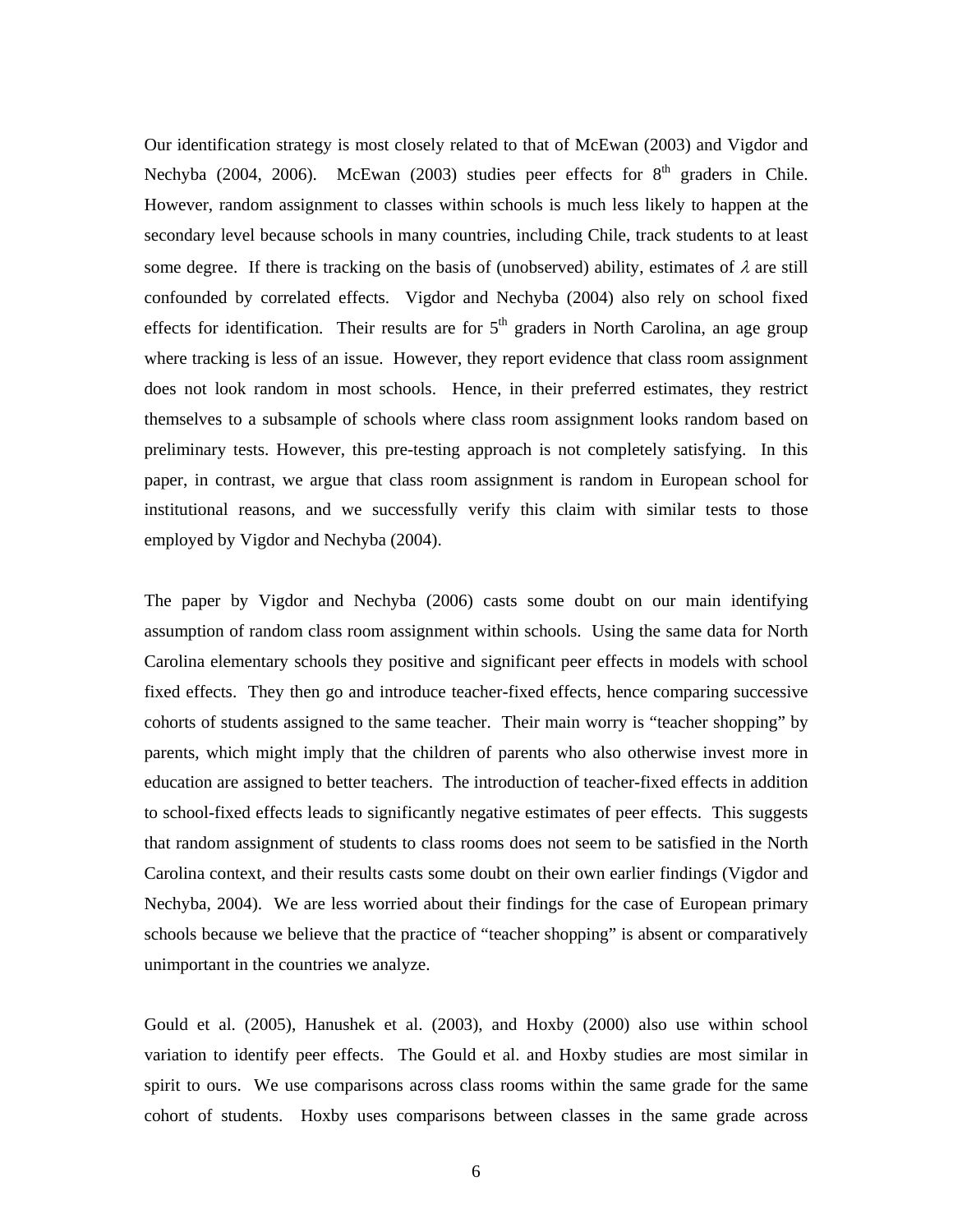adjacent cohorts and years. Hence, she identifies peer effects from variation arising from the composition of subsequent cohorts. For example, one cohort may have more girls and the next cohort fewer for purely random reasons. Gould et al. also use data on multiple cohorts in the same grade. They condition on the student composition of the grade across years. Effectively, like Hoxby, they therefore exploit year to year variation in the composition of a cohort of students. However, these studies tend to focus on different peer group measures than ours. Hoxby looks at gender and race composition of the class room and performance by opposite gender and race groups, while Gould et al. look at the share of immigrants.

Hanushek et al. (2003) focus on a peer measure more similar to ours. They also control for school by grade effects like Hoxby and Gould et al. However, they track the same cohort of students over time, rather than different cohorts, and they control for student fixed effects. This means that they effectively only consider changes in the peer group, which come about through student mobility, because classes are typically kept together in primary schools. This means that an individual's peer group only changes if the individual herself or some peers move in or out of the classroom. But student mobility might well be related to unobserved time and grade specific shocks. For example, if a class is about to be assigned a particularly bad teacher, the parents of the best students may move their children to other schools. Peer quality in the class would fall. Student achievement may also subsequently fall in the class room but this might simply be due to the poor teacher, not the poor peers. Hence, controlling for student fixed effects may lead to an upward bias in the estimates. In fact, Hanushek et al. find an increase in the peer coefficient when they control for individual student effects compared to a similar specification without individual effects.

Table 1 summarizes some recent studies on peer effects in schools. These previous literature finds peer effects which range from close to zero (Angrist and Lang, 2004, and Cullen, Jacob and Levitt, 2003) to relatively large (Hoxby, 2000, Boozer and Cacciola, 2001).

### **3 Data and descriptive statistics**

Thirty-five countries participated in the Progress in International Reading Literacy Study (PIRLS). This study was conducted by the International Association for the Evaluation of Educational Achievement (IEA) in 2001 and nine- and ten-year-olds in reading literacy. In the data, extensive information on home and school environment is available through student,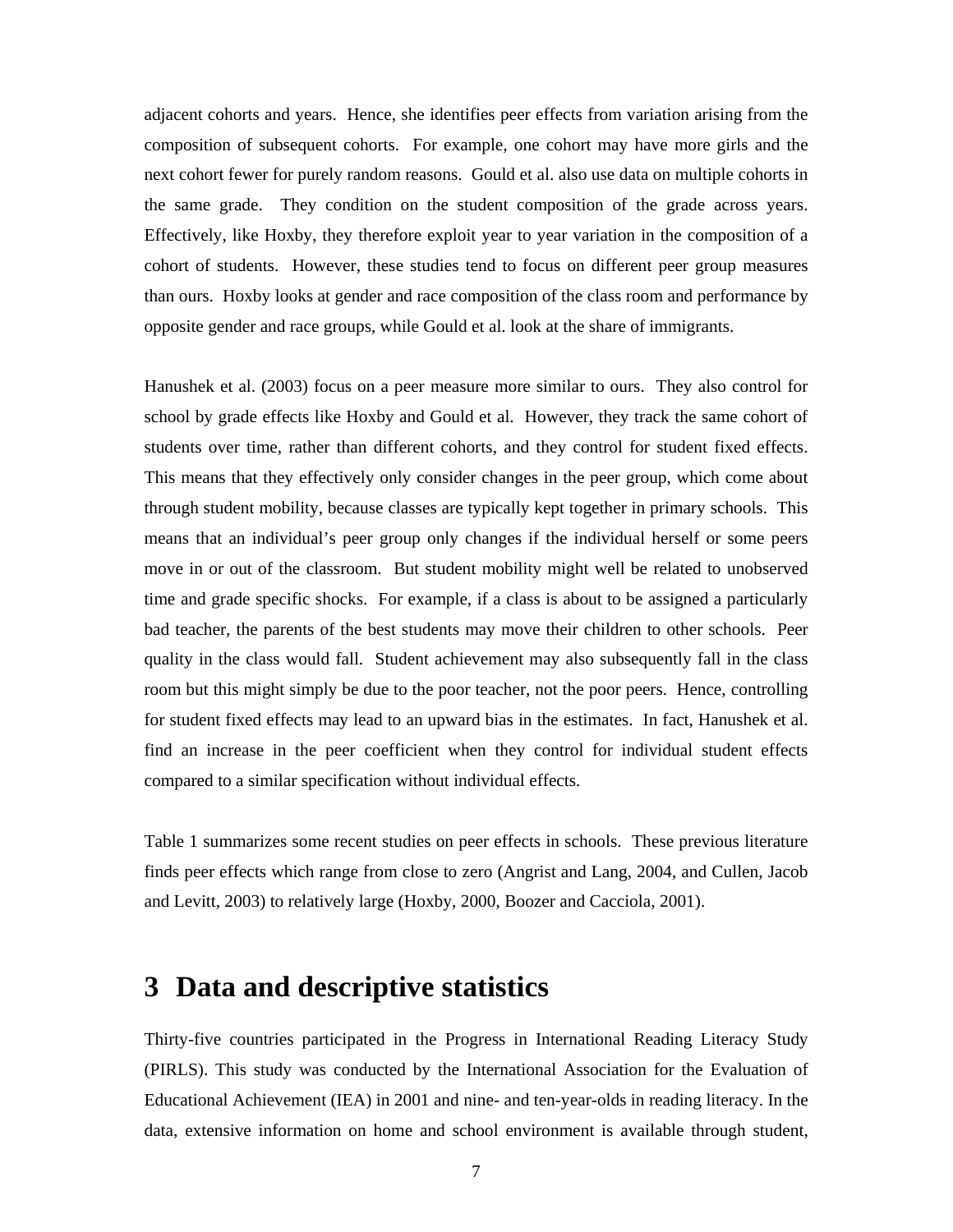parent, teacher and school questionnaires. With 150,000 students tested, PIRLS 2001 is the first in a planned 5-year cycle of international trend studies in reading literacy (Mullis et al., 2003).

The data are collected in a two-stage stratified sampling design. First, participating schools were chosen. Therefore, the schools are the primary sampling units and not the classes or students. Within each school, a sample of classes from the targeted grade was drawn. The targeted grade is the upper of the two grades with the most 9 year-olds at the time of testing. This is always the fourth grade in our sample of countries. Within each class, in principle, all students are sampled. In practice, the number of sampled students can be smaller than the actual class size, because of student non-participation. We use all European countries with a sufficient number of schools with at least two classes. These are France, Germany, Iceland, the Netherlands, Norway and Sweden.

Student performance is measured by test scores in reading literacy, which is the most important basic competency needed to acquire further skills and knowledge and to successfully participate in social life (Mullis et al., 2003). The test scores are plausible values that are drawn from an estimated proficiency distribution. Plausible values are imputed scores based on the students' answers to the test items (cf. Mislevy, 1991). The scores have then been standardized to an international mean of 500 and a standard deviation of 100, which facilitates the comparison across countries.

Table 2 provides information on mean reading scores and sample sizes in PIRLS at the student, class and school level. Students, classes and schools can be directly identified. Missing values of student background, class, and school variables are a serious problem in the data set. For parents' education, 36 percent of all values are missing. Instead of parents' education, we use the number of books at home as our indicator of family background. Among the variables reflecting family background, this is the one with best item response rate. In addition, this is an appealing variable in its own right. It is clearly correlated with parental income, education and origin. Table A3 in the appendix presents the weighted means of student background variables by categories of the books at home variable. The variable also reflects whether the parents value literary skills. Parents who own many books most likely will also promote reading among their children. In fact, Woessmann (2004) found the number of books to be the single most important predictor of reading skills among various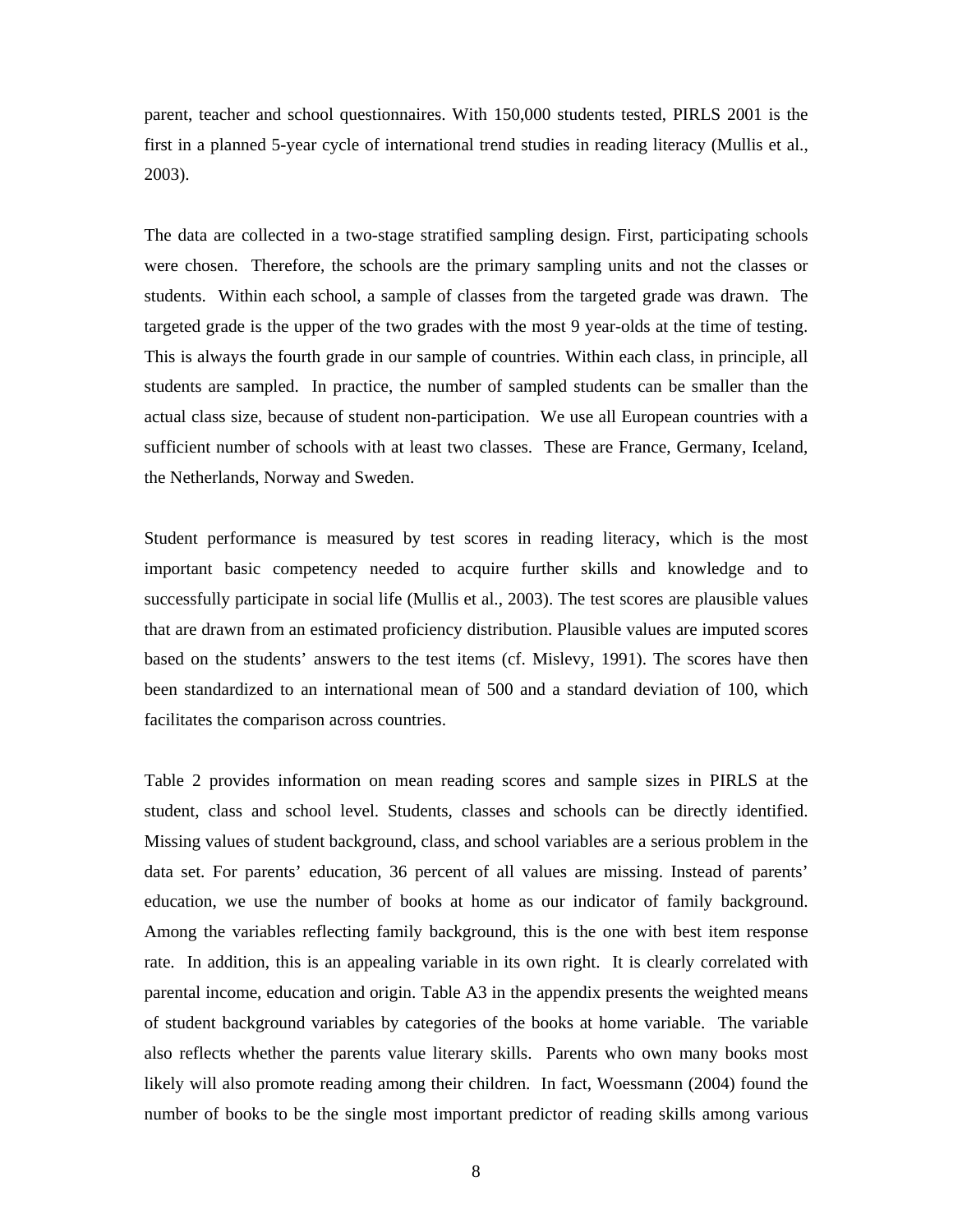family background variables in the Third International Math and Science Study (TIMSS) and Ammermueller (2005) in PIRLS and the Programme for International Student Assessment (PISA) data. As an alternative peer measure, we use an index of parents' highest educational attainment and report some basic results in the Appendix.

Table 2 demonstrates that the sample size, conditioning on non-missing student background and school variables, shrinks to about 40 to 75 percent of the original. Row 6 in the table gives the sizes of the samples we actually use. All figures from row 6 onward refer to the sample with no missing values. Reading scores in the selected samples are slightly higher than in the overall sample. Some sample schools have only one class. Our within school estimates will only be utilizing the schools with two or more classes. Information on the students, classes, and schools with more than one class can be found in the bottom rows of Table 2. Means and standard deviations of all the variables are reported in Table A1, while Table A2 presents the percentage of missing values for each variable in the original data. Both these tables are contained in the Appendix. The peer effects estimations have also been performed including all observations for which test scores are reported. Missing values have been replaced by zeros and dummy variables for missing values for each variable have been added to the regressions. The estimated peer effects are comparable to the evidence presented in section five and are available from the authors upon request.

The home questionnaire asked parents to report the number of books in their home in five categories: none or few books  $(0 - 10)$ , enough to fill one shelf  $(11 - 25)$ , enough to fill one bookcase  $(26 - 100)$ , enough to fill two bookcases  $(101 - 200)$ , enough to fill three or more bookcases (more than 200).<sup>2</sup> In order to form a single measure of students' background, after some experimentation, we chose a simple index which assigns 1 to the lowest category  $(0 -$ 10), and 5 to the highest category (more than 200). The median parent reports 26 – 100 or 101 – 200 books, and the mean of the indices range from about 3.3 to 4, depending on the country (see Table 3 below and Table A1).

We generated peer variables as the class average of five student background variables: number of books at home, student's sex and age, whether at least one parent was born abroad, and whether a foreign language is spoken at home. There is an argument in the literature on peer effects whether class rooms or schools (or possibly even neighborhoods) are the more

l

 $2^2$  Using instead the number of books at home reported by students yields comparable results.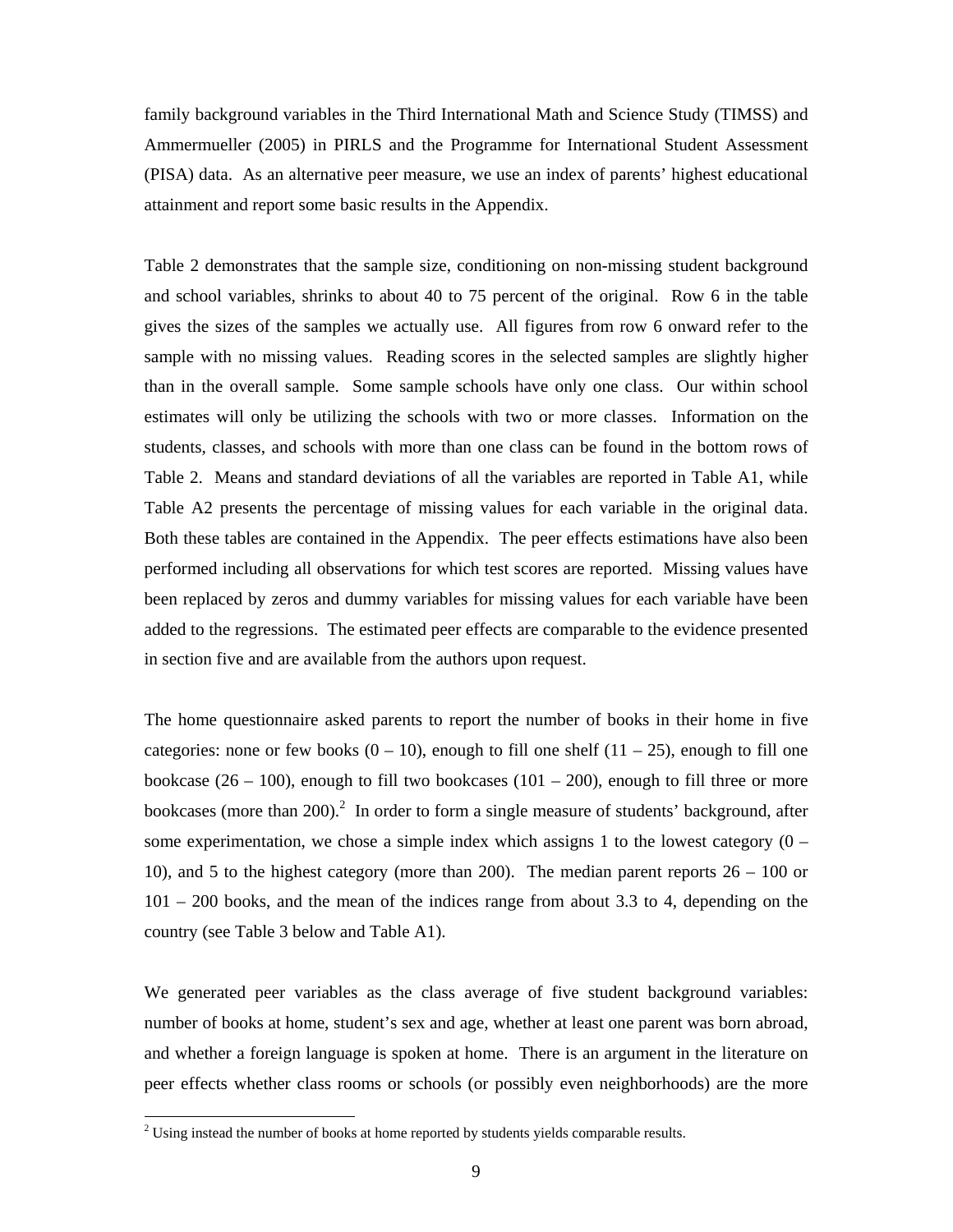appropriate unit of peer interactions. Of course, peer interactions may occur at each of these levels, and it is an open question which is the most important. We focus on the class room level for the pragmatic reason that we want to analyze differences within schools. In the within school estimates, all peer interactions with students from other classes in the school will be absorbed into the school fixed effects. However, peer effects in the class room are clearly of interest, since classes are the basic unit where learning takes place. It is therefore natural to expect that a large fraction of total peer effects should arise at the class room level.

The peer averages are formed using information for all students who report a value for this specific variable in the data set, not just those students in the final sample. In Table 3, we decompose the total variance in these class averages into the parts of the variance within and between schools using the relationship

$$
\frac{1}{N} \sum_{s=1}^{S} \sum_{c=1}^{C_s} \left( x_{cs} - \overline{x} \right)^2 = \frac{1}{N} \sum_{s=1}^{S} \sum_{c=1}^{C_s} \left( x_{cs} - \overline{x}_s \right)^2 + \frac{1}{N} \sum_{s=1}^{S} C_s \left( \overline{x}_s - \overline{x} \right)^2 \tag{6}
$$

where *x* is the specific variable we are interested in,  $s = 1, 2, \ldots, S$  is a school indicator,  $c = 1$ , 2, ...,  $C_S$  is a class indicator, and there are  $C_S$  classes in school *s*. *N* is the total number of classes across all schools in our sample. $3$ 

Table 3 presents the total, between and within school variance of the peer variables. The variation for the average reading test score is shown as well. It is obvious that most of the variance in all of these measures is between schools. Between 7 and 18 percent of the variance in the index for the number of books at home is within schools. The fraction is higher for the reading test scores. However, 70 percent or more of the test score variation is also between schools. This suggests that a large part of the variation in all these measures is accounted for by school effects. Nevertheless, there is also some non-negligible amount of variance left within schools.

## **4 Selection in class room formation**

l

 $3$  For the variance decomposition to add to the total variance in an unbalanced panel, it is necessary to weight the between component by the number of classes in the sample. This is not what, for example, the Stata xtsum command calculates.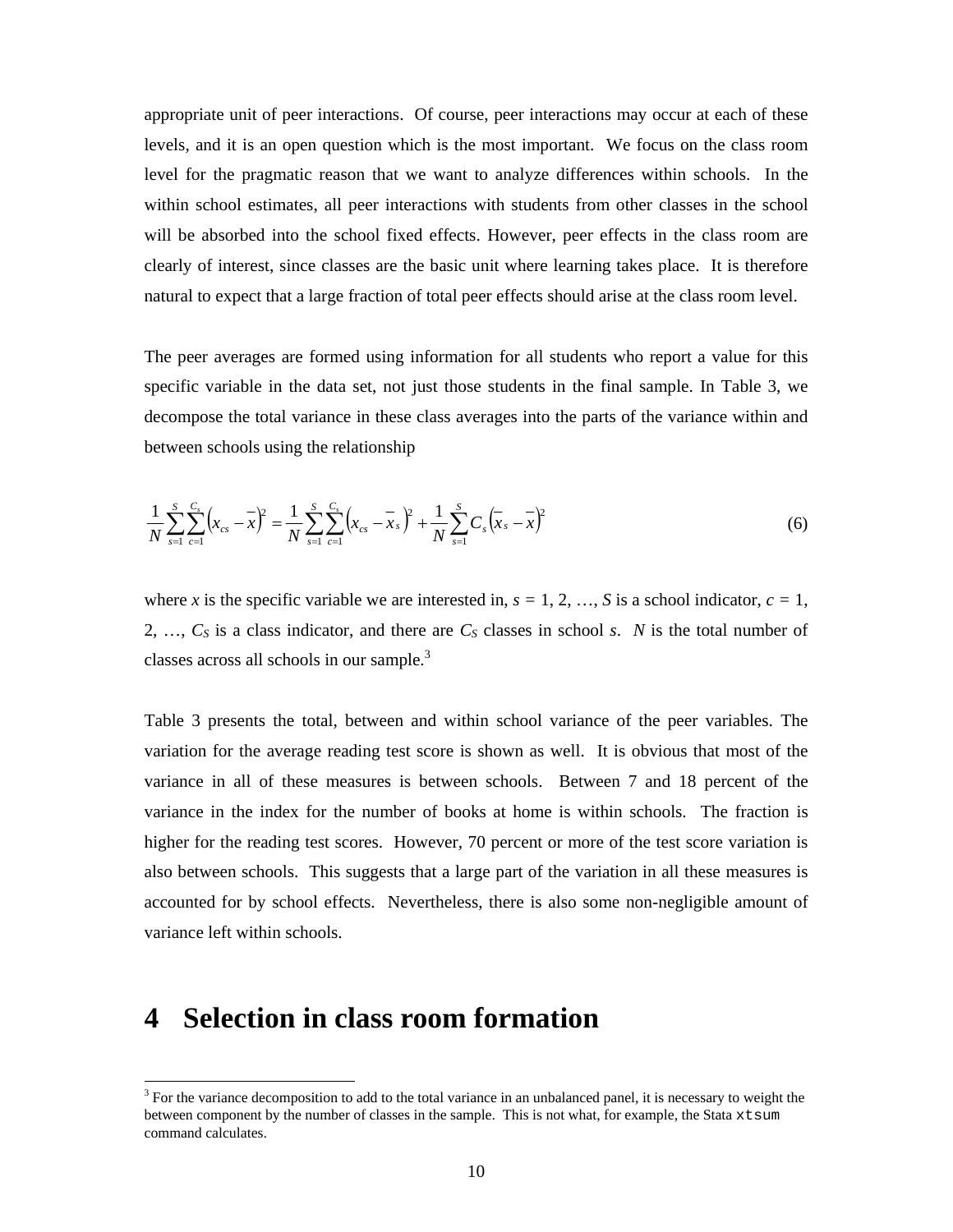In this section we will discuss the assignment of students both between and within schools. We start by presenting some basic information on primary schooling in the countries we study. We then go on to present some evidence from the PIRLS data to shed light on the question whether classes are formed (more or less) randomly, and whether different class rooms systematically get different resources.

In all six countries in our sample, students attend a single track primary school from school enrolment to at least grade four, in which students have been tested in  $PIRLS<sup>4</sup>$ . While students are assigned to various school types after grade four in Germany, they stay on for at least two more years in primary school in most other countries (France, Iceland, the Netherlands, and Sweden) or go on to a single tracked secondary school (Norway). School choice at the primary level is unrestricted in some countries (Germany and the Netherlands) while school assignment depends on the place of residence in the other countries. However, parents have some means to influence the choice of schools also in these countries. In practice, most parents choose the nearest school for convenience in all countries (or live near the school of their choice). The heads of the school are responsible for the assignment of students to classes within schools. Most countries have legal rules on maximum class size and some school systems provide extra resources for schools with a high share of migrant students. The final responsibility in assigning students to classrooms lies with the heads of the school, however. Grouping of students seems to happen in some cases based on the migration background of students. We have found no direct evidence that primary schools in any of the sample countries use any systematic ability grouping or sorting by family background in grade four.<sup>5</sup> For Iceland, the Compulsory Schools Act of 1995 states explicitly that there is no selection or streaming by ability of students.

In order to corroborate that these institutional descriptions translate into more or less random assignment of students to classes, we conducted a small survey by email among heads of primary schools in Germany. The results in Table 4 confirm that heads of schools are primarily responsible for forming class rooms, often together with a teacher. The composition of classes does not usually change during the first four years of school for three quarters of all respondents. When classes are rearranged, this is mostly due to a large number of newly arriving students. Individual students who are disruptive in their current class may

 $\overline{a}$ 

<sup>&</sup>lt;sup>4</sup> The information on the schooling systems is taken from Eurybase, the database in the information network on education in Europe, http://www.eurydice.org.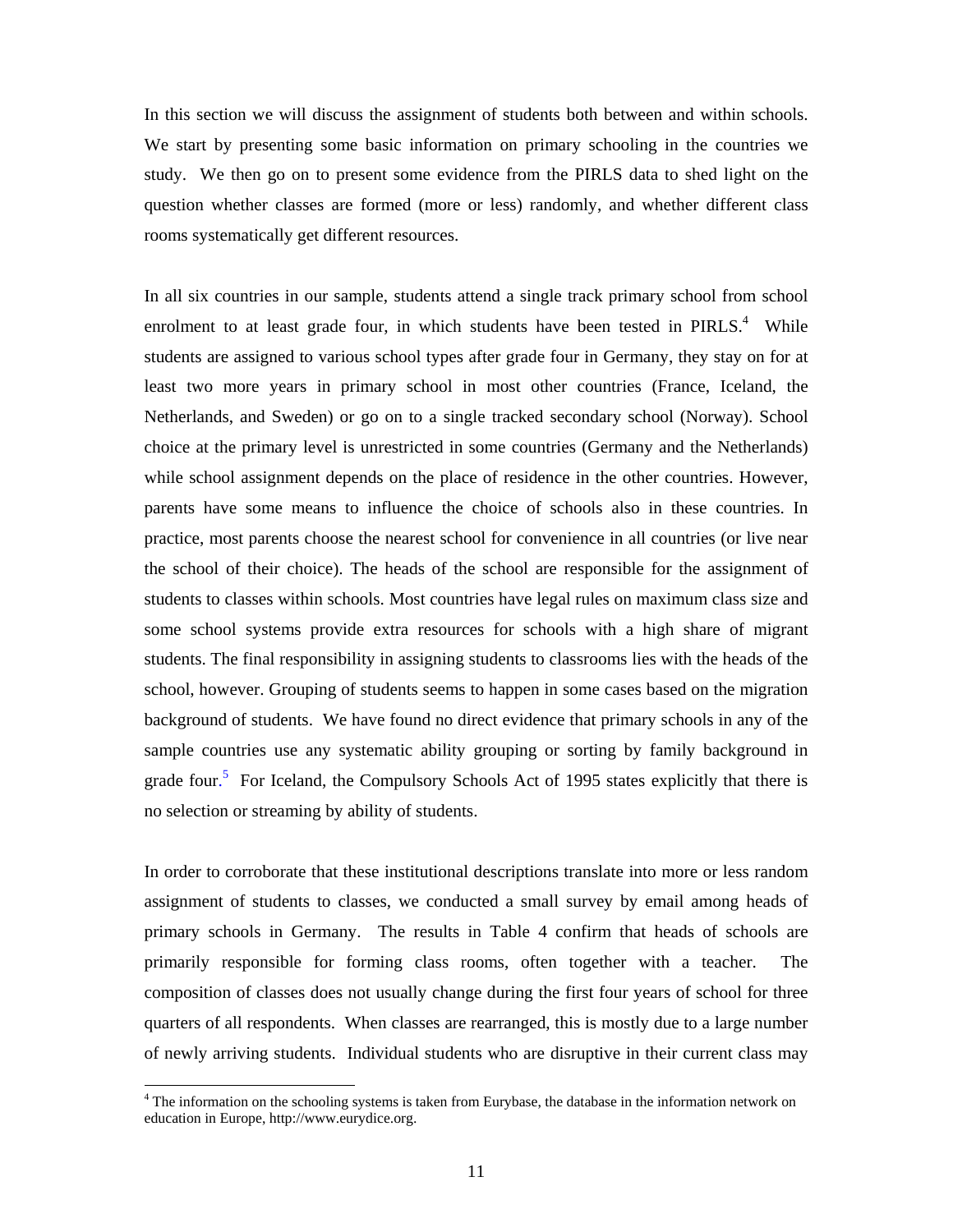be allocated to other classes by the head of the school. Additional information from open ended responses provides no indication that students change classes on their behalf or for other forms of "teacher shopping." Classes are actually mostly formed so that they are well balanced (94 percent). Students from the same neighborhood or kindergarten are put in the same class in a third of all school. Only six percent of schools mention grouping students of similar abilities.

The PIRLS data also asked in the schools questionnaire whether the school forms sample classes on the basis of ability. The last row in Table 2 reports the fraction of students in schools that report some ability grouping at the class level. This fraction is very low except in France and the Netherlands, where it reaches in the order of 30 percent. While we do not find much evidence that the classes in these tracked schools look very different from classes in other schools, we also show results excluding these schools which report some tracking.

We investigate two separate and distinct questions about class room formation with the PIRLS data. The first question is whether class rooms which differ in composition, for random or non-random reasons, receive different resources. The second question is whether the data are consistent with classes being formed randomly. In order to shed light on the first question, we ran a set of regressions of the peer variables described in the previous section on class room, teacher, and school characteristics. The observable characteristics of class rooms and schools which we use are class size, teacher gender, education, and experience, size of the town or city, instruction hours per day, and the degree of shortages of staff, materials, or rooms that the school reports.

Table 5 illustrates these regressions for Germany. For books at home, the only significant variable is shortage of rooms in the school, while none of the class level variables are individually significant. The other peer characteristics are also typically unrelated to class room and school characteristics, with coefficients usually being small and insignificant. The only exception is immigrants and non-native speakers, who tend to be clustered in more urban schools. Classes with more immigrants also tend to have better educated teachers.

Table 6 shows p-values for the corresponding F-tests on the joint significance of the variables. The first three rows of this table refer to simple OLS regressions of the type run in Table 5,

 <sup>5</sup>  $<sup>5</sup>$  We consulted researchers in each of the sample countries and they also confirmed this impression.</sup>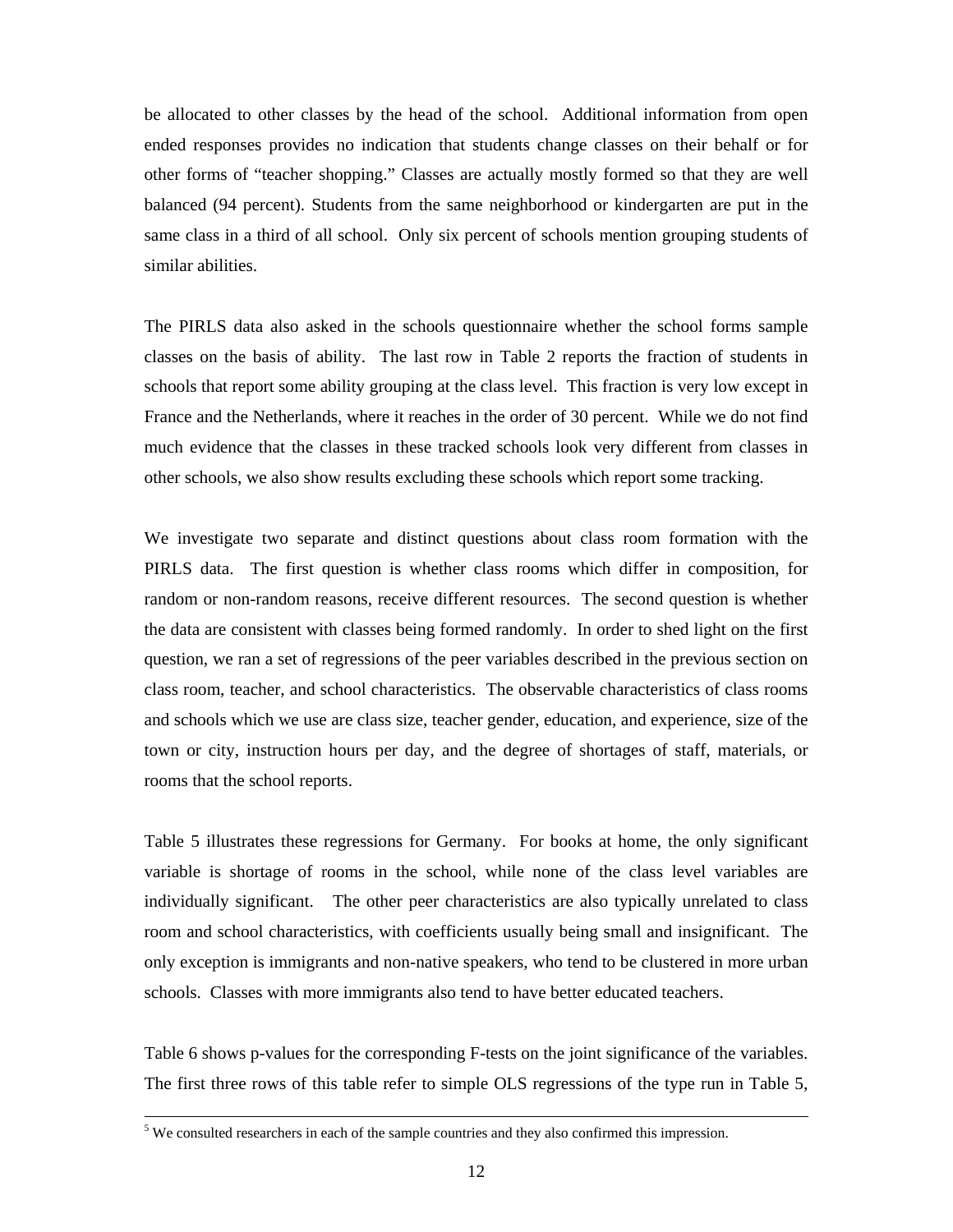which include both class room and school characteristics. F-tests for the class room level variables, the school level variables, and both groups together are reported. The fourth row reports the F-tests for the class level variables from a regression including school fixed effects. For our family background variable of interest, the number of books at home, the class and school variables are typically insignificant, with a few exceptions. School level variables seem to matter in the Netherlands and Norway. This may simply indicate that students from more favorable backgrounds are not randomly allocated to schools. There is no correlation with class level variables, however. So this should not affect our conclusions when we look at within school results. There is some evidence for class level variables being related to family background in Iceland and in Sweden. In the case of Iceland, this only appears in the fixed effects regressions. It turns out that this correlation is solely driven by a single class room with a teacher with 20 years of experience (while all other teachers in Iceland have 10 or fewer years of experience). We discount this result as spurious. In the case of Sweden this seems indeed to indicate a non-random allocation of class room resources to classes with students from different background, even within schools. In particular, there is evidence that class size increases with average background of students in a class. The coefficients for the other class and school variables are not significant.

We also find some evidence that class rooms differ for students by age (in Germany, Iceland, and Norway) and by student sex (in Iceland, the Netherlands, and Norway). It also seems fairly clear that classes are different for immigrant students in all our sample countries. The higher the share of immigrant students in a class, the lower is teacher's education in Germany and Norway. Instead, teacher's education increases with the share of immigrants in France. In Sweden, there is weak evidence for an allocation of immigrant students to larger classes.

In order to test whether class rooms are formed randomly with respect to a particular student characteristic, we perform a series of Pearson Chi² tests. If classes are formed randomly, the student characteristic under study and the class the student is assigned to should be statistically independent. For example, consider student sex. The Pearson Chi² test asks whether there are more females in a particular class than is consistent with independence, given the number of students in the school. Formally, for each school the test statistic is given by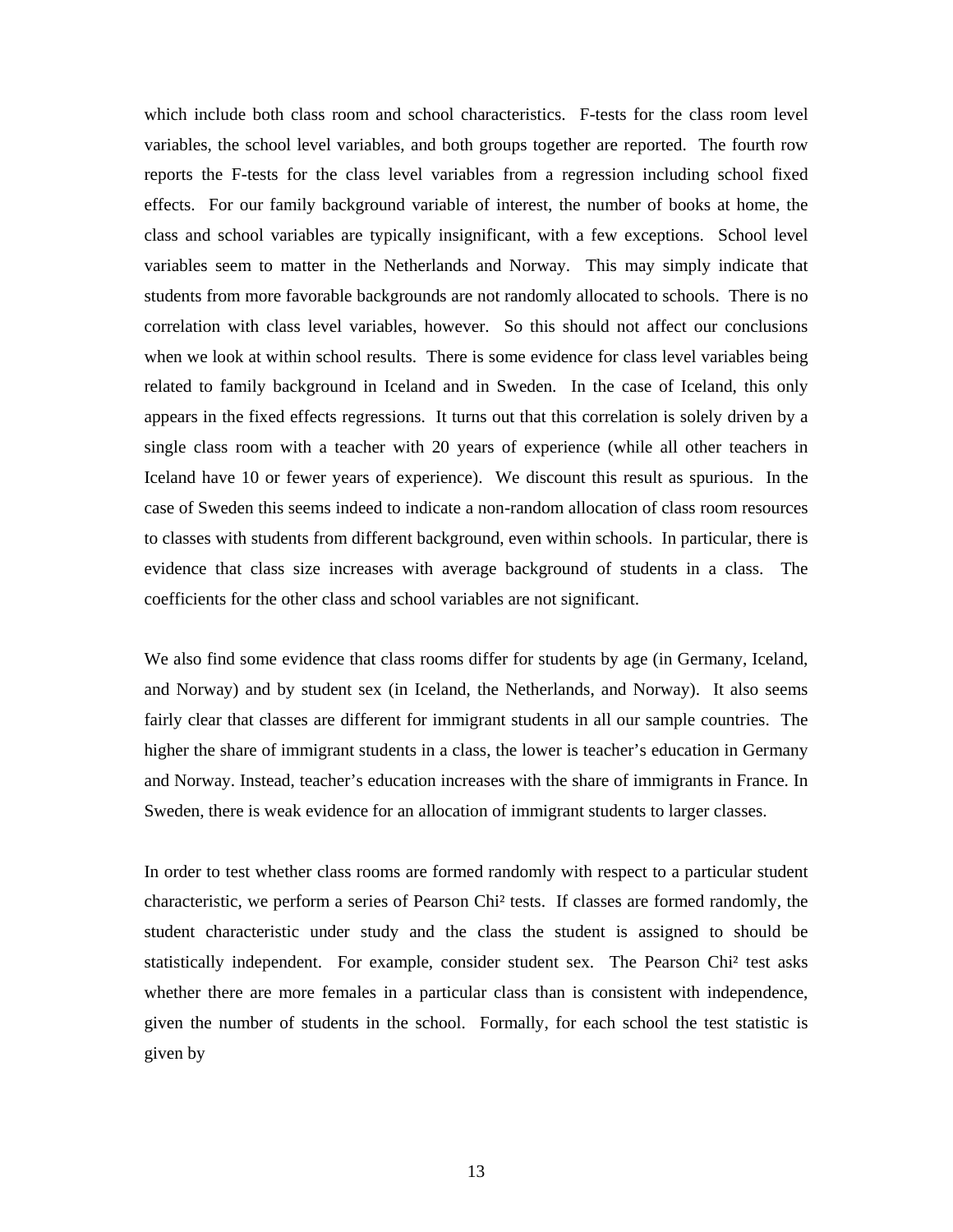$$
P = \sum_{c} \sum_{j} \frac{(n_{cj} - \hat{n}_{cj})^2}{\hat{n}_{cj}}
$$
(7)

where  $n_{cj}$  is the number of students with characteristic *j* in class room *c*,  $c = 1, ..., C, j = 1$ , …, *J*. Define

$$
n_{c\bullet} = \sum_j n_{cj} \qquad \qquad n_{\bullet j} = \sum_c n_{cj} \qquad \qquad \hat{n}_{cj} = \frac{n_{c\bullet} n_{\bullet j}}{\sum_c \sum_j n_{cj}}
$$

where  $\hat{n}_{ci}$  is the predicted number of students with characteristic *j* in class room *c* when characteristic and class room are independent. Then, under the null hypothesis of independence,  $P \sim \chi^2$  with  $(C-1)(J−1)$  degrees of freedom.

We further assume that the *S* schools in a country are independent. In this case, we can simply add up the *S* test statistics to get an aggregate test statistic with  $\left[\sum_{n=1}^{n} (C_n - 1)\right](J - 1)$ degrees of freedom (see, e.g. DeGroot, 1984, p.384). Obviously, the test can only be carried out on the sub-sample of schools with two or more class rooms. These test statistics are shown in the fifth row of each panel in Table 6. We found in a small Monte Carlo experiment that the test generally performs well but rejects somewhat too often under the null hypotheses in samples of our size.

Under the null hypothesis of random assignment to classrooms, the school specific p-values should be (roughly) uniformly distributed. A policy of deliberate balancing of students' characteristics across classrooms (e.g. making sure that the same fraction of girls are in each class) would lead to a left-skewed distribution, while an assignment of similar students to the same classroom would lead to a right-skewed distribution (cf. Graham, 2004). The distribution of p-values suggests that students are roughly randomly assigned to classes on the basis of family background and sex. However, there is clustering of immigrant and nonnative language students in certain classes, as low p-values predominate for these tests.

Table 6 confirms these results. The p-values of the aggregate tests for books at home are well above the 5 percent level except for Sweden, where the p-value is 0.036. We also find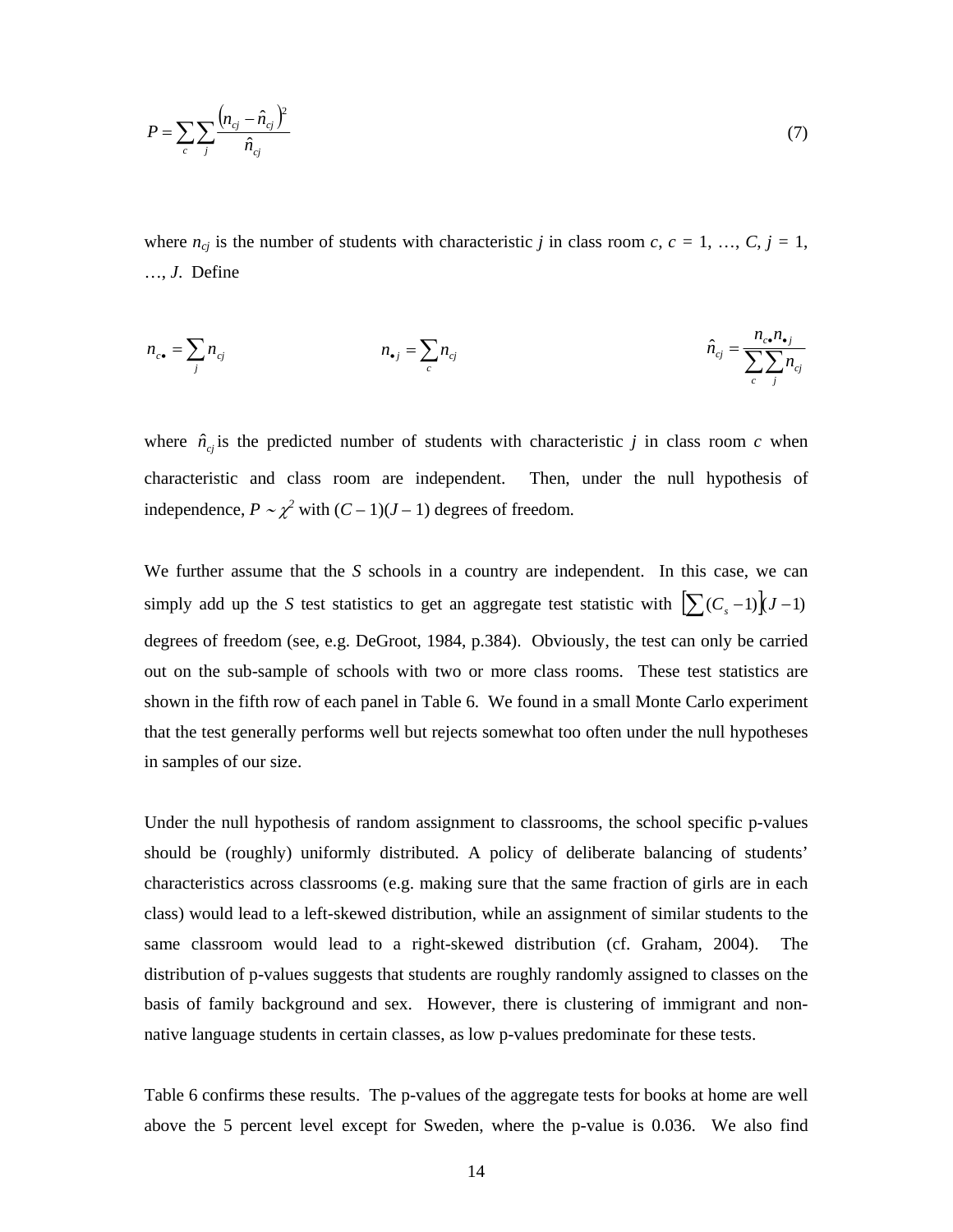evidence of non-random assignment of immigrant or non-native language children for Germany, the Netherlands, and Sweden.

Recall that principals in a significant number of schools in France and the Netherlands report ability grouping in their schools. The p-values presented in Table 6 differ only slightly between these schools and those that report no tracking in France and the Netherlands. One exception is the evidence for sorting by age within the 19 schools that may be tracked in France.

Our results largely confirm that classes in the sample countries seem to be formed roughly randomly within schools. There is little evidence that students of different family backgrounds are more likely to be grouped in certain classes conditional on the school they attend, or that classes with different compositions receive different (observable) resources. This is comforting for our analysis. The only country, where this does not seem to be the case, is Sweden. Hence, the Swedish results may have to be taken with a grain more of salt. In addition, immigrant children, which are an important group in all of the sample countries, also seem to be non-randomly assigned and given different teaching resources.

### **5 Basic results on peer effects**

We now turn to our results on peer effects. Table 7 reports results for Germany, which is the country with the biggest sample, and, in particular, with the largest number of schools with at least two classrooms. We report results for two versions of the peer variable on books at home and two versions of the individual level regressor on books at home. Since the variable takes on five categories, the most nonparametric way to use the variable is to use the fraction of peers in four of the categories. Alternatively, we use the  $1 - 5$  index we created from these five categories. In each case, the peer variable for student *i* used in the regressions is the leave-out mean for the classroom, omitting the value of the variable for student *i* from the calculation of the mean.

In the upper part of Table 7, four dummy variables are used as the individual level control variable, while the index is used in the lower part of the table. In each case, only the coefficients on the peer variable are shown in the table. Column 1 shows results when we only control for student level characteristics (gender, age, immigrant status, language at home,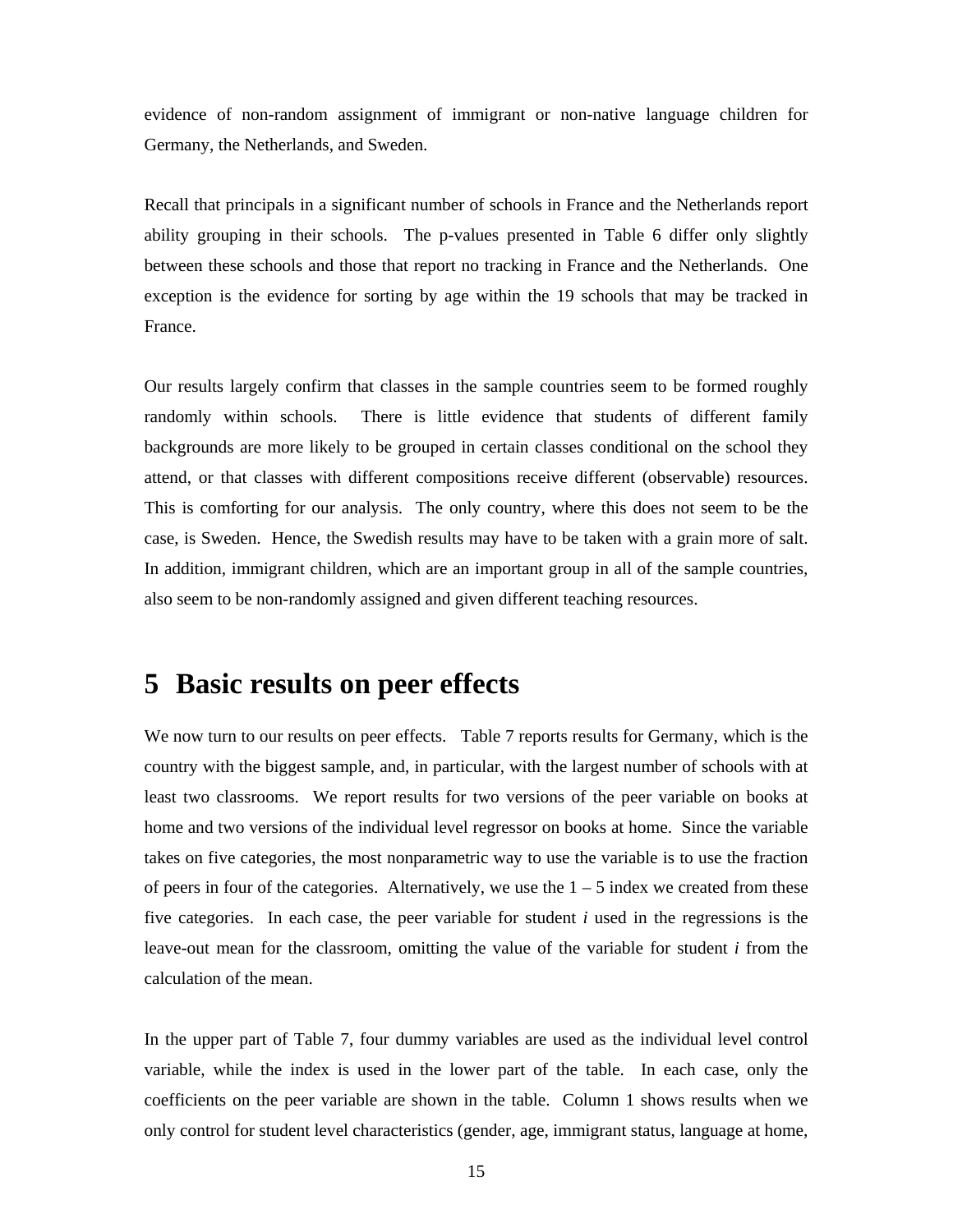household size as well as the control for the number of books in the home of the student). Going from a classroom where all peers have 26-100 books to a classroom where all peers have 101-200 books, a change of about a two standard deviations of the peer composition across classrooms, is associated with a 19 point increase in the test score. This is about 32 percent of the student level standard deviation in test scores. We find a very similar result in the specification with the single index measure for peers' books at home. This is not surprising since in practice most of the variation in the index variable occurs in the range between the 26-100 and the 101-200 books categories. Results are very similar, no matter how books at home are controlled for at the individual level.

In column (2) of Table 7, we add class and school level covariates to the regression. Adding these covariates does little to the results. This is not surprising, since we found in Tables 5 and 6 above that the class and school level covariates are basically uncorrelated with our measure of peer quality. Column (3) reports results when we limit the sample to schools with two or more class rooms, since this is the sample that identifies the fixed effects estimates. This restriction does not affect the estimates very much. In columns (4) and (5), we add a full set of school fixed effects. This changes the results dramatically. The coefficient on the index variable drops from nearly 19 to about 6 and is insignificant. When the peer effects are measured by the fraction of peers in each category, the peer effects are no longer monotonic now. However, these effects are also imprecisely estimated. The exclusion of schools that reported to form classes on the basis of student ability in column (5) hardly changes the results. Using the categories or the index for the individual books variable leads to very similar estimated peer effects. Hence, the peer's index of books at home seems a useful summary. Standard errors for the categorical measure of the peers' variable are often so high as to make it difficult to draw any conclusions from the results. For ease of interpretation, we will therefore only present results which use the index of books at home for both the individual level and the peer variable.

Table 8 summarizes the results for all the six countries. We find a relatively consistent pattern of results for all six countries in our sample. The size of the estimated peer effect is similar across the specifications with and without school and class level variables, and is in the order of 15 to 22 for moving peer quality to the next higher category. Only in Norway does the peer coefficient fall when school level covariates are added to the regression. Once we include school peer measures in column (3) or school fixed effects in column (4), the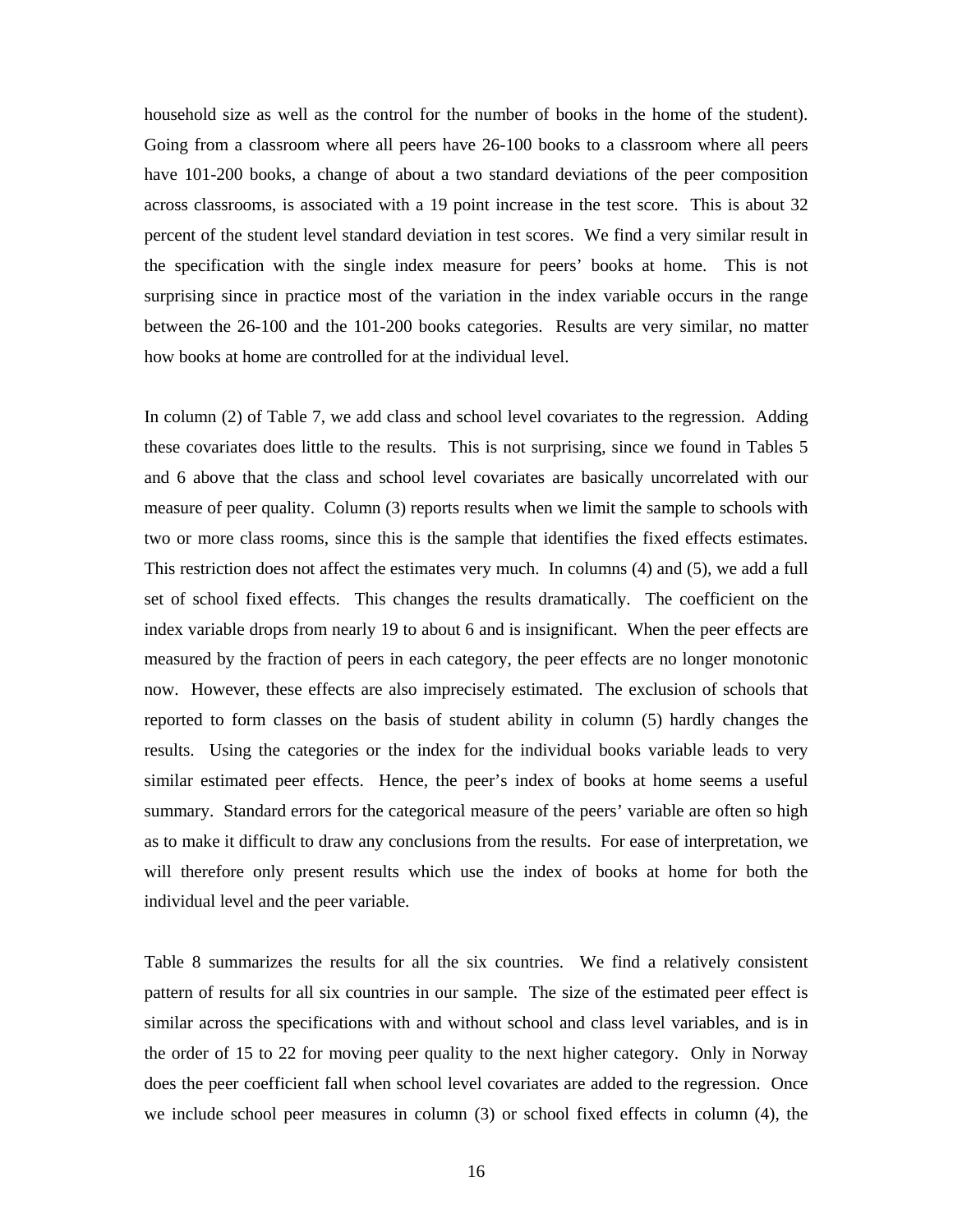effect always falls, although the amount of the change is different across countries. In Germany, Iceland, and Norway the peer effect weakens the most in these specifications, while there is little change in France. Excluding schools that form classes based on student ability predictably only changes the results in France and the Netherlands, the two countries with moderate shares of students in schools which form classes based on ability (see Table 2). Curiously, estimated peer effects are larger when the schools which report tracking are excluded for the Netherlands.

One reason for the high variation in the coefficients from the fixed effects models is that the standard errors of these estimates are reasonably large, so that the effects for each individual country cannot be estimated very precisely. If we believe that the peer effects are the same in each country then it makes sense to combine the estimates into a single estimate. The average of the six coefficients in the fixed effects specification in column (4), weighted by the inverse of the sampling variance, is 7.6. If the variation in country level estimates around this overall mean is only due to sampling variation, then the standard error for the meta-estimate is  $3.2<sup>6</sup>$ This estimate is much more precise than the country level estimates, and it is significant at the 5 percent level. One concern is with the results for Sweden, because we found some evidence for non-random assignment and targeted class room resources for Sweden above. The metaestimate for the countries without Sweden is only slightly lower.

Our results show that standard OLS estimates of the peer effect may be biased upward substantially if the within school results are indeed reliable estimates of the true peer effect. One reason why even the fixed effects estimates may be biased is the presence of immigrant children. We showed above that immigrant children are often not randomly assigned to classes within schools, and the classes with many immigrant children may get different resources. Since immigrants in these countries tend to be of lower SES (the index for books at home is on average 3.15 for immigrant families in the six countries but 3.56 for nonimmigrant families), part of the peer effect may be explained by the non-random allocation of immigrants.

<sup>&</sup>lt;sup>6</sup> The sampling variance of the mean is obtained as  $v = \left[\sum v_c^{-1}\right]^2$ , where  $v_c$  is the sampling variance of the estimate for country *c*. One interpretation of this calculation is that the country average is the minimum distance estimate of the common peer effect across countries.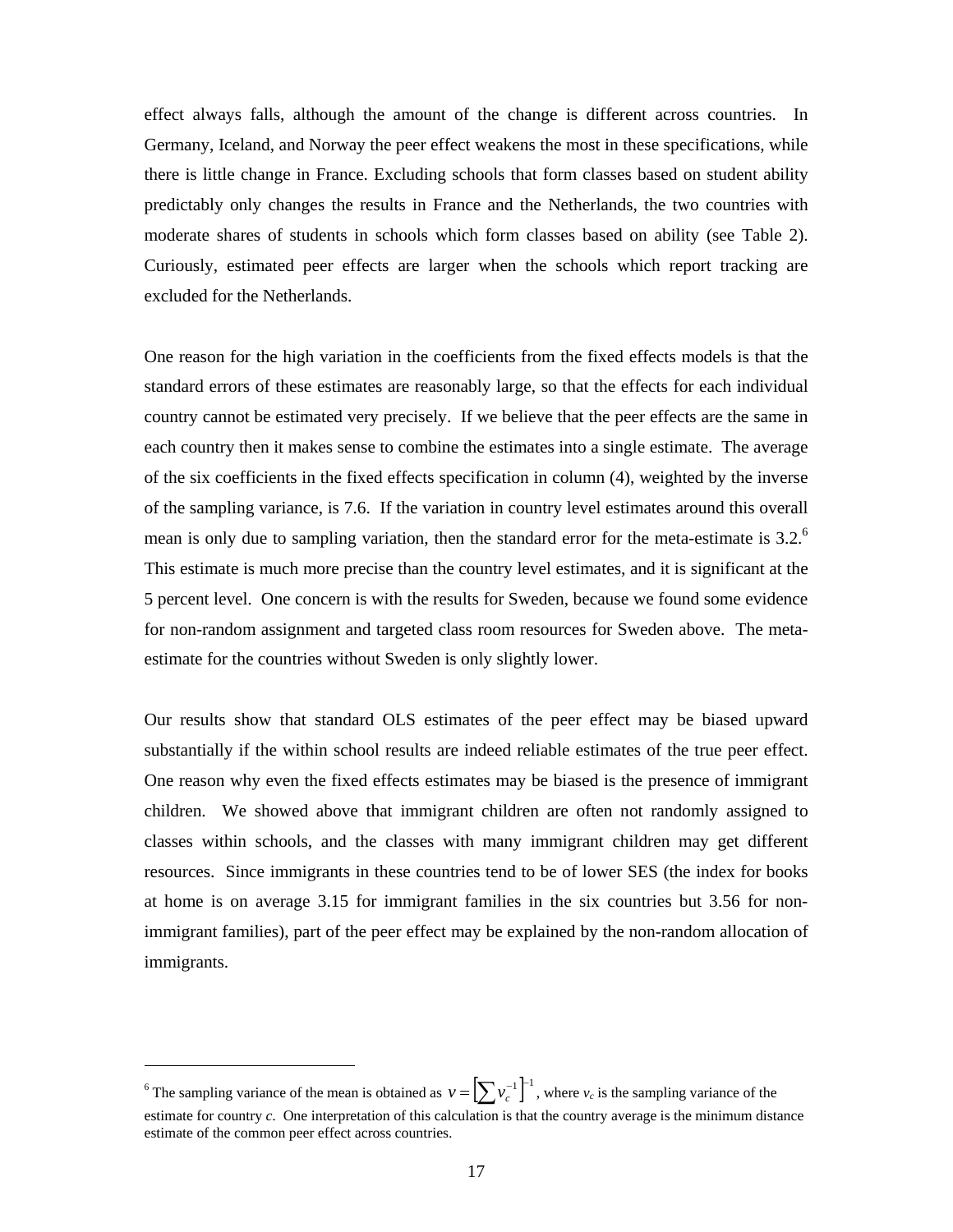In order to probe this, we reran the regressions in Table 8 including the fraction of foreign born children in the class, and the fraction of children speaking a foreign language at home. This attenuates the estimated peer effects at most very slightly.<sup>7</sup> We also experimented with regressions on the sub-sample of schools with few immigrant children. However, most sample countries have enough immigrants that there are relatively few such schools leading to small samples, and hence imprecise estimates. These results indicate that the effect of immigrant children in a class may be relatively well captured by our family background variable.

A further question is whether peer effects vary across students. This could give insights into the optimal assignment of students to classes. When students from a lower social background profit more from their peers' background than students from a high social background, more heterogeneous classes would benefit overall performance (Glewwe, 1997). To investigate this, we add interaction effects between the peer variable and the individual variable books at home to the regressions presented in Table 8. Since about half the students have more than 100 books at home, we interact the peer average with a dummy indicating whether the individual reports more than 100 books at home. The results are presented in Table 9. Peer effects seem to be stronger for students with a higher social background in France and the Netherlands, while they are stronger for students with a lower social background in Sweden and Norway. The meta-estimate of the interaction is small and insignificant.

### **6 Measurement Error**

Survey reports are subject to a lot of measurement error. In our case, measurement error in the books at home variable implies that there is measurement error in both the individual and the peer level regressor. In addition, the peer measure is not based on all students in a class because some students have not been sampled and others have not responded to the respective question. This problem will also arise in many studies based on administrative data, which frequently use lagged test scores as peer measure, since test taking may be incomplete or lagged scores cannot be matched to all students. Both these measurement problems will interact in leading to biased estimates of the peer effect in a non-standard way.

 $<sup>7</sup>$  Including measures from the school questionnaire on the share of economically disadvantaged students or the</sup> share of students leaving before the end of the academic year as alternative school level variables did not change the results.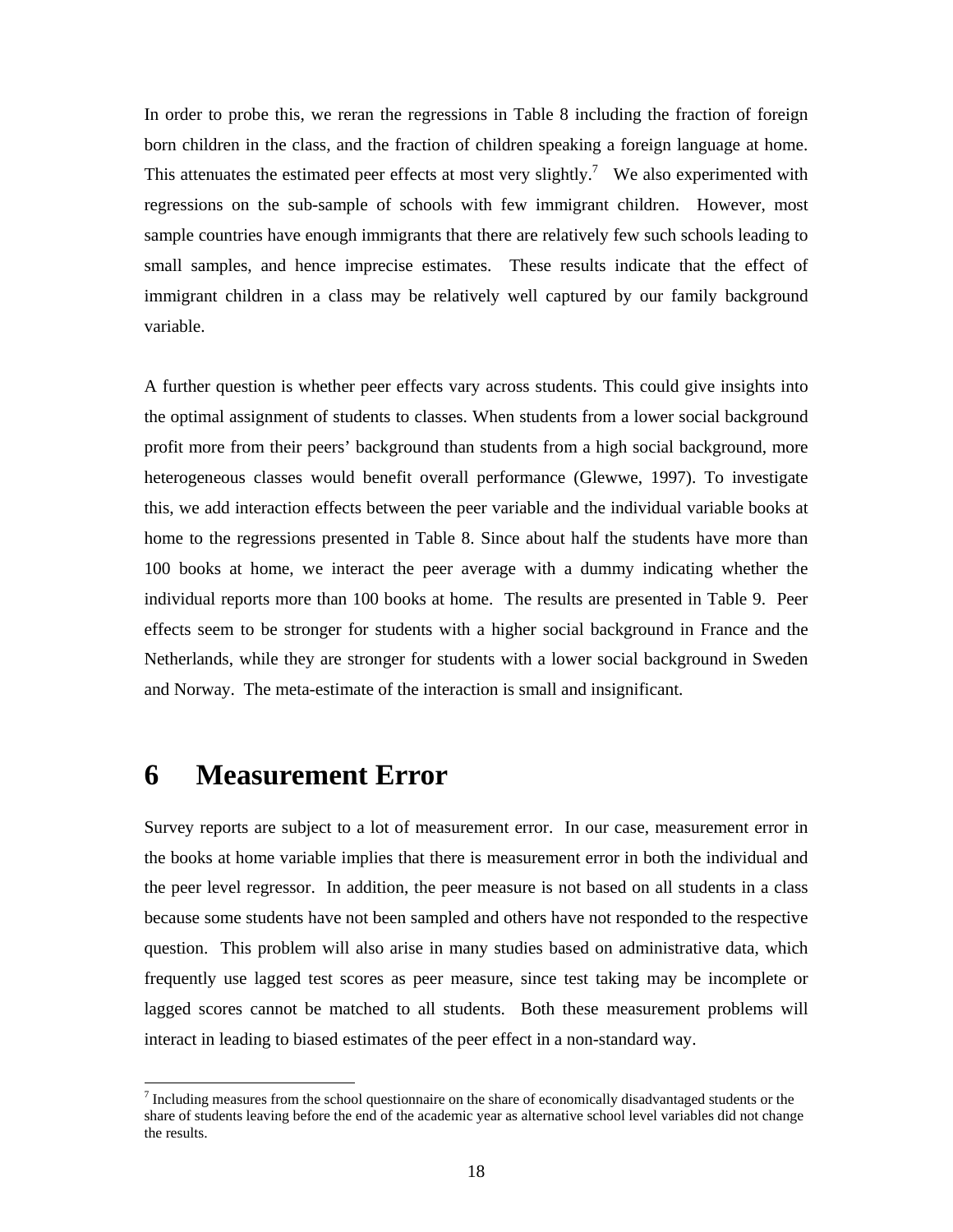In order to investigate the impact of measurement error in our setup we will return to the model we outlined in equations (2), (4), and (5) above. In order to focus on the variables of interest, consider a simplified version of equation (2) with only the individual level and the peer group regressor but no other variables:

$$
y_{ics} = \beta X_{ics} + \lambda \overline{X}_{(-i)cs} + \varepsilon_{ics}
$$
\n(8)

The student background variable *Xics* is still given by equation (4) but this variable is not directly observed. Instead we observe

$$
\widetilde{X}_{ics} = X_{ics} + u_{ics} = \eta_{cs} + v_{ics} + u_{ics}
$$
\n
$$
(9)
$$

where  $u_{ics}$  is a classical measurement error. Our argument above has been that the correlated shocks  $\eta_{cs}$  only arise at the school level. Hence, we can think of our standard OLS results corresponding to those with  $\sigma_{\eta}^2 > 0$  and the within school results to  $\sigma_{\eta}^2 = 0$ .

In this setup, the OLS estimate of  $\lambda$  will converge to

$$
p\lim \hat{\lambda}_{OLS} = \beta \frac{(n_{cs} - 1)\sigma_u^2 \sigma_\eta^2}{(\sigma_v^2 + \sigma_u^2)(n_{cs}\sigma_\eta^2 + \sigma_v^2 + \sigma_u^2)} + \lambda \frac{\frac{n_{cs} - 1}{N_{cs} - 1}\sigma_v^2(\sigma_\eta^2 + \sigma_v^2 + \sigma_u^2) + (n_{cs} - 1)\sigma_\eta^2(\sigma_v^2 + \sigma_u^2)}{(\sigma_v^2 + \sigma_u^2)(n_{cs}\sigma_\eta^2 + \sigma_v^2 + \sigma_u^2)}
$$
(10)

as we show in the appendix.  $N_{cs}$  is the actual number of students in classroom  $c$  in school  $s$ and  $n_{cs}$  is the number of students in the sample. In order to understand the different sources of measurement error and the sign of the bias, it is instructive to look at some special cases. First, consider the case where all students in each class are sampled, so the only problem is classical measurement error. In this case

$$
p\lim \hat{\lambda}_{OLS} = \beta \frac{(N_{cs} - 1)\sigma_u^2 \sigma_\eta^2}{(\sigma_v^2 + \sigma_u^2)(N_{cs}\sigma_\eta^2 + \sigma_v^2 + \sigma_u^2)} + \lambda \frac{\sigma_v^2 (N_{cs}\sigma_\eta^2 + \sigma_v^2 + \sigma_u^2) + (N_{cs} - 1)\sigma_\eta^2 \sigma_u^2}{\sigma_v^2 (N_{cs}\sigma_\eta^2 + \sigma_v^2 + \sigma_u^2) + \sigma_u^2 (N_{cs}\sigma_\eta^2 + \sigma_v^2 + \sigma_u^2)}
$$
(11)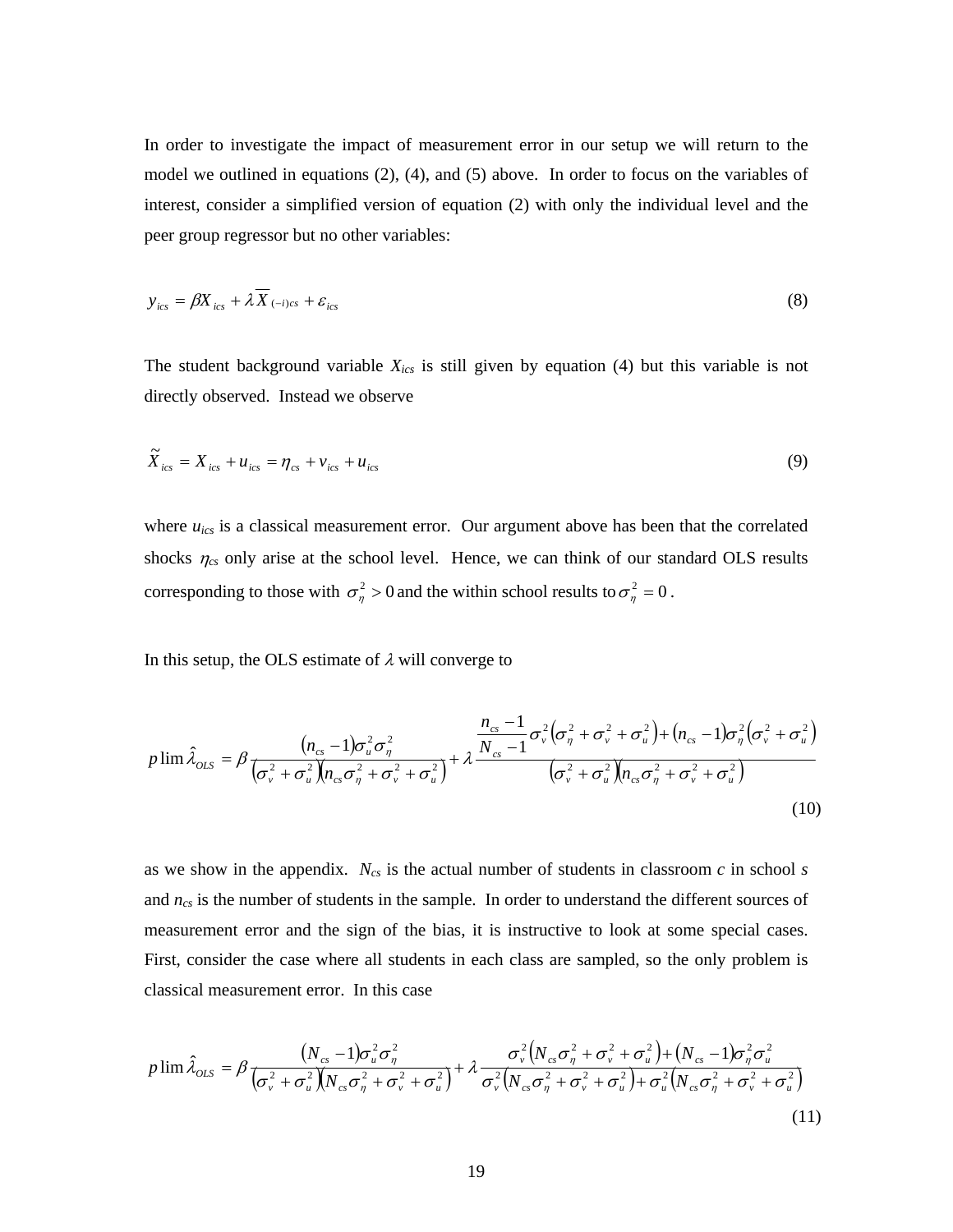It is easy to see in this formulation, that the second term implies an attenuation bias of  $\lambda$  if there is classical measurement error in  $X_{ics}$ . This measurement error will carry over to  $\overline{X}_{(-i)cs}$ , and lead to the standard attenuation. Since  $\lambda$  is likely positive, this will imply an underestimate of  $\lambda$ . Returning to equation (10), it becomes clear that the attenuation is greater, when some students in the class are not sampled. If  $\sigma_n^2 > 0$  a second component of the bias arises, and this is captured by the first term in equation (11). The individual level regressor  $X_{ics}$  is also subject to error and hence will lead to an attenuation of the estimated  $\hat{\beta}$ . Since the peer variable contains  $\overline{X}_{(-i)cs}$  information on  $\eta_{cs}$ , part of the signal in the individual level regressor will load on to the peer coefficient. This term is positive, and hence yields an upward bias.

Because of these two conflicting sources of bias it is impossible to tell what the net effect of the bias on  $\hat{\lambda}_{OLS}$  is. The first term can dominate when  $\beta$  is sufficiently large compared to  $\lambda$ . Hence measurement error may not lead to an underestimate of the peer effect in the standard OLS specification. Since the within school model corresponds to the case where  $\sigma_{\eta}^2 = 0$ , the first term in equation (10) and (11) vanishes, and the peer effect is now underestimated. Hence, measurement error alone may explain why we find lower peer effects in the fixed effects estimates in Table 8.

In order to address the measurement error problem, we rely on the standard remedy by using instruments for both  $X_{ics}$  and  $\overline{X}_{(-i)cs}$ . Recall that in our case the background variable  $X_{ics}$  is the parents' report of the number of books at home. The same question was asked of the students as well, so we use the students' report of the number of books at home as our instrument for the parents' report, and the peer mean of the students' report as instrument for the peer variable.

If the instrument is valid, the IV estimate of  $\lambda$  will converge to

$$
p\lim \hat{\lambda}_N = \lambda \left(\frac{n_{cs} - 1}{N_{cs} - 1}\right) \frac{N_{cs} \sigma_\eta^2 + \sigma_v^2}{n_{cs} \sigma_\eta^2 + \sigma_v^2}.
$$
\n(12)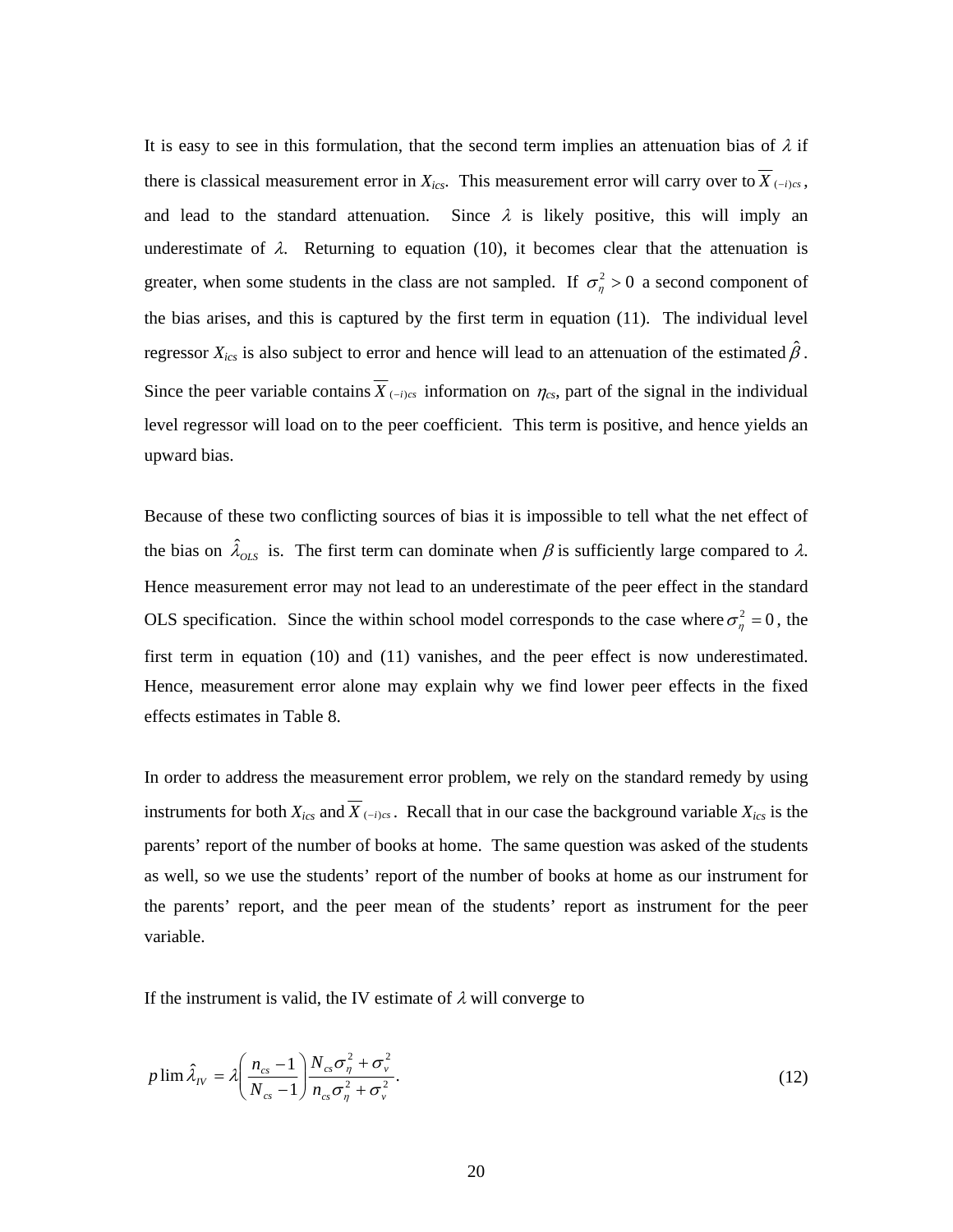This is the same as the expression in equation (10) with  $\sigma_u^2 = 0$ , so IV solves the standard measurement error problem. It does not resolve the attenuation in the peer effect that arises due to the fact that we do not sample all the students in a class. When  $\sigma_n^2 = 0$ , equation (12) becomes

$$
p \lim \hat{\lambda}_N = \lambda \left( \frac{n_{cs} - 1}{N_{cs} - 1} \right). \tag{13}
$$

This suggests that the within school IV estimate is simple to adjust for the sampling bias since *Ncs* and *ncs* is known in our data. One problem we have ignored in these calculations is the fact that class sizes are not the same for each class. However, we find in a simple Monte Carlo experiment that using the adjustment in (13) works very well for the level of variation in class sizes present in our data. Our adjusted IV estimator will therefore be

$$
\hat{\lambda}_{Nadj} = \hat{\lambda}_N \left( \frac{\overline{N}_{cs} - 1}{\overline{n}_{cs} - 1} \right).
$$
\n(14)

The first stages corresponding to our IV regressions indicate that both the relevant instruments for the individual level regressor and for the peer variable are always highly significant. The t-statistics on the students' report of books at home are above 7 and typically above 10, and the corresponding F-statistics are also large. $8$  This indicates that our IV models are not likely to suffer from any small sample bias.

Table 10 presents the results from the IV regressions. Both the individual and peers' index of the number of books at home from the home questionnaire are instrumented by the individual and peers' index of books at home from the student questionnaire and parents' highest educational level. Including only student level variables, the average peer effect across all countries decreases very slightly from the OLS regression in column (1) to the IV regression in column (2). Recall from equations (10) and (12) above that the bias in the OLS regression may be positive if  $\sigma_n^2 > 0$ .

l

 $8$  The only exception is the Netherlands, where the instrument for the peer variable has a t-statistic of 3.15.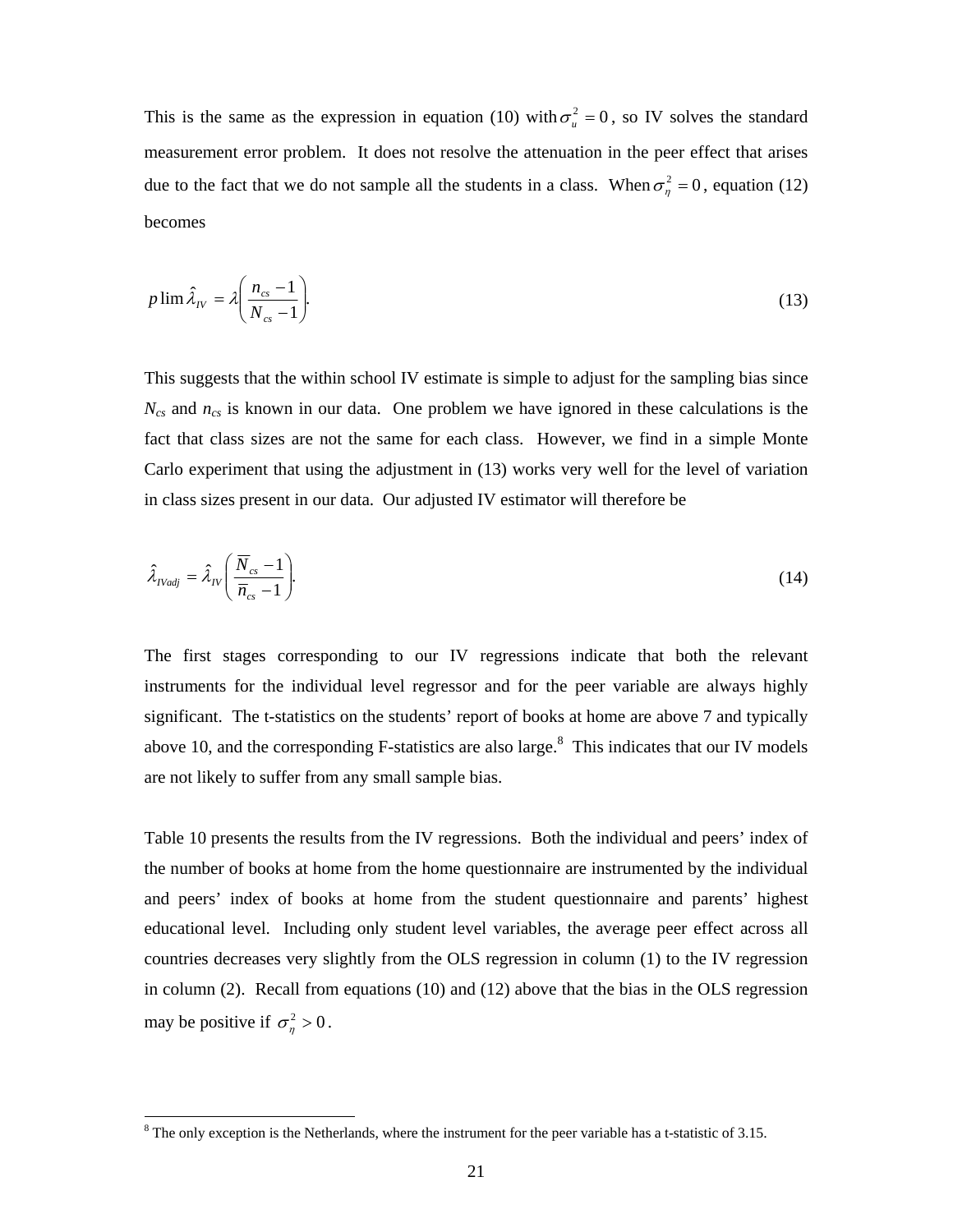Columns (3) and (4) report the corresponding results when school fixed effects and class level regressors are included. We know already that the standard fixed effects estimate is much smaller than the OLS estimate in column (1). Applying IV to the within estimates yields a much higher average peer effect. In fact, the magnitude of this coefficient is very similar to the original OLS specification in column (1). This is perfectly consistent with our results in equations (11) and (13). Column (5) excludes tracked schools, which has little impact. In column (6) we apply the correction for sampling bias in (14) which raises the estimate slightly. Interestingly, this is actually slightly higher than the IV estimate in the pooled sample without school fixed effects. We should note that the average peer effect across countries masks large differences in the country level estimates (the individual country coefficients are displayed in column (4) of Table 11). We find huge effects for France and the Netherlands, moderate effects for Germany and Sweden, and no effects for Iceland and Norway. However, the country level IV results are very imprecisely estimated. Hence we focus on the average across countries. Overall, these results suggest that the bias due to measurement error is important, particularly in the fixed effects results, while omitted variables bias actually does not play a large role.

### **7 Effect sizes**

In order to facilitate comparisons with other studies, it is common in the literature to report effect sizes of the peer effects estimates. Effect sizes are typically calculated as  $\sigma_{\bar{x}}\hat{\lambda}/\sigma_{y}$ where  $\sigma_{\overline{x}}$  is the within country variation in the peer variable, and  $\sigma_y$  is the within country variation in the test scores. This quantifies the peer effect as the impact of a one standard deviation change in peer background in terms of individual level standard deviations of the outcome variable.

One complication with this measure in our context is that the standard deviation of the peer variable is not an unbiased measure of  $\sigma_{\overline{x}}$  because of the measurement error. However, since we have both the parents' and the children's reports for books at home, the covariance of the two is a measure of the variance of the true variable if both reports are only subject to classical measurement error.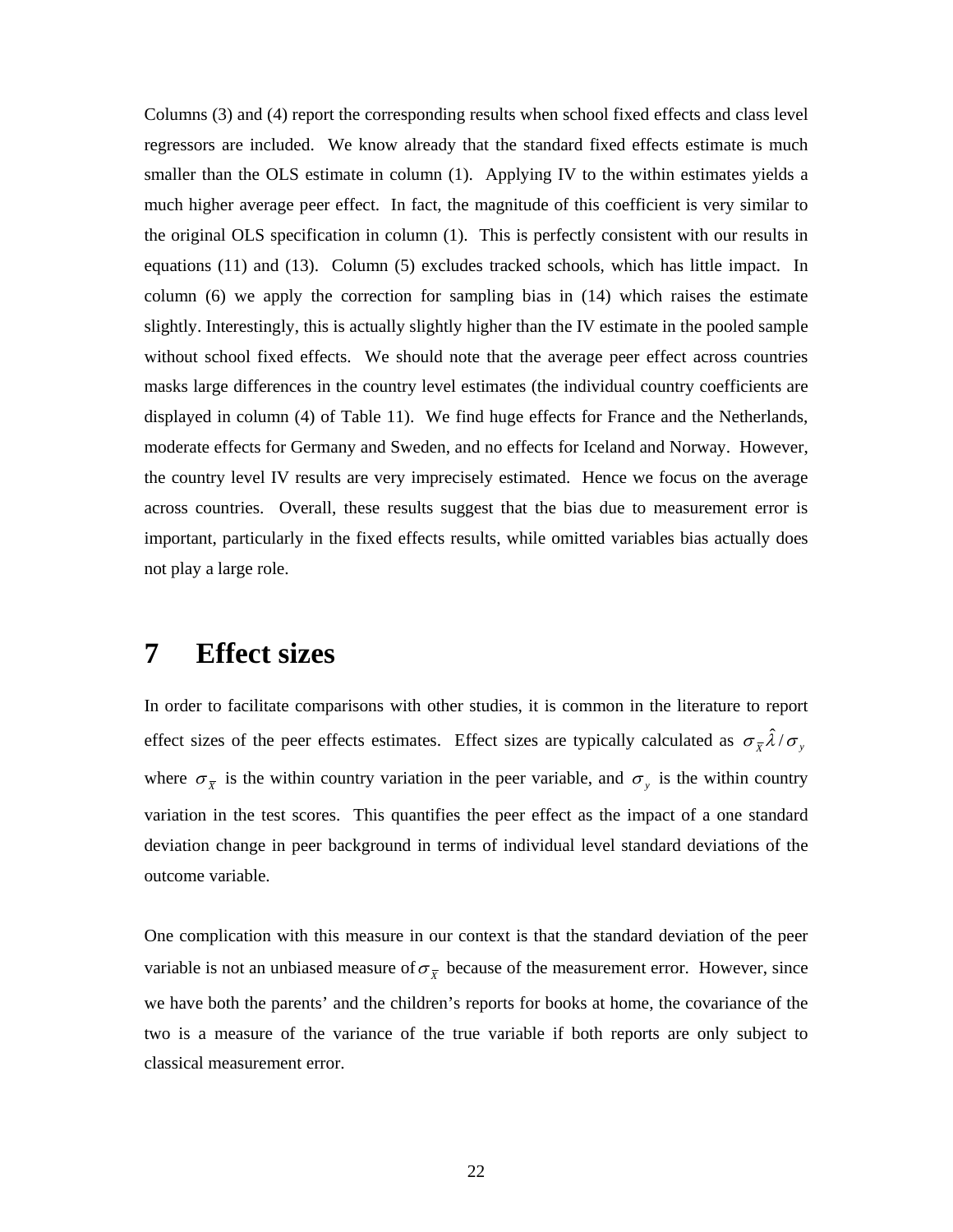We report the effect size measure and the necessary ingredients in Table 11. As before, the effect sizes vary quite widely across countries. The variation in effect sizes comes almost exclusively from variation in the peer coefficients. The average effect size across countries is 0.15. This is larger than most of the estimates in the literature. The bulk of the reported effect sizes is in the range of  $0.05 - 0.10$ . Our estimate is at the upper end of that range but well below the highest estimates reported in studies by Hoxby (2000), Boozer and Cacciola (2001), and McEwan (2003). One reason why our estimates are higher might be that we are careful about the measurement error in the peer effects variable. However, adjusting for measurement error lowers the estimate of  $\sigma_{\bar{x}}$  and raises the estimate of  $\hat{\lambda}$ , so this cuts two ways. However, the upward adjustment in  $\hat{\lambda}$  is much more important. Calculating the effect size on the basis of the estimates ignoring measurement error yields a value of only 0.06, about a third of the size of our IV results. Hence, the treatment of measurement error may be rather important, particularly in studies based on survey data, like Schindler-Rangvid (2003) and Schneeweiss and Winter-Ebmer (2005). A further explanation for the large effect sizes could be that we estimate the cumulative impact of peers if class room composition is fixed over the previous four years and not the incremental effect of a value-added specification. We should also point out that our confidence intervals are fairly large because the IV estimates are relatively noisy.

## **8 Conclusion**

Peer effects are potentially a major input into the process of educational production but are difficult to estimate empirically. We estimate peer effects across classes within primary schools and argue that classes within schools are formed randomly with respect to family background. We find that a one standard deviation change in our student background measure of peer composition leads to a 0.15 standard deviation change in reading test scores of fourth graders across our sample of six European countries. This is slightly larger than most previous estimates in the literature. The estimated peer effects are highest in France and The Netherlands and lowest in Norway and Iceland. For Sweden, the estimated effects are not different from the average for the other countries, although we found some evidence that students may not be randomly allocated to classes in Sweden.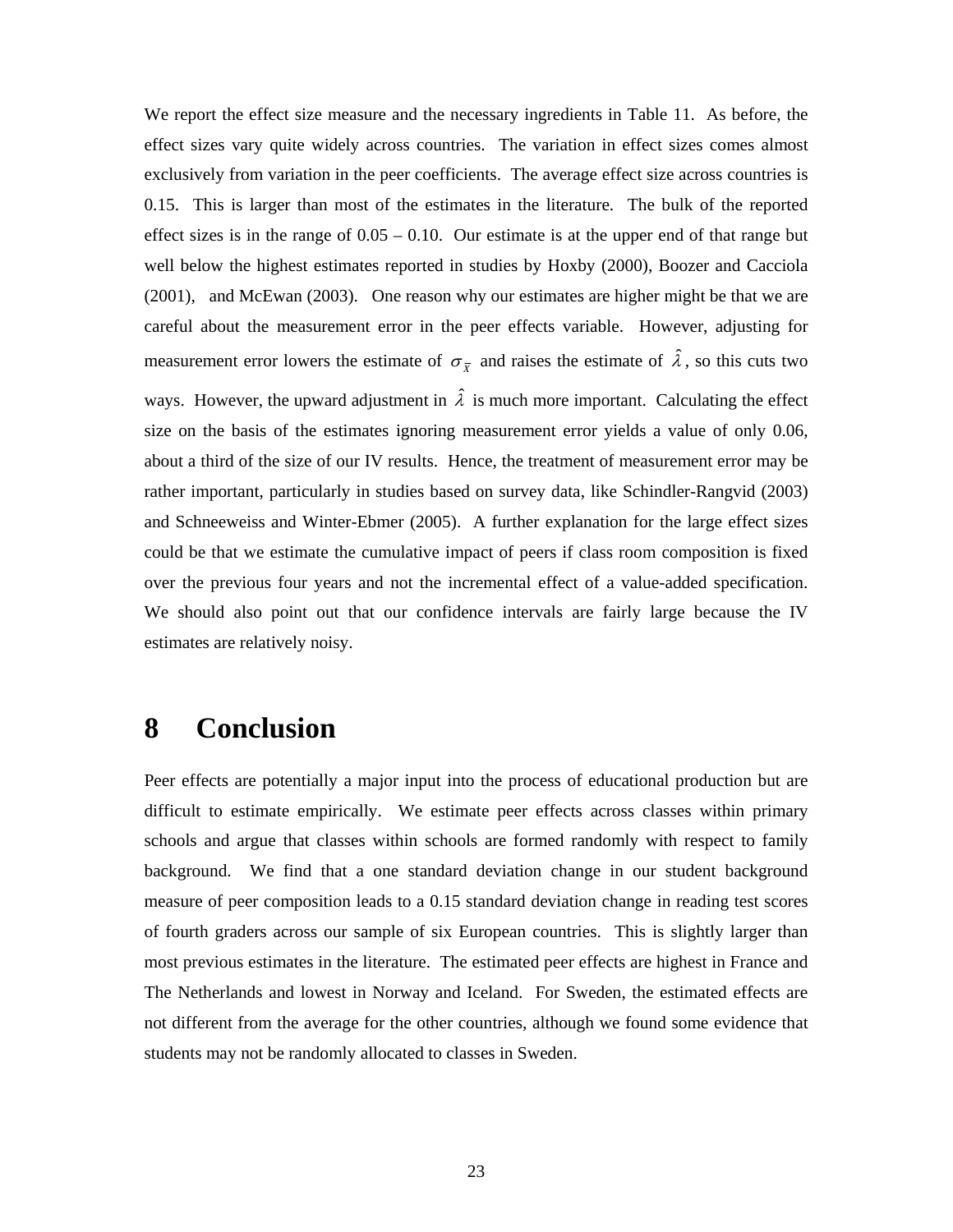We have argued that there is little evidence for systematic sorting into class rooms within schools for the other countries, and for different classes receiving different observable instructional resources. Hence, comparing students in different classes within schools should be an effective way of dealing with any selection at the school level. Surprisingly, we find that this selection does not seem to be very important once we take measurement error issues into account. The discussion in this literature seems dominated with solving the selection issues, while little attention is being paid to the measurement error issues, which we find to be important in our data.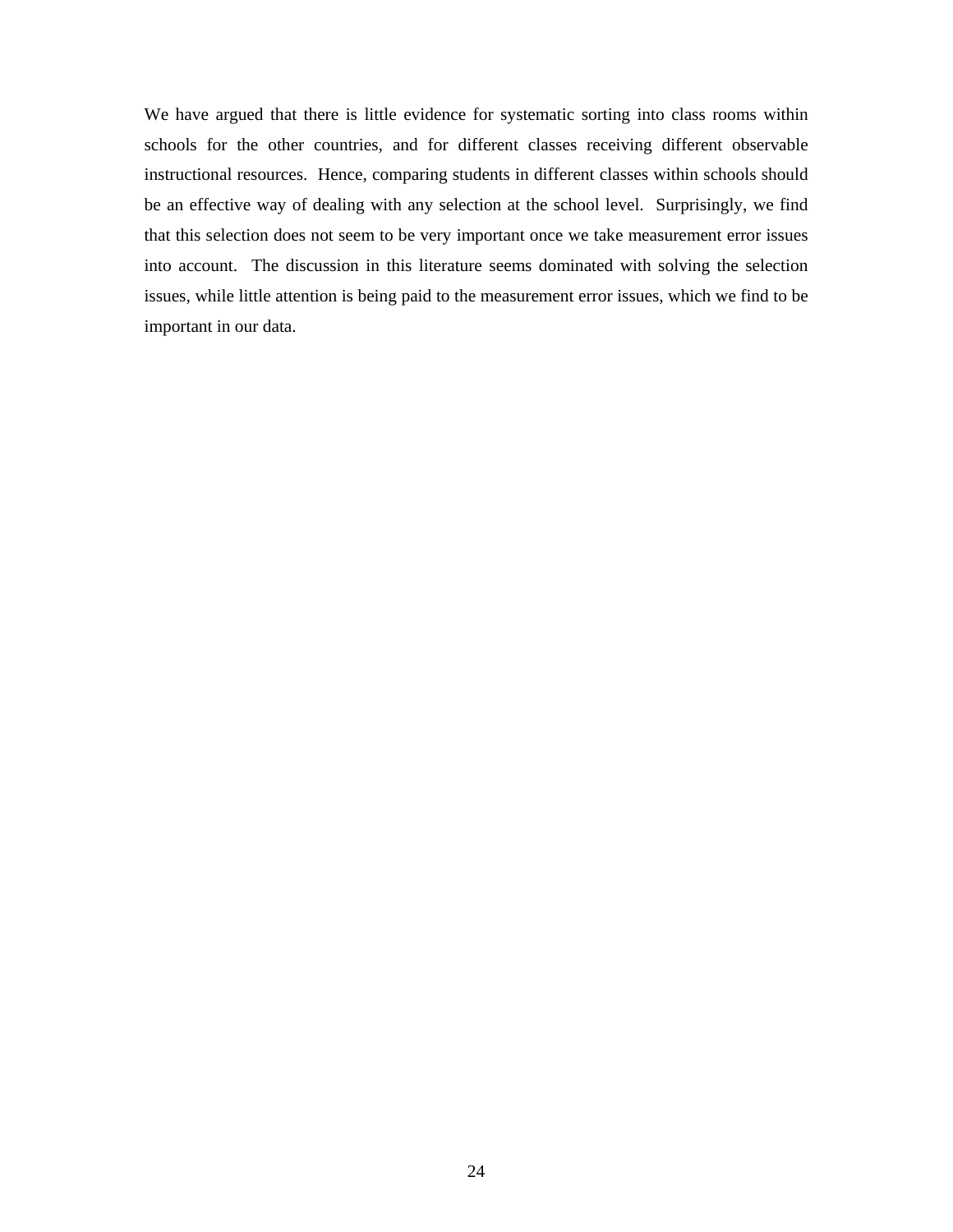#### **References**

- Ammermueller, A. (2005), Educational opportunities and the role of institutions, ZEW Discussion Paper No. 05-44.
- Angrist, J. and K. Lang (2004), Does school intergration generate peer effects? Evidence from Boston's Metco Program, *American Economic Review* 94(5), 1613-1634.
- Boozer, M. and S. Cacciola (2001), Inside the 'Black Box' of Project STAR: Estimation of peer effects using experimental data, Economic Growth Center Center Discussion Paper No. 832, Yale University.
- Cullen, J., B. Jacob and S. Levitt (2003), The effect of school choice on student outcomes: Evidence from randomized lotteries, NBER Working Paper No. 10113.
- DeGroot, M. (1984), *Probability and statistics*, 2<sup>nd</sup> edition, Reading, MA: Addison Wesley Publishing Company.
- Gibbons, S. and S. Telhaj (2005), Peer effects and pupil attainment: Evidence from secondary school transition, London School of Economics, mimeo.
- Glewwe, P. (1997), Estimating the impact of peer group effects on socioeconomic outcomes: Does the distribution of peer group characteristics matter? *Economics of Education Review*.
- Gould, E., V. Lavy and D. Paserman (2005), Does immigration affect the long-term educational outcomes of natives? Quasi-experimental evidence, Hebrew University, mimeo.
- Graham, B. (2004), Identifying social interactions through excess variance contrasts, Harvard University, mimeo.
- Hanushek, E., J. Kain, J. Markman and S. Rivkin (2003), Does peer ability affect student achievement?, *Journal of Applied Econometrics* 18 (5), 527-544.
- Hoxby, C. (2000), Peer effects in the classroom: Learning from gender and race variation, NBER Working Paper No. 7867.
- Manski, C. (1993), Identification of endogenous social effects: The reflection problem, *The Review of Economic Studies* 60(3), 531-542.
- McEwan, P. (2003), Peer effects on student achievement: Evidence from Chile, *Economics of Education Review* 22(2), 131-141.
- Mislevy, R. (1991), Randomization-based inference about latent variables from complex samples, *Psychometrika* 56, 177-196.
- Mullis, I., M. Martin, E. Gonzalez and A. Kennedy, (2003), *PIRLS 2001 international report: IEA's study of reading literacy achievement in primary schools*, Chestnut Hill, Boston College.
- Schindler-Rangvid, B. (2003), Educational peer effects: Quantile regression evidence from denmark with PISA 2000 data, Kapitel 3 i "Do schools matter?", phd-afhandling nr. 2003:9 fra Handelshøjskolen i Århus.
- Schneeweiss, N. and R. Winter-Ebmer (2005), Peer effects in Austrian schools, Department of Economics, University of Linz, Working Paper No. 0502.
- Vigdor, J. and T. Nechyba (2004), Peer Effects in Elementary School: Learning from "Apparent" Random Assignment, Duke University, mimeographed.
- Vigdor, J. and T. Nechyba (2006), Peer effects in North Carolina public schools, in Woessmann, L. and P. Peterson (eds): Schools and the equal opportunities problem, MIT Press, forthcoming.
- Woessmann, L. (2004), How equal are educational opportunities? Family background and student achievement in Europe and the United States, CESifo Working Paper No. 1162, Munich.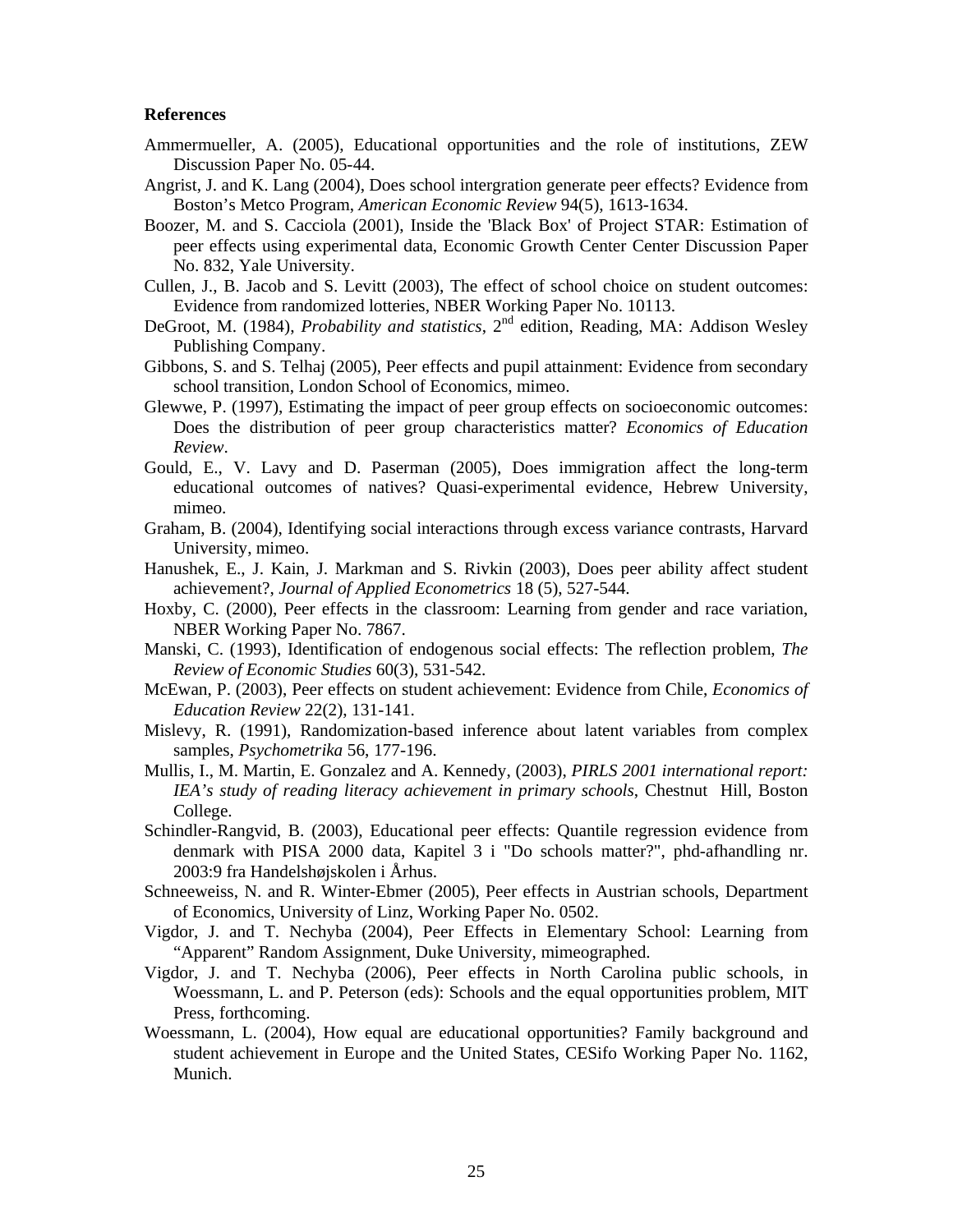| <b>Studies</b>                        | Context                                         | Grade /<br>student<br>age                           | <b>Outcome</b>                        | Peer measure or<br>treatment           | Peer<br>group     | Identification                                                            | Magnitude of<br>peer effect                                | Source of<br>Magnitude           | Non-linearities in<br>peer effects        |
|---------------------------------------|-------------------------------------------------|-----------------------------------------------------|---------------------------------------|----------------------------------------|-------------------|---------------------------------------------------------------------------|------------------------------------------------------------|----------------------------------|-------------------------------------------|
| Hoxby (2000)                          | Public schools,<br>Texas, US                    | $3^{\text{rd}}$ to $6^{\text{th}}$<br>grade         | Test scores<br>(Reading, Math)        | Test scores                            | Class             | Cohort gender<br>variation                                                | 1.s.d. $\rightarrow$ ~0.4<br>s.d.                          | Table 9.<br>columns 3<br>and 4   | No evidence                               |
| McEwan (2003)                         | Secondary<br>schools, Chile                     | $8th$ grade                                         | Test scores<br>(Spanish)              | Mothers' education                     | Class             | School fixed effects                                                      | 1.s.d. $\rightarrow 0.27$<br>s.d.                          | Table 3,<br>column 4             | Slightly concave                          |
| Hanushek et al.<br>(2003)             | Public schools,<br>Texas, US                    | $5th$ to $6th$<br>grade                             | Math test score<br>gain               | Math scores two<br>years ago           | School-<br>grade  | Student and school-<br>by grade fixed effects                             | 1.s.d. $\rightarrow$<br>$0.05$ .s.d.                       | Table 2.<br>column 3<br>Table A1 | No evidence                               |
| Cullen, Jacob<br>and Levitt<br>(2003) | Chicago public<br>schools, US                   | $9th$ and<br>$10th$ grade                           | Test scores, and<br>others            | Winning a school<br>voucher in lottery | Random assignment |                                                                           | Near zero and<br>insignificant                             | Table 6,<br>columns 1<br>and 2   | No evidence                               |
| Angrist and<br>Lang (2004)            | <b>Boston</b><br>desegregation<br>program, US   | 3rd grade                                           | Test scores<br>(Reading, Math)        | Number of METCO<br>students            | Class             | School fixed effects<br>and IV predicted<br>enrollment                    | Near zero and<br>insignificant                             | Table 8.<br>Panel A.<br>column 1 | No evidence                               |
| Vigdor and<br>Nechyba (2004)          | Public Schools.<br>North Carolina.<br><b>US</b> | $5th$ grade                                         | <b>Test scores</b><br>(Reading, Math) | Test scores                            | Class             | School * year fixed<br>effects                                            | 1 s.d. $\rightarrow$ 0.03<br>s.d.                          | Table 5.<br>column 1             | Positive effect of<br>dispersion          |
| Schindler<br>Rangvid (2004)           | Secondary<br>schools.<br>Denmark                | Age 15                                              | PISA test scores<br>(Reading)         | Mothers' education                     | School-<br>grade  | <b>Additional controls</b><br>from register data                          | 1 s.d. $\rightarrow$ 0.07<br>s.d.                          | Table 4<br>Table 1               | Weak evidence<br>for declining<br>effects |
| Gibbons and<br>Telhaj (2005)          | State secondary<br>schools, England             | Age 14                                              | <b>Test scores</b><br>(English, Math) | Attainment at age 11                   | School-<br>grade  | Random variation in<br>transition from<br>primary to secondary<br>schools | 1 s.d. $\rightarrow$ 0.08<br>s.d.                          | Tables 3 and<br>4, column 7      | Slightly concave                          |
| Boozer and<br>Cacciola (2001)         | STAR project,<br>US                             | $3rd$ grade                                         | Test scores<br>(Math, Reading)        | Test scores                            | Class             | Random assignment                                                         | 1 s.d. $\rightarrow$ ~0.5<br>s.d.                          | Table 6.<br>column 3             |                                           |
| Graham (2004)                         | STAR project,<br><b>US</b>                      | Kinder-<br>garten to<br>$\bar{3}^{\text{rd}}$ grade | Test scores<br>(Math, Reading)        | <b>Test scores</b>                     | Class             | Random assignment                                                         | 50 percentile<br>increase $\rightarrow$ 0.9-<br>$1.1$ s.d. | Table 5.<br>column 3             |                                           |

### **Table 1: Recent studies on peer effects**

Builds on Table 1 in Gibbons and Tehlhaj (2005).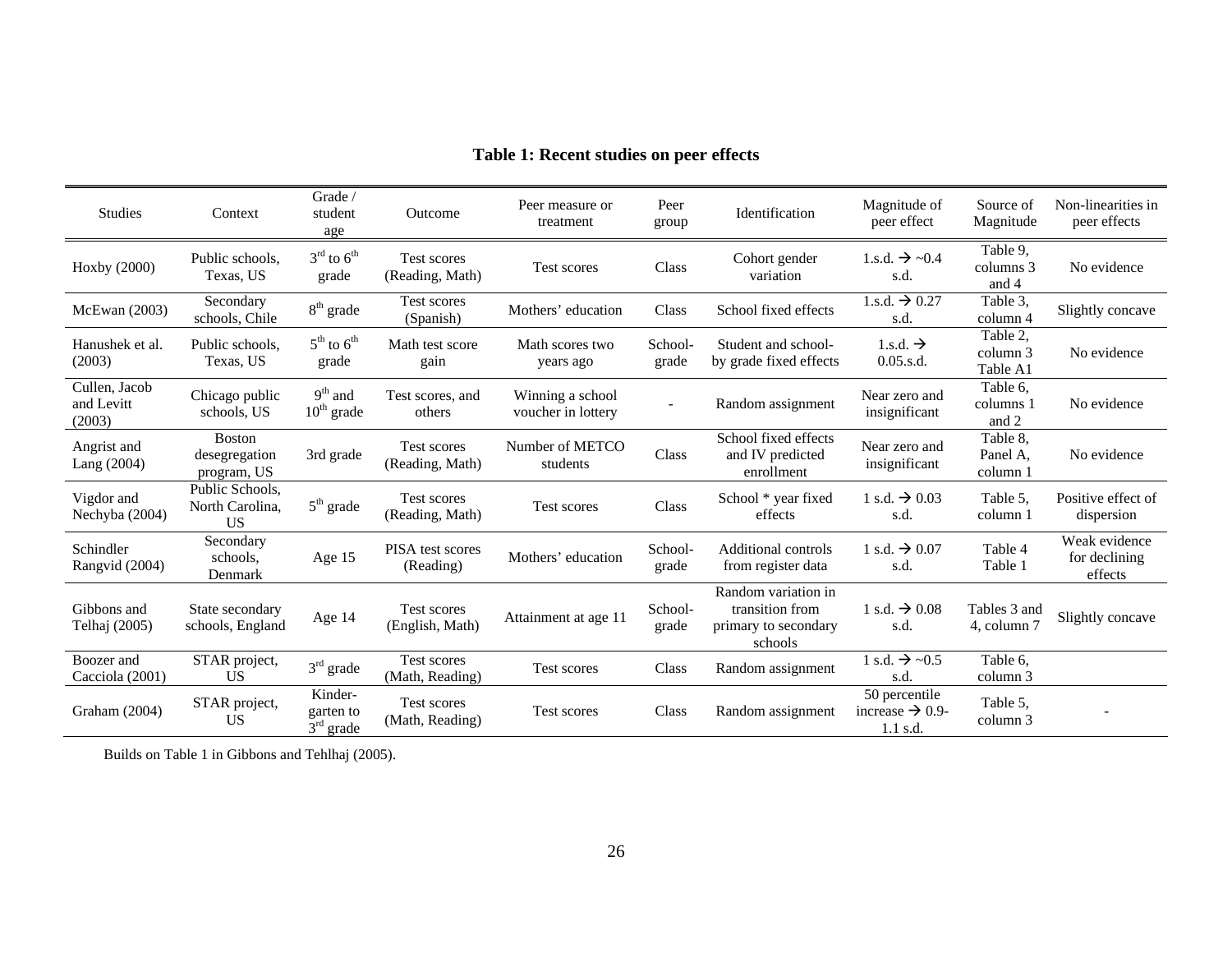#### **Table 2: Mean scores and sample sizes**

|                                               | Germany | France | Iceland | Netherlands | Norway | Sweden |
|-----------------------------------------------|---------|--------|---------|-------------|--------|--------|
|                                               | 539.1   | 525.2  | 512.4   | 554.2       | 499.2  | 561.0  |
| Reading score (all)                           | (63.6)  | (66.6) | (71.0)  | (51.2)      | (77.5) | (61.5) |
| Reading score (sample)                        | 548.6   | 533.7  | 518.6   | 565.2       | 505.0  | 563.1  |
|                                               | (59.9)  | (64.2) | (68.4)  | (51.3)      | (76.0) | (61.3) |
| Reading score (excl.                          | 548.6   | 534.2  | 518.7   | 562.8       | 504.4  | 562.8  |
| tracked schools)                              | (59.7)  | (65.4) | (68.3)  | (53.6)      | (76.4) | (61.5) |
| Reading scores (tracked)                      | 549.4   | 532.2  | 506.8   | 568.8       | 529.1  | 570.0  |
| schools)                                      | (64.2)  | (60.5) | (81.0)  | (47.5)      | (66.5) | (56.6) |
| No. of students (all)                         | 7,633   | 3,538  | 3,676   | 4,112       | 3,459  | 6,044  |
| No. of students (sample)                      | 4,577   | 2,312  | 1,728   | 1,857       | 2,548  | 3,997  |
| No. of students in                            | 3,628   | 1,612  | 1,301   | 805         | 1,748  | 3,270  |
| schools with $> 1$ class                      |         |        |         |             |        |        |
| No. of schools                                | 183     | 115    | 84      | 105         | 117    | 119    |
| No. of schools with $>1$<br>class             | 114     | 55     | 39      | 29          | 54     | 79     |
| No. of classes                                | 301     | 172    | 135     | 141         | 171    | 267    |
| No. of classes in schools<br>with $> 1$ class | 232     | 112    | 90      | 65          | 108    | 227    |
| Fraction of students in                       |         |        |         |             |        |        |
| schools that apply                            | 0.067   | 0.278  | 0.006   | 0.328       | 0.035  | 0.046  |
| tracking                                      |         |        |         |             |        |        |

(Standard deviations in parentheses)

Scores are weighted by students' sampling probability, standard deviations are in parentheses. Rows 6 and below refer to the sample used in the estimations. Last row reports the fraction of students in schools in which principals state that classes are formed by ability out of all students in schools for which principals reply to the question.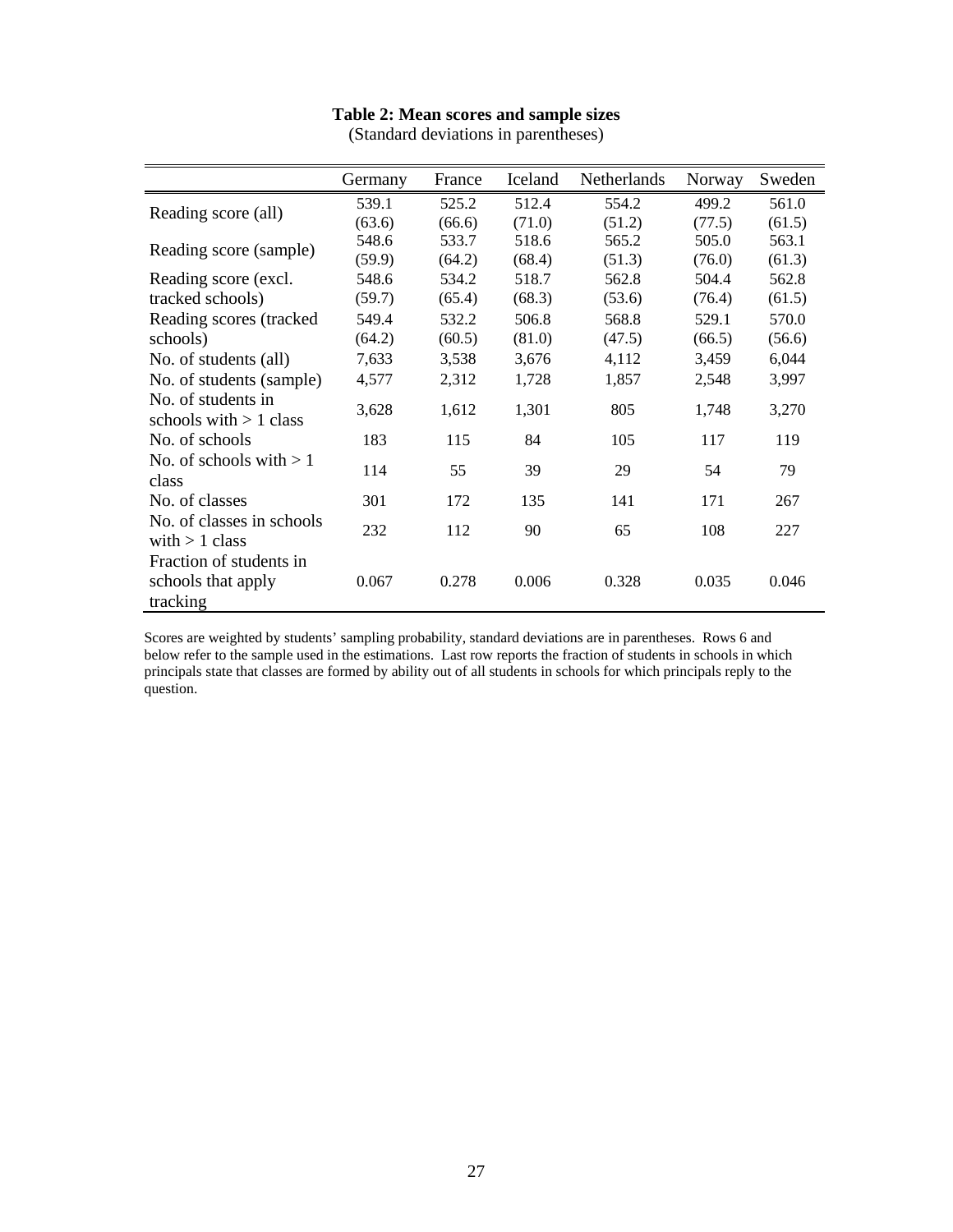|                | Germany | France  | Iceland                  | Netherlands                          | Norway  | Sweden  |
|----------------|---------|---------|--------------------------|--------------------------------------|---------|---------|
|                |         |         |                          | Index of the number of books at home |         |         |
| Mean           | 3.49    | 3.32    | 3.99                     | 3.36                                 | 4.03    | 3.91    |
| Total          | .2401   | .3138   | .1480                    | .3922                                | .1542   | .2643   |
| <b>Between</b> | .2098   | .2726   | .1220                    | .3629                                | .1297   | .2174   |
| Within         | .0303   | .0412   | .0259                    | .0293                                | .0245   | .0469   |
|                |         |         | Age                      |                                      |         |         |
| Total          | .0326   | .0313   | .0065                    | .0306                                | .0082   | .0111   |
| <b>Between</b> | .0250   | .0183   | .0050                    | .0212                                | .0060   | .0060   |
| Within         | .0076   | .0130   | .0015                    | .0094                                | .0022   | .0051   |
|                |         |         | Female                   |                                      |         |         |
| Total          | .0145   | .0226   | .0212                    | .0156                                | .0145   | .0158   |
| <b>Between</b> | .0085   | .0174   | .0170                    | .0139                                | .0125   | .0091   |
| Within         | .0061   | .0052   | .0043                    | .0017                                | .0020   | .0067   |
|                |         |         | Foreign parent           |                                      |         |         |
| Total          | .0459   | .0463   | .0095                    | .0488                                | .0222   | .0485   |
| <b>Between</b> | .0404   | .0413   | .0069                    | .0451                                | .0189   | .0386   |
| Within         | .0054   | .0050   | .0026                    | .0036                                | .0033   | .0099   |
|                |         |         | Foreign language at home |                                      |         |         |
| Total          | .0141   | .0151   | .0088                    | .0345                                | .0069   | .0230   |
| <b>Between</b> | .0112   | .0128   | .0058                    | .0330                                | .0052   | .0167   |
| Within         | .0029   | .0023   | .0030                    | .0015                                | .0017   | .0064   |
|                |         |         | Reading test scores      |                                      |         |         |
| Total          | 1144.71 | 1223.61 | 751.93                   | 896.62                               | 1075.93 | 1123.78 |
| <b>Between</b> | 978.47  | 908.63  | 569.62                   | 799.28                               | 933.10  | 791.51  |
| Within         | 166.24  | 314.97  | 182.31                   | 97.34                                | 142.83  | 332.27  |

**Table 3: Decomposition of variance in class level means**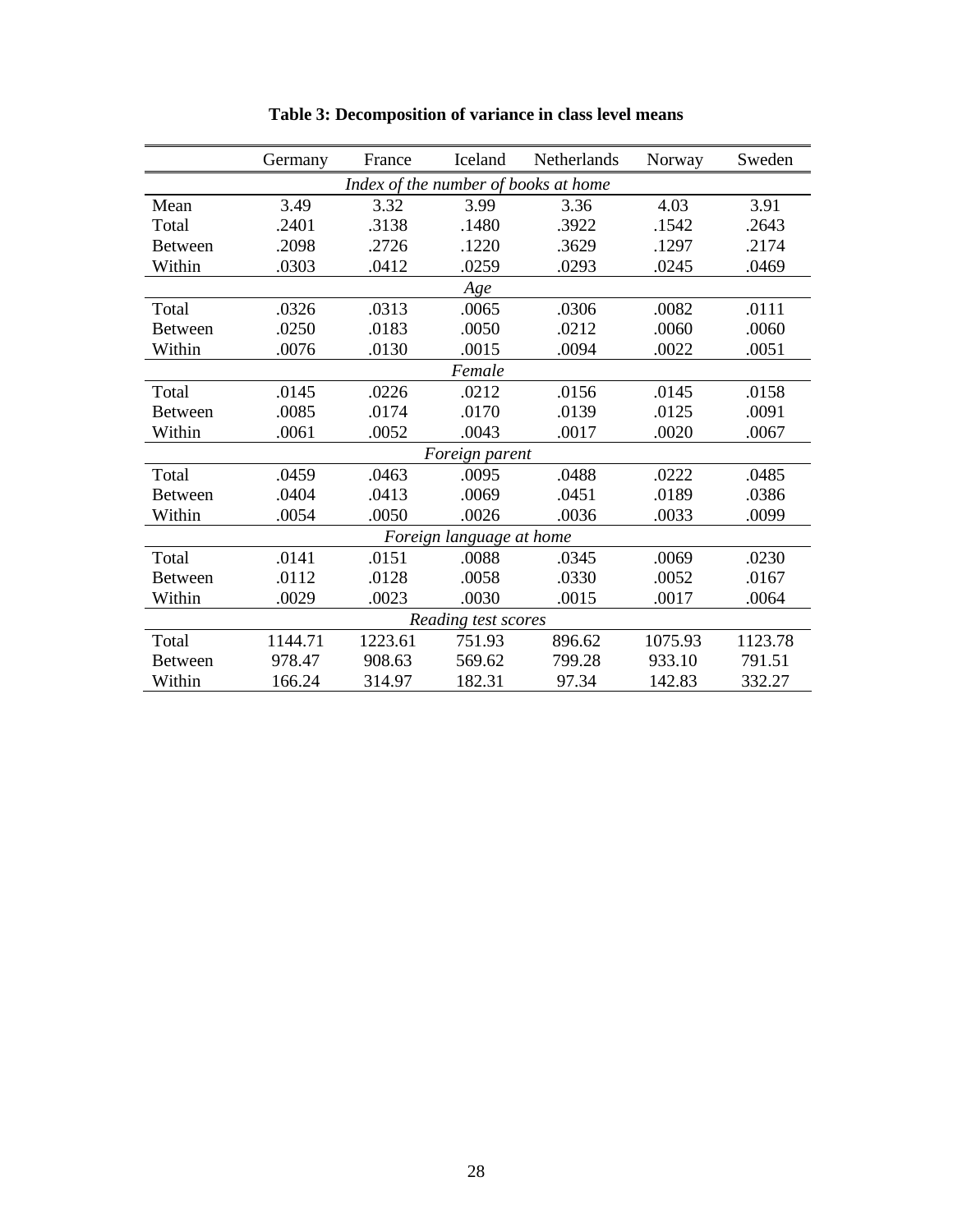### **Table 4: Results for survey of principals of German primary schools**

(Answers in percent)

| Who is responsible for forming class rooms / allocating                     |                |
|-----------------------------------------------------------------------------|----------------|
| students to classes within a grade level at your school?                    |                |
| Headmaster                                                                  | 86             |
| Other person                                                                | 42             |
| Does the composition of classes change during the first four                |                |
| years of school?                                                            |                |
| No, usually not                                                             | 75             |
| Yes, class composition is rearranged in certain years                       | 8              |
| Yes, individual students change classes for reasons other than<br>repeating | 22             |
| Only under particular circumstances                                         | 39             |
| Which are the rules for forming classes / allocating students to            |                |
| classes in your primary school?                                             |                |
| Classes are formed such that similar students are in the same class:        |                |
| Students from the same neighbourhood / kindergarten                         | 33             |
| Students with similar abilities                                             | 6              |
| Students with similar socio-economic backgrounds                            | 3              |
| Students with similar migration backgrounds / language abilites             | 3              |
| Classes are formed such that they are well mixed (e.g. by sex, age,         | 94             |
| abilities etc.)                                                             |                |
| Classes are formed more or less randomly                                    | $\overline{0}$ |
| Classes are formed according to other rules / principles                    | 3              |

Percentage of principals that chose the respective answer. Multiple answers were possible. Number of observations is 36. The survey was sent by email to 150 schools in the German cities of Bonn, Leipzig and Mannheim.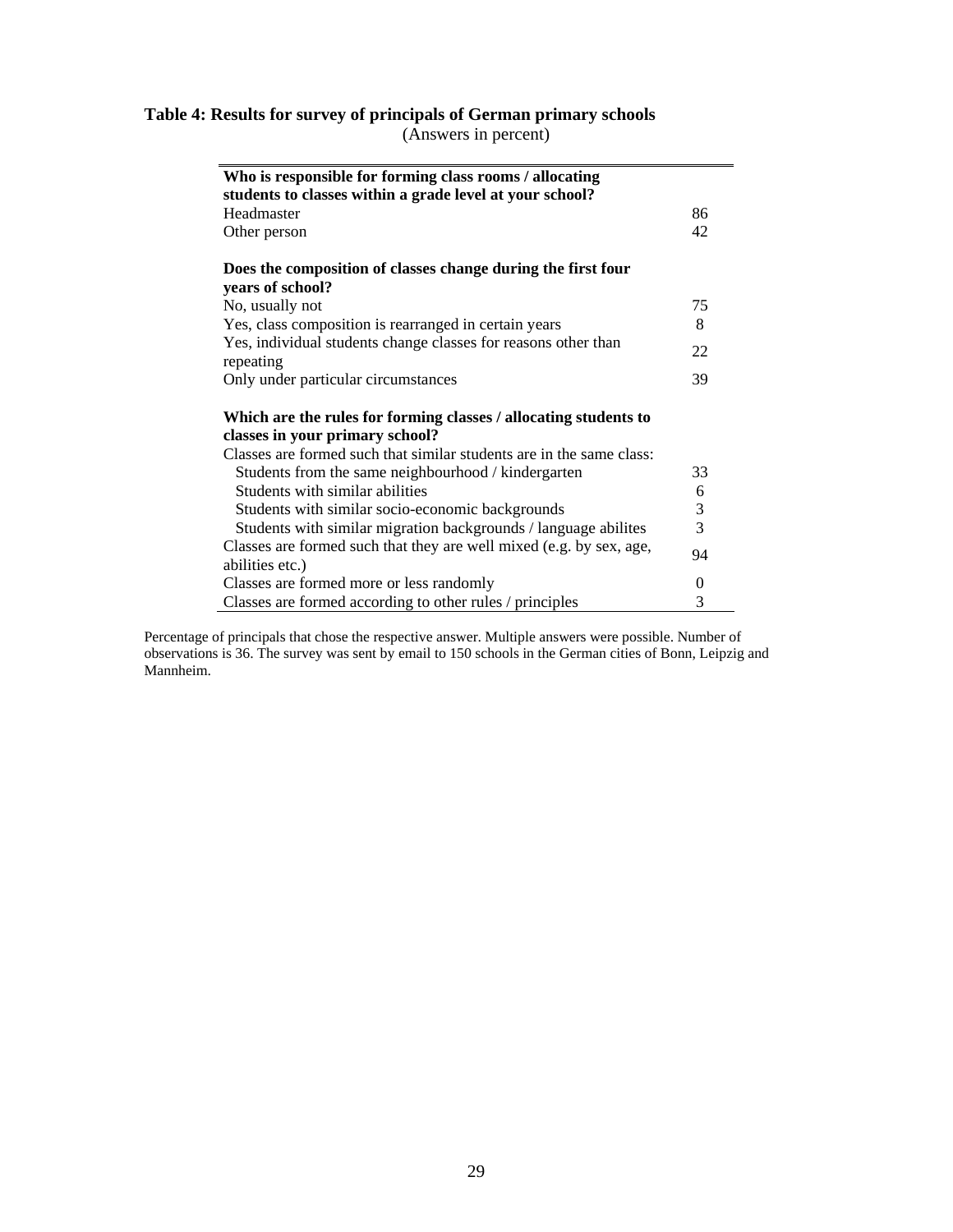|                             | Dependent Variable |         |         |         |          |  |  |
|-----------------------------|--------------------|---------|---------|---------|----------|--|--|
|                             | <b>Books</b>       |         | Female  | Foreign | Foreign  |  |  |
| <b>Independent Variable</b> |                    | Age     |         | parent  | language |  |  |
| Class size                  | .002               | $-.011$ | .030    | .010    | .015     |  |  |
|                             | (.091)             | (.043)  | (.017)  | (.028)  | (.014)   |  |  |
| Class size squared $*100$   | .03                | .001    | $-.06$  | $-.03$  | $-.03$   |  |  |
|                             | (.2)               | (.09)   | (.04)   | (.06)   | (.03)    |  |  |
| Female teacher              | .109               | .031    | .006    | $-.008$ | $-.009$  |  |  |
|                             | (.070)             | (.024)  | (.019)  | (.030)  | (.013)   |  |  |
| Teacher education:          | .001               | .026    | $-.039$ | .006    | $-0.018$ |  |  |
| <b>ISCED4</b>               | (.146)             | (.050)  | (.039)  | (.036)  | (.023)   |  |  |
| Teacher education:          | .065               | $-.062$ | $-.023$ | .173    | .056     |  |  |
| ISCED $5+$                  | (.114)             | (.047)  | (.034)  | (.025)  | (.015)   |  |  |
| Teacher's experience        | .001               | $-.002$ | $-.005$ | .005    | .0001    |  |  |
| in grade 4                  | (.011)             | (.003)  | (.003)  | (.004)  | (.002)   |  |  |
| Teacher's exp.              | .003               | .008    | .01     | $-.01$  | .00002   |  |  |
| Squared*100                 | (.03)              | (.009)  | (.008)  | (.01)   | (.006)   |  |  |
| Size of town                | $-.077$            | .141    | .049    | $-.084$ | $-.059$  |  |  |
| $<$ 3000 inhab.             | (.265)             | (.037)  | (.074)  | (.048)  | (.039)   |  |  |
| Size of town                | .008               | .086    | $-.029$ | .090    | .044     |  |  |
| $< 100,000$ inhab.          | (.081)             | (.026)  | (.020)  | (.030)  | (.014)   |  |  |
| Size of town                | .045               | .073    | .004    | .167    | .084     |  |  |
| $< 500,000$ inhab.          | (.143)             | (.047)  | (.031)  | (.044)  | (.028)   |  |  |
| Size of town                | $-.046$            | .115    | .017    | .230    | .116     |  |  |
| $> 500,000$ inhab.          | (.154)             | (.049)  | (.035)  | (.064)  | (.033)   |  |  |
| Instruction hours per       | .018               | .005    | $-.022$ | .014    | .012     |  |  |
| day                         | (.053)             | (.018)  | (.012)  | (.022)  | (.013)   |  |  |
| Shortage of staff           | $-.020$            | .004    | $-.009$ | .034    | .011     |  |  |
|                             | (.055)             | (.018)  | (.010)  | (.021)  | (.011)   |  |  |
| Shortage of material        | .005               | $-.035$ | $-.001$ | $-.013$ | .005     |  |  |
|                             | (.071)             | (.022)  | (.013)  | (.025)  | (.015)   |  |  |
| Shortage of rooms           | $-.112$            | .041    | .010    | .004    | .001     |  |  |
|                             | (.057)             | (.022)  | (.012)  | (.020)  | (.013)   |  |  |

#### **Table 5: Regressions of peer variables on class room and school characteristics in Germany**

Regressions are weighted by the students' sampling probability. Number of observations is 4,577. Standard errors are clustered at the school level.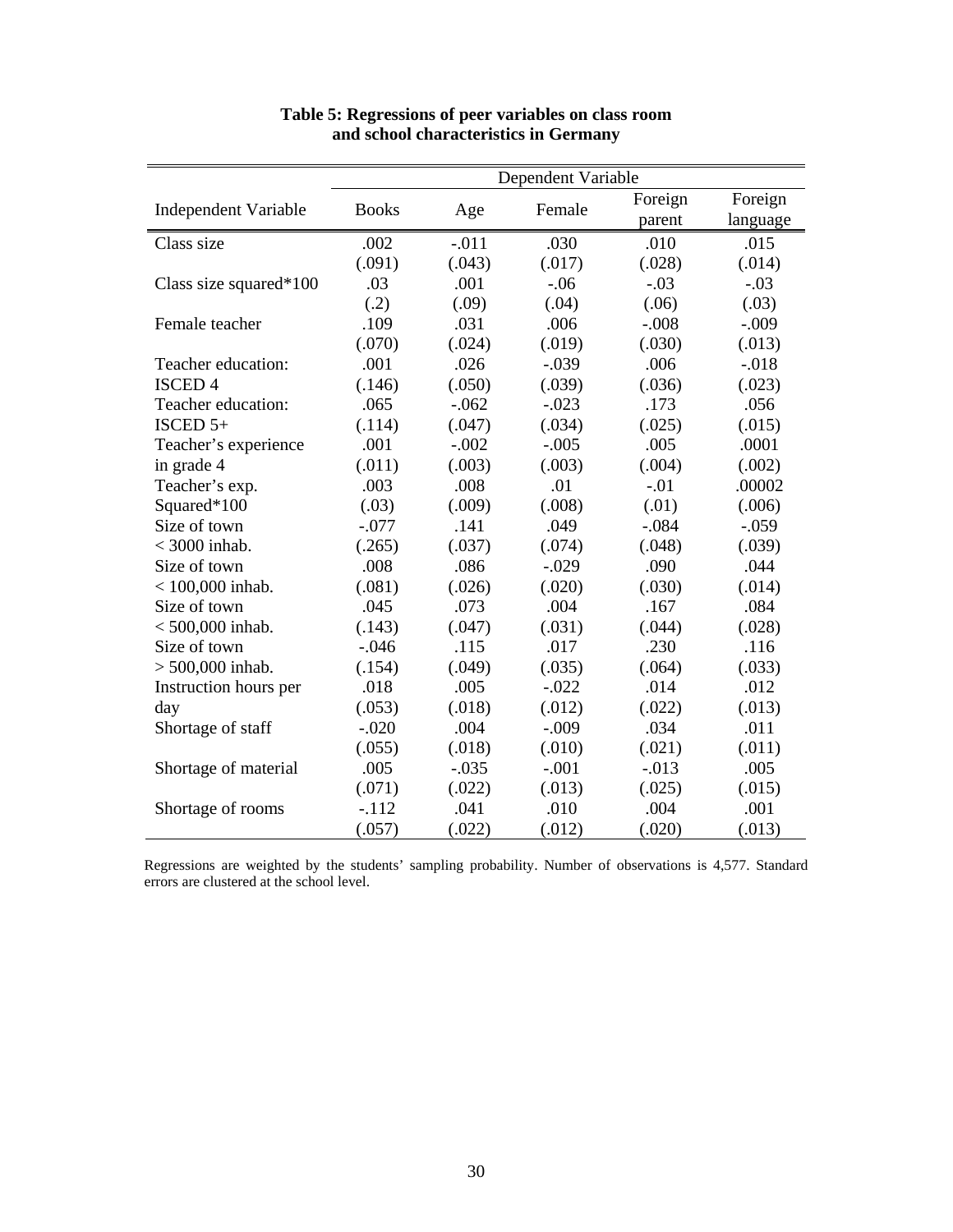|                          | Germany | France | Iceland                              | Netherlands | Norway | Sweden |
|--------------------------|---------|--------|--------------------------------------|-------------|--------|--------|
|                          |         |        | Index of the number of books at home |             |        |        |
| Class                    | 0.4532  | 0.2886 | 0.7094                               | 0.4051      | 0.0995 | 0.0673 |
| School                   | 0.7095  | 0.1016 | 0.0595                               | 0.0005      | 0.0431 | 0.3348 |
| Class+school             | 0.7766  | 0.0588 | 0.3538                               | 0.0000      | 0.0286 | 0.2448 |
| Class (SFE)              | 0.4595  | 0.2552 | 0.0123                               | 0.3370      | 0.5675 | 0.0000 |
| Pearson Chi <sup>2</sup> | 0.2415  | 0.3813 | 0.7964                               | 0.7512      | 0.0893 | 0.0364 |
|                          |         |        | Age                                  |             |        |        |
| Class                    | 0.0002  | 0.5581 | 0.0704                               | 0.0249      | 0.1587 | 0.3492 |
| School                   | 0.0050  | 0.0137 | 0.3197                               | 0.0015      | 0.4364 | 0.4234 |
| Class+school             | 0.0000  | 0.0394 | 0.1603                               | 0.0000      | 0.2139 | 0.4130 |
| Class (SFE)              | 0.0017  | 0.2672 | 0.0021                               | 0.0046      | 0.0000 | 0.9300 |
| Pearson Chi <sup>2</sup> | 0.0694  | 0.2402 | 0.1452                               | 0.0992      | 0.0467 | 0.6247 |
|                          |         |        | Female                               |             |        |        |
| Class                    | 0.1270  | 0.7582 | 0.0006                               | 0.0286      | 0.0089 | 0.9612 |
| School                   | 0.5170  | 0.3604 | 0.5958                               | 0.0000      | 0.8831 | 0.3424 |
| Class+school             | 0.4082  | 0.5402 | 0.0062                               | 0.0000      | 0.0902 | 0.6536 |
| Class (SFE)              | 0.5677  | 0.2838 | 0.0000                               | 0.1467      | 0.0036 | 0.1589 |
| Pearson Chi <sup>2</sup> | 0.1240  | 0.4615 | 0.9608                               | 0.6011      | 0.8827 | 0.9657 |
|                          |         |        | Foreign parent                       |             |        |        |
| Class                    | 0.0000  | 0.1350 | 0.1339                               | 0.0254      | 0.5828 | 0.2174 |
| School                   | 0.0000  | 0.0004 | 0.7760                               | 0.0000      | 0.0000 | 0.0000 |
| Class+school             | 0.0000  | 0.0011 | 0.3009                               | 0.0000      | 0.0000 | 0.0000 |
| Class (SFE)              | 0.0003  | 0.0327 | 0.0000                               | 0.0024      | 0.0000 | 0.1171 |
| Pearson Chi <sup>2</sup> | 0.0157  | 0.3129 | 0.3201                               | 0.0444      | 0.1335 | 0.0046 |
|                          |         |        | Foreign language at home             |             |        |        |
| Class                    | 0.0052  | 0.6215 | 0.0173                               | 0.1830      | 0.3365 | 0.1542 |
| School                   | 0.0004  | 0.0098 | 0.6573                               | 0.1222      | 0.1026 | 0.0000 |
| Class+school             | 0.0000  | 0.0717 | 0.0476                               | 0.0000      | 0.0867 | 0.0000 |
| Class (SFE)              | 0.0000  | 0.4776 | 0.0001                               | 0.0000      | 0.0029 | 0.0000 |
| Pearson Chi <sup>2</sup> | 0.0495  | 0.6920 | 0.1861                               | 0.4217      | 0.4860 | 0.0009 |

**Table 6: P-values for F-tests on class room and school characteristics and for Chi² test for independence of peer variable and class assignment** 

The first four rows in each panel report p-values of Wald tests for the joint significance of the respective group of variables. The first three rows refer to regressions of peer variables on class and school variables. The fourth row refers to regressions of peer variables on class variables controlling for school fixed effects. Running the regressions at the class level or including the student level variables sex, age, origin and language in the regressions for the first three rows yields comparable results. The fifth row reports the p-value for Pearson Chi<sup>2</sup> tests of independence between the peer characteristic and class room assignment within each school using the individual level data. See text for details.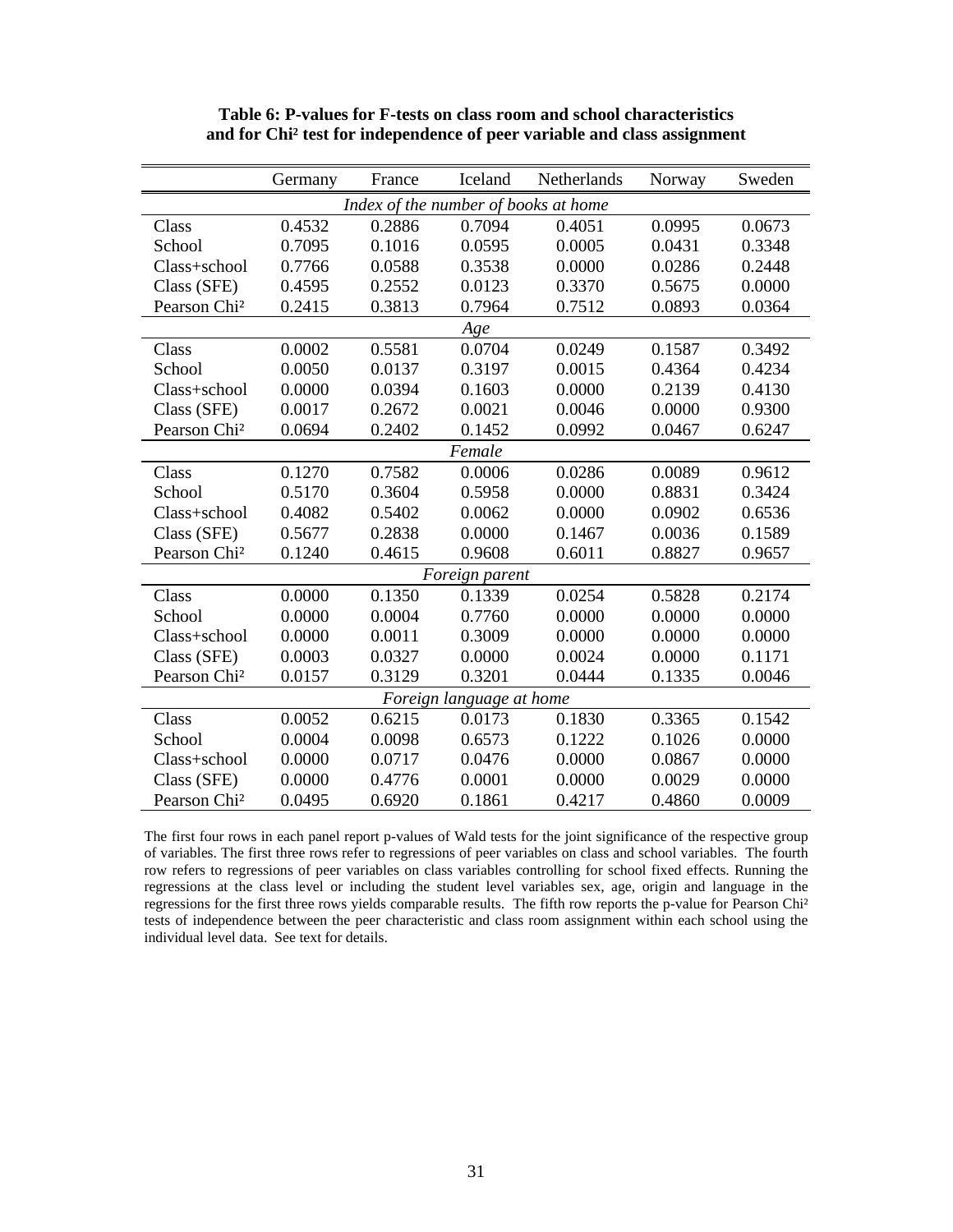| <b>Independent Variable</b>                | (1)      | (2)          | (3)          | (4)      | (5)      |
|--------------------------------------------|----------|--------------|--------------|----------|----------|
| Individual books variable: five categories |          |              |              |          |          |
| Peers' index of books at home              | 17.93    | 17.62        | 18.77        | 6.13     | 7.26     |
|                                            | (3.04)   | (3.03)       | (3.84)       | (6.28)   | (6.43)   |
|                                            | $-20.15$ | $-4.42$      | $-18.72$     | $-48.59$ | $-68.68$ |
| Fraction peers 11-25 books at home         | (23.44)  | (21.11)      | (29.61)      | (44.01)  | (46.21)  |
| Fraction peers 26-100 books at             | 21.41    | 28.10        | 23.31        | $-21.51$ | $-26.54$ |
| home                                       | (18.08)  | (16.09)      | (22.70)      | (33.76)  | (34.98)  |
| Fraction peers 101-200 books at            | 40.48    | 47.49        | 48.22        | $-6.62$  | $-12.59$ |
| home                                       | (18.88)  | (17.24)      | (24.41)      | (40.61)  | (41.98)  |
|                                            | 54.86    | 62.18        | 56.22        | $-15.08$ | $-21.09$ |
| Fraction peers 200+ books at home          | (17.69)  | (16.16)      | (23.79)      | (38.06)  | (38.80)  |
|                                            |          |              |              |          |          |
| Individual books variable: index           |          |              |              |          |          |
| Peers' index of books at home              | 17.97    | 17.66        | 18.83        | 6.13     | 7.22     |
|                                            | (3.04)   | (3.03)       | (3.83)       | (6.24)   | (6.40)   |
|                                            | $-21.42$ | $-6.36$      | $-16.74$     | $-25.42$ | $-40.45$ |
| Fraction peers 11-25 books at home         | (22.83)  | (20.63)      | (27.42)      | (35.73)  | (38.35)  |
| Fraction peers 26-100 books at             | 20.37    | 26.54        | 24.74        | $-1.85$  | $-4.04$  |
| home                                       | (17.31)  | (15.39)      | (20.86)      | (25.67)  | (27.54)  |
| Fraction peers 101-200 books at            | 39.68    | 46.04        | 49.79        | 16.58    | 14.20    |
| home                                       | (18.16)  | (16.51)      | (22.33)      | (30.69)  | (32.52)  |
| Fraction peers 200+ books at home          | 53.60    | 60.21        | 57.96        | 6.26     | 2.27     |
|                                            | (16.40)  | (14.99)      | (21.20)      | (29.02)  | (30.20)  |
| Student level variables                    | ✓        | $\checkmark$ | ✓            | ✓        | ✓        |
| Class level variables                      |          | ✓            | $\checkmark$ | ✓        | ✓        |
| School level variables                     |          | ✓            | ✓            |          |          |
| Only schools with $> 1$ class              |          |              | ✓            | ✓        |          |
| School fixed effects                       |          |              |              | ✓        |          |
| Exclude tracked schools                    |          |              |              |          |          |

#### **Table 7: Regressions for reading test score on peer composition for Germany**  (Standard errors in parentheses)

Weighted least squares regressions using students' sampling probability. Number of observations is 4,577 in columns (1) and (2) and 3,628 in columns (3) to (5). Standard errors are robust to clustering at the school level. Student level variables are student's sex and age, parents' origin, language spoken at home, number of books at home (four categories in the upper part and index in the lower part of the table) and number of persons living in household. Class level variables are class size, class size squared, teacher's sex, education, experience and experience squared. School level variables are community size, average daily instruction hours, shortage of staff, teaching material and buildings. Tracked schools are those for which principals state that fourth-grade classes are formed on the basis of ability.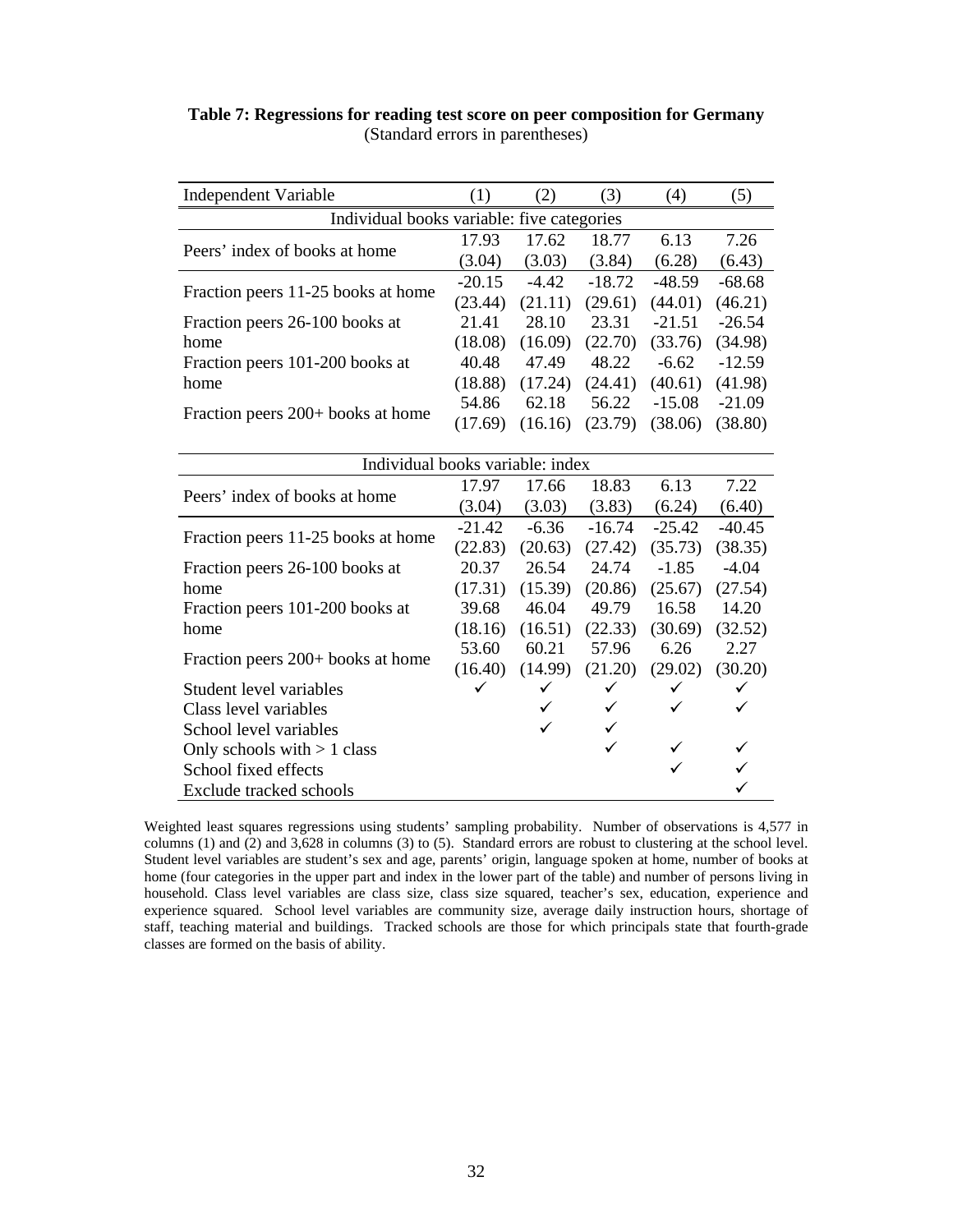|                               | (1)    | (2)    | (3)    | (4)     | (5)     |
|-------------------------------|--------|--------|--------|---------|---------|
|                               | 17.97  | 17.66  | 18.83  | 6.13    | 7.22    |
| Germany                       | (3.04) | (3.03) | (3.83) | (6.24)  | (6.40)  |
| France                        | 22.23  | 22.84  | 25.67  | 22.20   | 17.80   |
|                               | (3.05) | (2.91) | (3.94) | (9.12)  | (12.58) |
| <i>Iceland</i>                | 18.08  | 19.97  | 22.75  | 12.14   | 8.81    |
|                               | (5.77) | (5.04) | (5.58) | (11.17) | (11.18) |
| The Netherlands               | 17.58  | 19.70  | 22.72  | .71     | 9.56    |
|                               | (4.30) | (4.37) | (6.99) | (8.59)  | (9.93)  |
| <b>Norway</b>                 | 15.46  | 9.84   | 12.73  | $-3.20$ | $-2.77$ |
|                               | (7.33) | (7.42) | (7.85) | (8.13)  | (8.24)  |
| Sweden                        | 18.98  | 18.04  | 21.94  | 11.51   | 11.08   |
|                               | (3.84) | (4.10) | (3.75) | (6.70)  | (7.22)  |
|                               | 19.17  | 19.40  | 21.65  | 7.65    | 7.59    |
| Average across countries      | (1.61) | (1.59) | (1.92) | (3.22)  | (3.48)  |
| Student level variables       |        |        |        | ✓       |         |
| Class level variables         |        |        |        | ✓       |         |
| School level variables        |        |        |        |         |         |
| Only schools with $> 1$ class |        |        | ✓      |         |         |
| School fixed effects          |        |        |        |         |         |
| Exclude tracked schools       |        |        |        |         |         |

#### **Table 8: Regressions for reading test score on peer composition**  (Standard errors in parentheses)

Weighted least squares regressions using students' sampling probability. Peers' index of books at home is independent variable. Standard errors are robust to clustering at the school level. Student level variables are student's sex and age, parents' origin, language spoken at home, index of number of books at home and number of persons living in household. Class level variables are class size, class size squared, teacher's sex, education, experience and experience squared. School level variables are community size, average daily instruction hours, shortage of staff, teaching material and buildings. Tracked schools are those for which principals state that fourth-grade classes are formed on the basis of ability.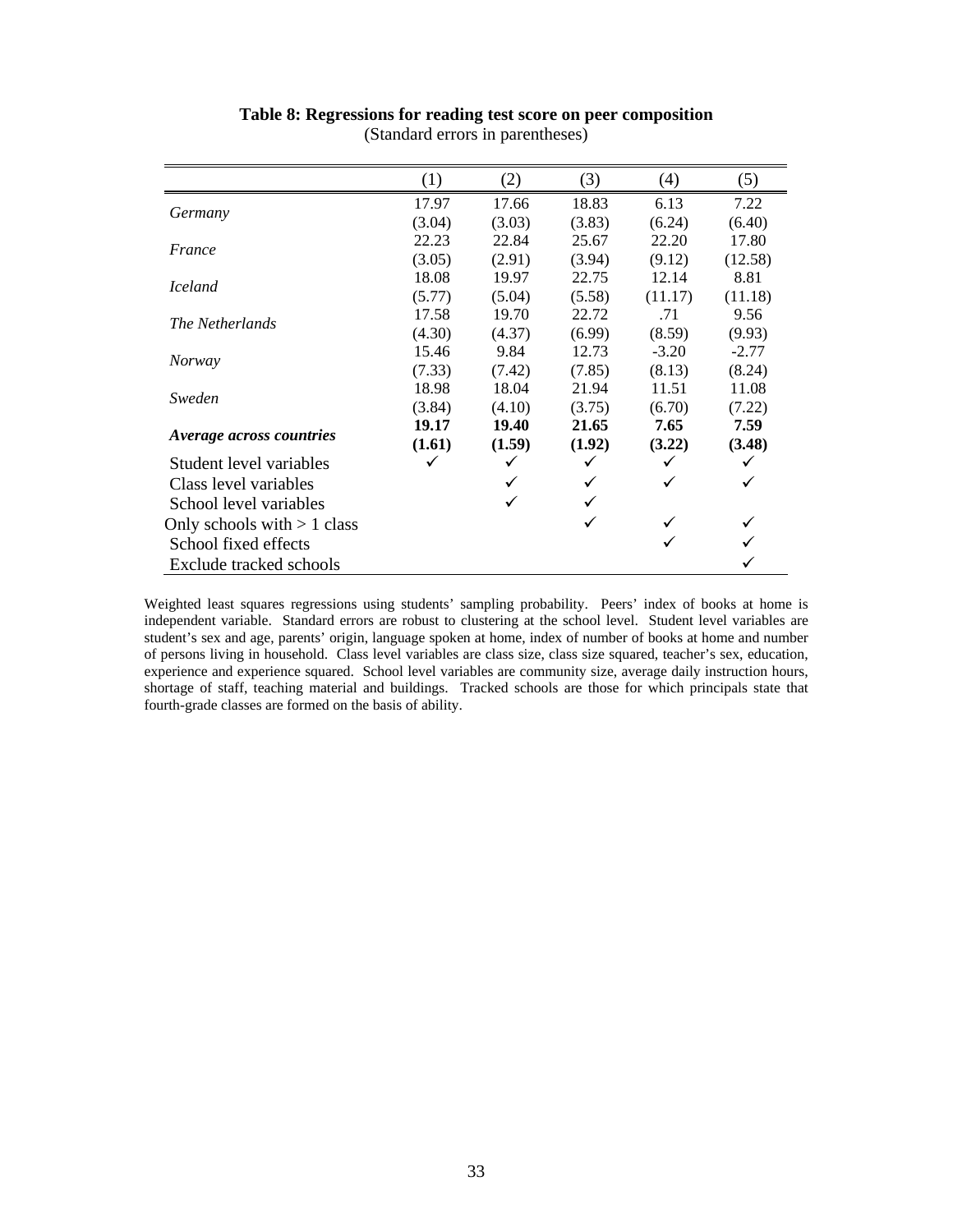#### **Table 9: Regressions for reading test score on peer composition and interactions with individual family background**

|                               |        | (1)     | (2)     |        | (3)     |        |
|-------------------------------|--------|---------|---------|--------|---------|--------|
|                               | Peer   | Inter   | Peer    | Inter  | Peer    | Inter  |
|                               |        |         |         |        |         |        |
| Germany                       | 17.58  | .82     | 5.92    | .55    | 7.09    | 0.34   |
|                               | (3.03) | (1.04)  | (6.21)  | (1.08) | (6.37)  | (1.11) |
| France                        | 20.94  | 2.46    | 21.37   | 1.36   | 16.01   | 3.02   |
|                               | (3.12) | (1.43)  | (9.01)  | (1.68) | (11.98) | (2.24) |
| <i>Iceland</i>                | 17.32  | 1.43    | 11.67   | .76    | 8.66    | .24    |
|                               | (5.82) | (1.66)  | (11.31) | (1.87) | (11.41) | (1.83) |
| The Netherlands               | 17.74  | $-.34$  | $-.50$  | 2.53   | 8.23    | 3.21   |
|                               | (4.49) | (1.36)  | (8.90)  | (1.53) | (9.79)  | (1.34) |
|                               | 15.35  | .16     | $-3.71$ | .94    | $-3.43$ | 1.18   |
| <i>Norway</i>                 | (7.58) | (1.76)  | (8.13)  | (1.69) | (8.26)  | (1.76) |
| Sweden                        | 19.91  | $-1.35$ | 11.85   | $-.41$ | 11.59   | $-.60$ |
|                               | (3.94) | (1.14)  | (6.99)  | (1.19) | (7.22)  | (1.22) |
| Average across countries      | 18.81  | .38     | 7.30    | .77    | 7.31    | .95    |
|                               | (1.64) | (.54)   | (3.26)  | (.58)  | (3.46)  | (.59)  |
| Student level variables       |        | ✓       | ✓       | ✓      | ✓       | ✓      |
| Only schools with $> 1$ class |        |         | ✓       | ✓      | ✓       | ✓      |
| School fixed effects          |        |         | ✓       | ✓      | ✓       |        |
| Exclude tracked schools       |        |         |         |        |         |        |

(Standard errors in parentheses)

Weighted least squares regressions using students' sampling probability. Peers' index of books at home (columns "Peer") and interaction term of peers' index and individual level dummy variable for > 100 books at home (columns "Inter") are jointly included. Standard errors are robust to clustering at the school level. Student level variables are student's sex and age, parents' origin, language spoken at home, index of the number of books at home and number of persons living in household. Tracked schools are those for which principals state that fourth-grade classes are formed on the basis of ability.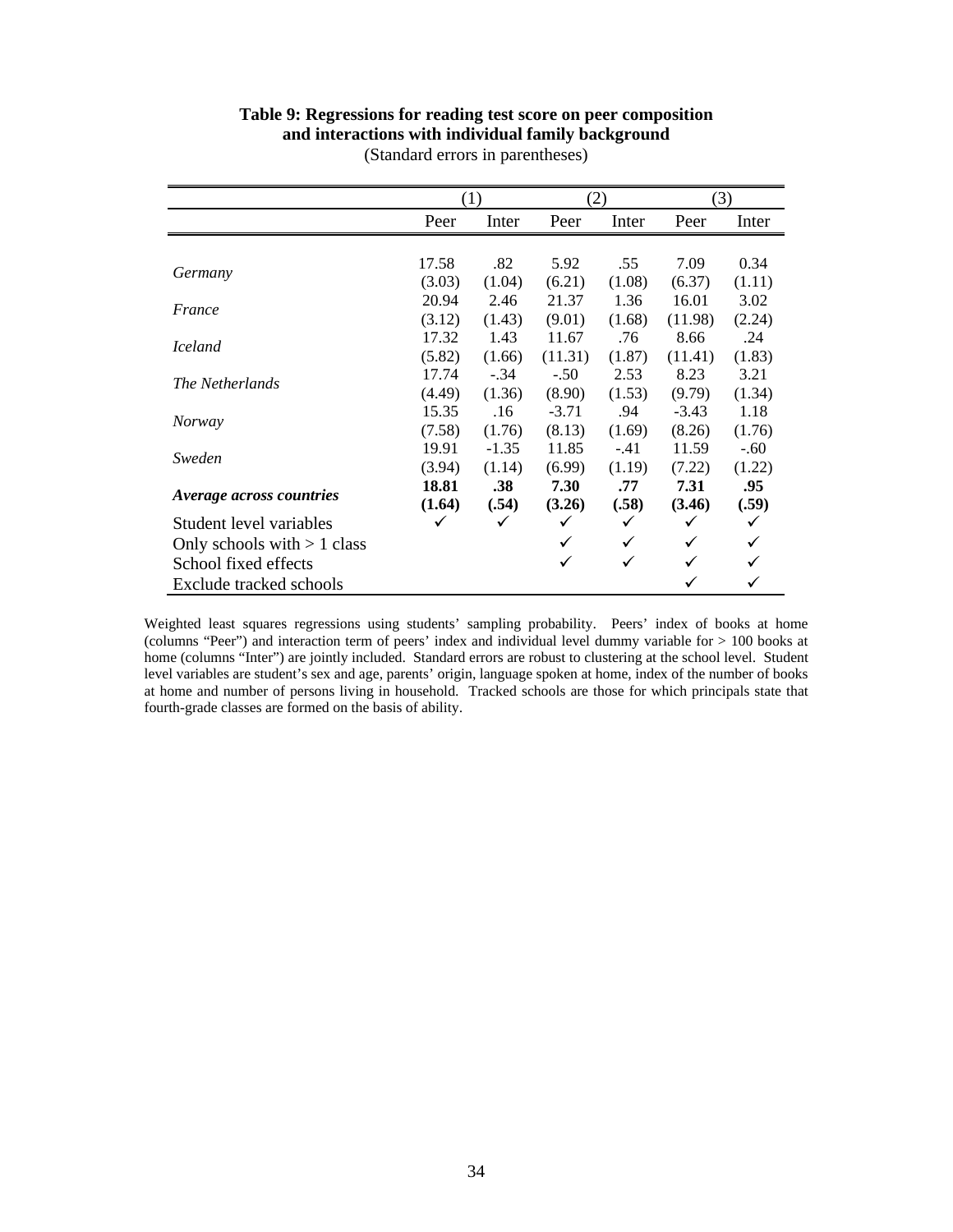|                                 | (1)    | (2)    | (3)    | $\left(4\right)$ | (5)    | (6)     |
|---------------------------------|--------|--------|--------|------------------|--------|---------|
|                                 | 19.17  | 17.49  | 7.57   | 18.57            | 18.91  | 24.24   |
| <i>Average across countries</i> | (1.61) | (2.45) | (3.25) | (8.95)           | (9.05) | (11.86) |
| Student level variables         |        |        |        |                  |        |         |
| Class level variables           |        |        |        |                  |        |         |
| Only schools with $> 1$ class   |        |        |        |                  |        |         |
| School fixed effects            |        |        |        |                  |        |         |
| IV books individual             |        |        |        |                  |        |         |
| IV books peer measure           |        |        |        |                  |        |         |
| Exclude tracked schools         |        |        |        |                  |        |         |
| Corrected for sampling bias     |        |        |        |                  |        |         |

**Table 10: IV regressions for reading test score on peer composition**  (Standard errors in parentheses)

Weighted least squares and instrumental variable regressions using students' sampling probability. Peers' index of books at home is independent variable. The individual's and peers' index of the number of books at home from the home questionnaire are instrumented by the individual's and peers' index of books at home from the student questionnaire. A dummy for missing observations for the books variable from the student questionnaire has been added to not further restrict the sample size. Standard errors are robust to clustering at the school level. Student level variables are student's sex and age, parents' origin, language spoken at home, index of number of books at home and number of persons living in household. Class level variables are class size, class size squared, teacher's sex, education, experience and experience squared. The correction factor for sampling bias in column (6) is  $(N-1)/(n-1)$ . Tracked schools are those for which principals state that fourth-grade classes are formed on the basis of ability.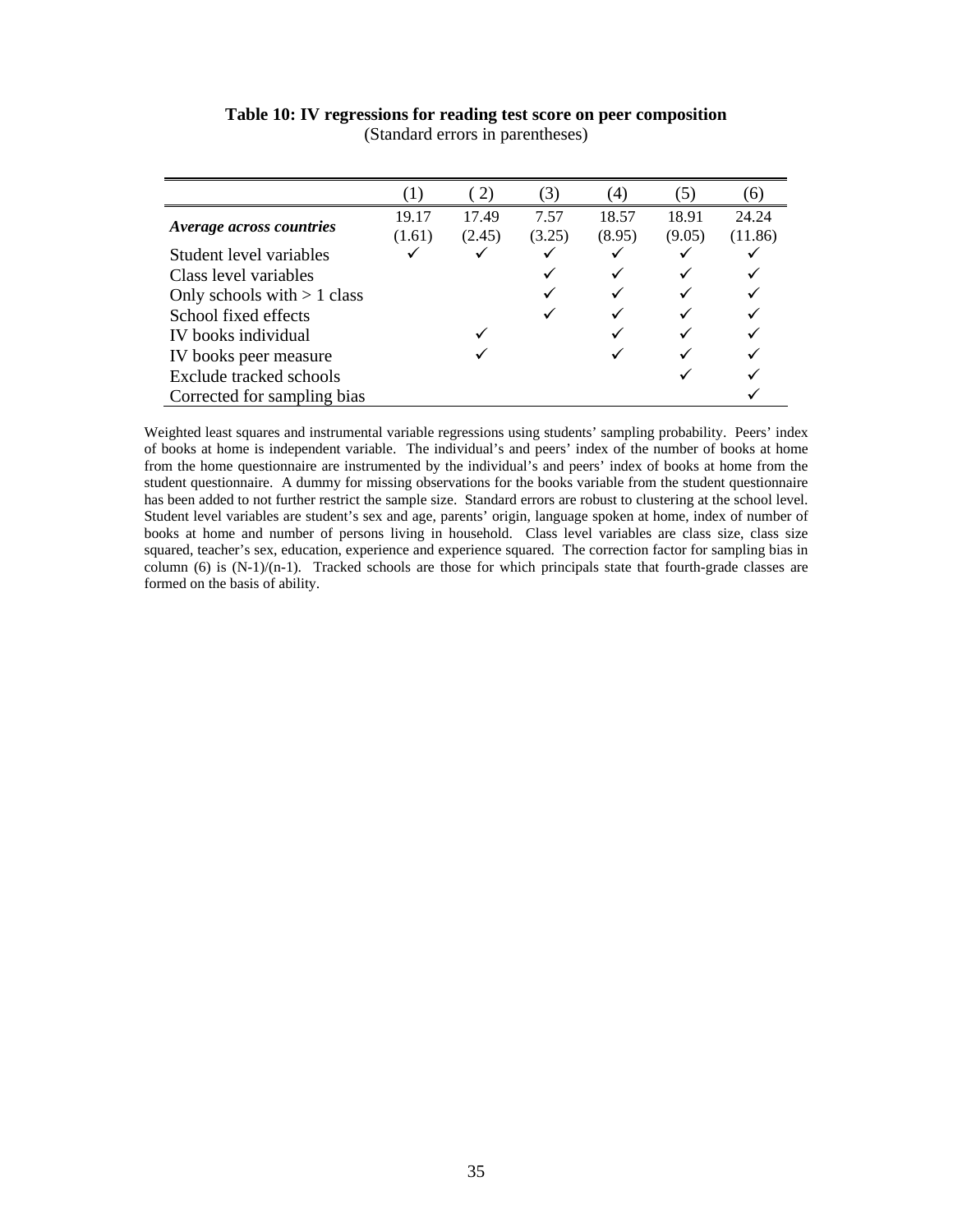|                             | (1)                | (2)                              | (3)                              | (4)                    | (5)                                                        |
|-----------------------------|--------------------|----------------------------------|----------------------------------|------------------------|------------------------------------------------------------|
|                             | S. D. test         | S. D. peer                       | S. D. peer var.                  | Peer                   | Effect size                                                |
|                             | score $\sigma_{v}$ | variable $\sigma_{\tilde{\tau}}$ | adjusted $\sigma_{\overline{v}}$ | effect $\hat{\lambda}$ | $\sigma_{\overline{x}}\hat{\lambda}/\sigma_{\overline{y}}$ |
| Germany                     | 60.00              | .459                             | .362                             | 27.68                  | .167                                                       |
| France                      | 65.45              | .646                             | .539                             | 61.01                  | .503                                                       |
| <i>Iceland</i>              | 67.58              | .348                             | .251                             | $-19.83$               | $-.074$                                                    |
| The Netherlands             | 56.46              | .678                             | .532                             | 116.81                 | 1.100                                                      |
| <i>Norway</i>               | 77.12              | .372                             | .301                             | .10                    | .000                                                       |
| Sweden                      | 61.50              | .461                             | .400                             | 23.48                  | .153                                                       |
| Average across<br>countries | 64.68              | .494                             | .397                             | 24.24                  | .149                                                       |

#### **Table 11: Effect sizes**

Column (3) is the square root of the covariance between the peer variables index of books at home taken from the student and the home questionnaire. The estimates of the peer effects in column (4) are taken from column (6) in Table 10. The results in column (5) are calculated as  $(4) * (3)/(1)$ .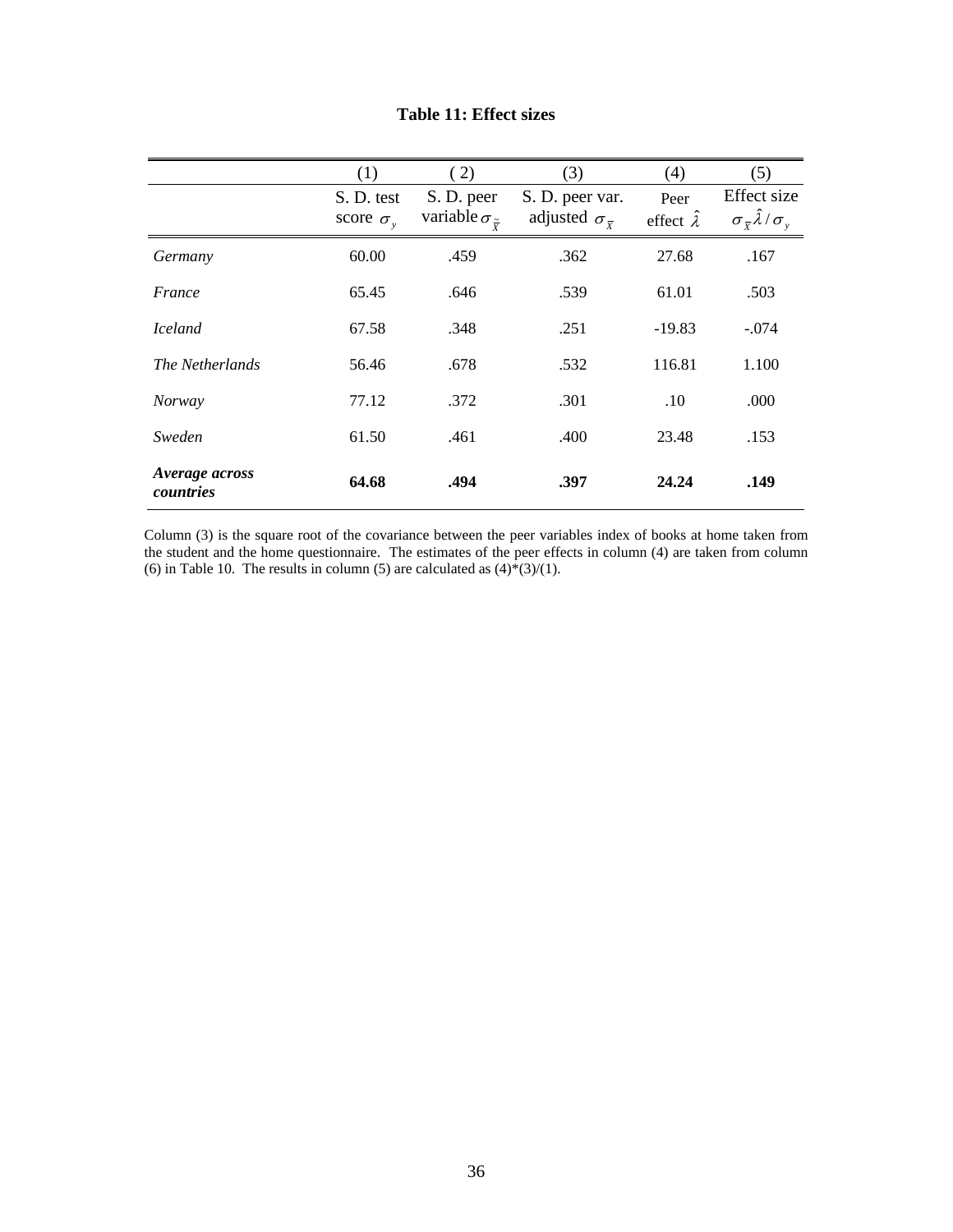### **Appendix A**

### **Table A1: Weighted mean values**

(standard deviations in parentheses)

|                            | Germany | France | Iceland | Netherlands      | Norway           | Sweden           |
|----------------------------|---------|--------|---------|------------------|------------------|------------------|
| <b>Student background</b>  |         |        |         |                  |                  |                  |
| Student female             | .52     | 0.49   | 0.50    | 0.53             | 0.49             | 0.49             |
|                            | (.50)   | (0.50) | (0.50)  | (0.50)           | (0.50)           | (0.50)           |
| Student's age              | 10.51   | 10.10  | 9.72    | 10.24            | 9.97             | 10.80            |
|                            | (.47)   | (0.49) | (0.28)  | (0.46)           | (0.33)           | (0.32)           |
| Foreign parent             | .22     | 0.29   | 0.12    | 0.17             | 0.17             | 0.23             |
|                            | (.42)   | (0.46) | (0.32)  | (0.37)           | (0.38)           | (0.42)           |
| Foreign language at home   | .09     | 0.12   | 0.11    | 0.13             | 0.08             | 0.09             |
|                            | (.29)   | (0.33) | (0.32)  | (0.34)           | (0.26)           | (0.29)           |
| Books at home (index $1 -$ | 3.49    | 3.32   | 3.99    | 3.36             | 4.03             | 3.91             |
| 5)                         | (1.19)  | (1.25) | (1.01)  | (1.29)           | (1.04)           | (1.12)           |
| $0 - 10$ books (ref.)      | .06     | 0.10   | 0.02    | 0.10             | 0.02             | 0.03             |
|                            | (.24)   | (0.30) | (0.13)  | (0.31)           | (0.13)           | (0.18)           |
| $11 - 25$ books            | .12     | 0.14   | 0.05    | 0.15             | 0.05             | 0.07             |
|                            | (.32)   | (0.35) | (0.21)  | (0.35)           | (0.22)           | (0.25)           |
| $26 - 100$ books           | .36     | 0.35   | 0.27    | 0.30             | 0.26             | 0.26             |
|                            | (.48)   | (0.48) | (0.44)  | (0.46)           | (0.44)           | (0.44)           |
| $101 - 200$ books          | .19     | 0.18   | 0.26    | 0.19             | 0.23             | 0.23             |
|                            | (.39)   | (0.38) | (0.44)  | (0.39)           | (0.42)           | (0.42)           |
| More than 200 books        | .27     | 0.24   | 0.41    | 0.26             | 0.44             | 0.41             |
|                            | (.44)   | (0.43) | (0.49)  | (0.44)           | (0.50)           | (0.49)           |
| Household size             | 3.54    | 3.62   | 3.78    | 3.51             | 3.49             | 3.56             |
|                            | (1.50)  | (1.45) | (1.35)  | (1.15)           | (1.17)           | (1.26)           |
| <b>Class</b>               |         |        |         |                  |                  |                  |
| Class size                 | 22.77   | 24.04  | 19.56   | 26.65            | 20.32            | 24.25            |
|                            | (3.93)  | (3.41) | (3.98)  | (5.26)           | (5.40)           | (6.36)           |
| Teacher female             | .80     | 0.62   | 0.94    | 0.51             | 0.84             | 0.79             |
|                            | (.40)   | (0.48) | (0.23)  | (0.50)           | (0.36)           | (0.41)           |
| Teacher's education        | .07     | 0.42   | 0.13    | 1.00             | 0.02             | 1.00             |
| ISCED $3$ (ref.)           | (.25)   | (0.49) | (0.34)  | (0.00)           | (0.14)           | (0.00)           |
| Teacher's education        | .01     | 0.23   | 0.12    |                  | 0.98             |                  |
| <b>ISCED 4</b>             | (.12)   | (0.42) | (0.33)  | $\boldsymbol{0}$ | (0.14)           | $\overline{0}$   |
| Teacher's education        | .92     | 0.35   | 0.75    |                  |                  |                  |
| ISCED $5+$                 | (.28)   | (0.48) | (0.43)  | $\boldsymbol{0}$ | $\boldsymbol{0}$ | $\boldsymbol{0}$ |
|                            | 8.26    | 9.06   | 2.84    | 6.25             | 3.17             | 6.78             |
| Teacher's experience       | (7.25)  | (8.86) | (2.73)  | (5.81)           | (2.35)           | (6.54)           |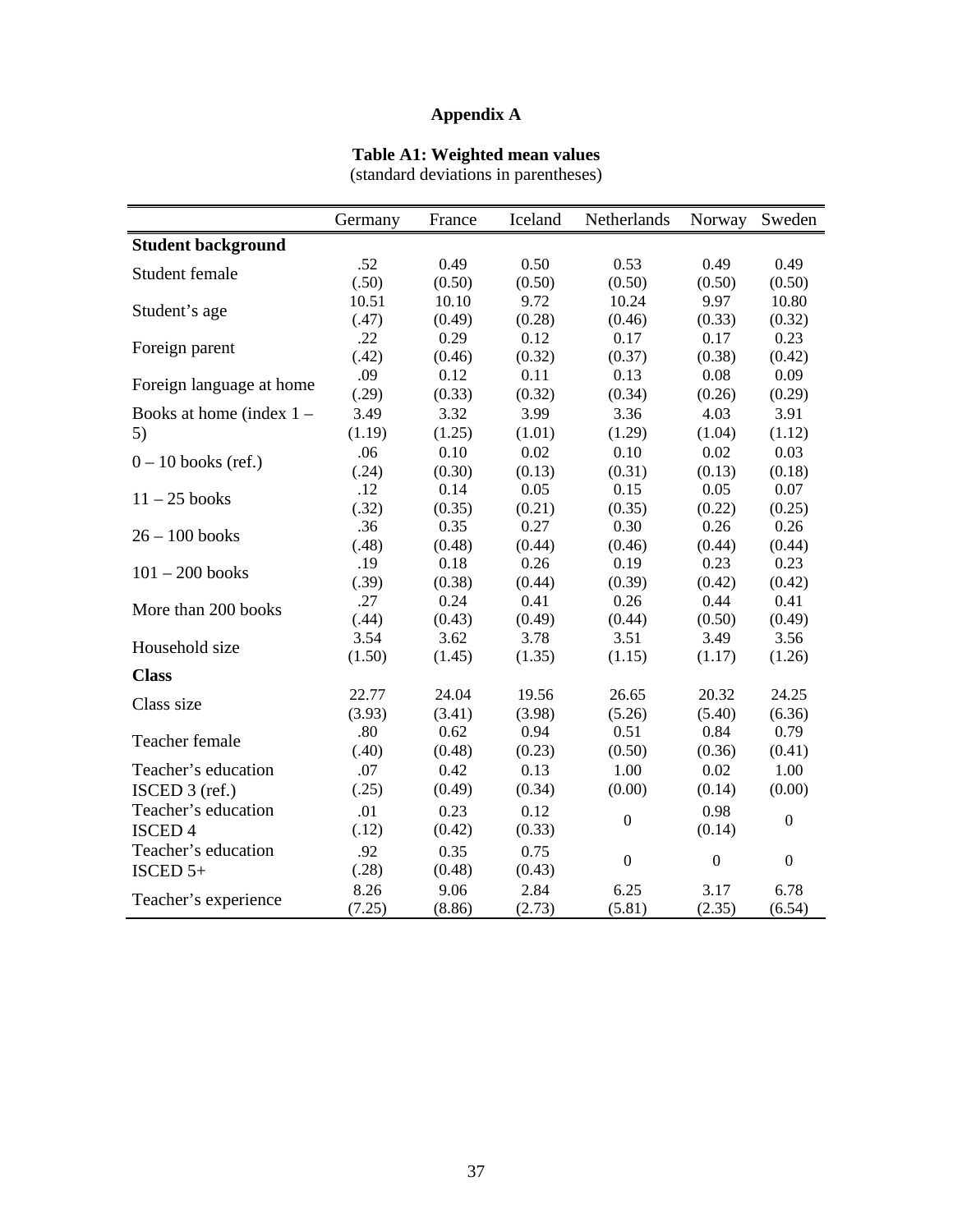### **Table A1, continued: Weighted mean values**

(standard deviations in parentheses)

|                       | Germany | France | Iceland        | Netherlands | Norway | Sweden |
|-----------------------|---------|--------|----------------|-------------|--------|--------|
| <b>School</b>         |         |        |                |             |        |        |
|                       | .31     | 0.25   | 0.06           | 0.01        | 0.25   | 0.14   |
| Village (ref.)        | (0.46)  | (0.44) | (0.23)         | (0.09)      | (0.43) | (0.34) |
| $<$ 3000 inhab.       | .02     | 0.06   | 0.17           | 0.14        | 0.15   | 0.08   |
|                       | (0.12)  | (0.25) | (0.37)         | (0.35)      | (0.36) | (0.27) |
| $< 100,000$ inhab.    | .47     | 0.51   | 0.45           | 0.68        | 0.43   | 0.64   |
|                       | (0.50)  | (0.50) | (0.50)         | (0.47)      | (0.50) | (0.48) |
| $< 500,000$ inhab.    | .12     | 0.15   | 0.32           | 0.13        | 0.10   | 0.07   |
|                       | (0.32)  | (0.36) | (0.47)         | (0.33)      | (0.30) | (0.26) |
| $> 500,000$ inhab.    | .09     | 0.02   | $\overline{0}$ | 0.04        | 0.07   | 0.07   |
|                       | (0.28)  | (0.13) |                | (0.20)      | (0.25) | (0.26) |
| Instruction hours/day | 3.76    | 5.05   | 4.21           | 5.02        | 3.47   | 4.39   |
|                       | (0.65)  | (0.35) | (0.54)         | (0.16)      | (0.77) | (0.77) |
| Shortage of staff     | 1.76    | 1.23   | 1.56           | 1.55        | 1.53   | 2.09   |
| (index 1 – 4)         | (0.81)  | (0.45) | (0.81)         | (0.71)      | (0.91) | (1.04) |
| Shortage of material  | 1.30    | 1.50   | 1.70           | 1.51        | 1.53   | 1.55   |
| (index 1 – 4)         | (0.51)  | (0.75) | (0.87)         | (0.66)      | (0.74) | (0.83) |
| Shortage of rooms     | 1.49    | 1.40   | 1.62           | 1.49        | 1.67   | 1.74   |
| (index 1 – 4)         | (0.69)  | (0.76) | (0.94)         | (0.76)      | (0.86) | (0.92) |

Mean values are weighted by the students' sampling probability.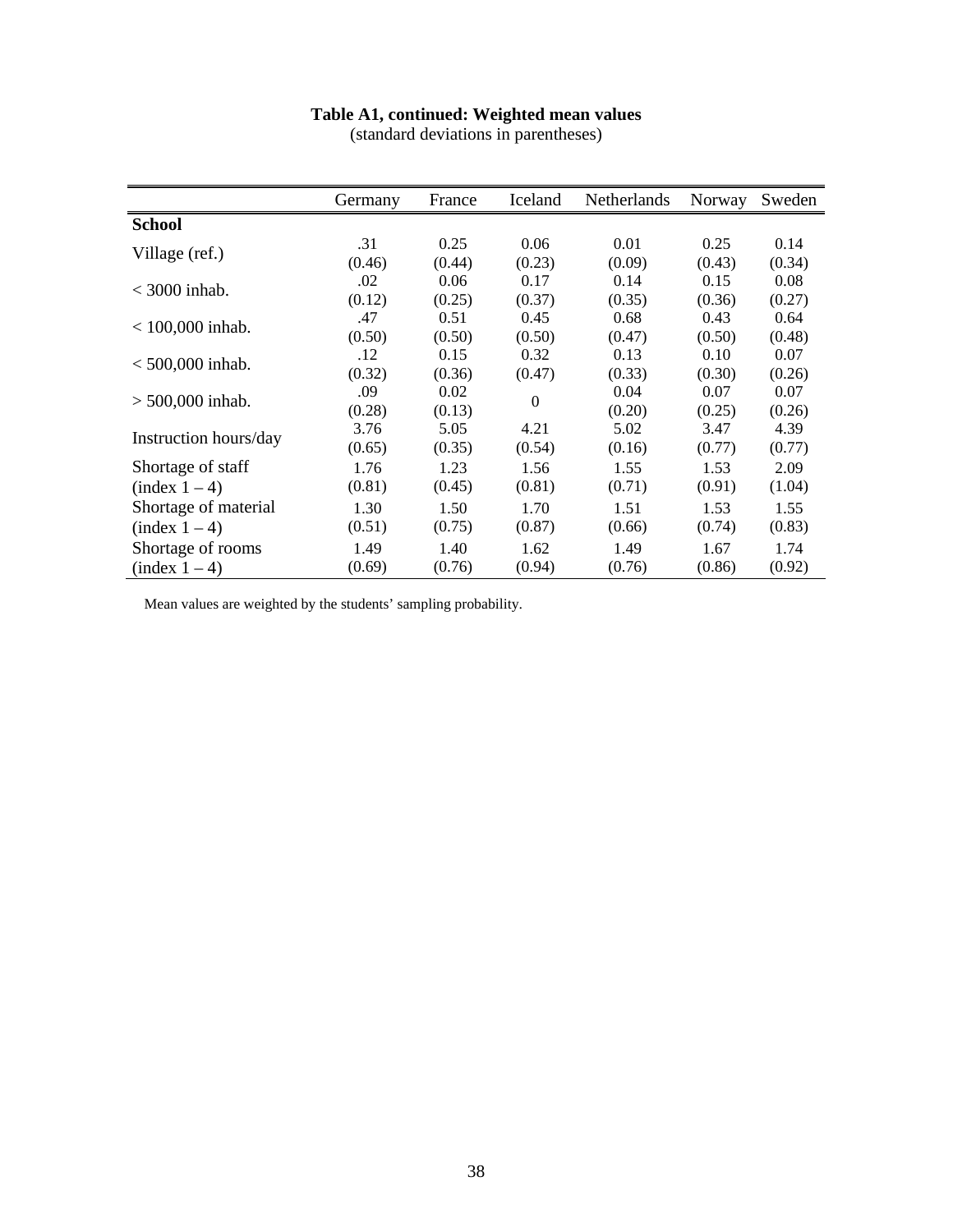|                       | Germany          | France           | Iceland          | Netherlands      | Norway           | Sweden           |
|-----------------------|------------------|------------------|------------------|------------------|------------------|------------------|
| Reading score         | $\boldsymbol{0}$ | $\boldsymbol{0}$ | $\boldsymbol{0}$ | $\boldsymbol{0}$ | $\boldsymbol{0}$ | $\boldsymbol{0}$ |
| Student female        | $\boldsymbol{0}$ | $\mathbf{0}$     | $\Omega$         | $\overline{0}$   | $\Omega$         | $\theta$         |
| Student's age         | 0.03             | 0.17             | 0.03             | 0.54             | 1.07             | 0.02             |
| Foreign parent        | 9.60             | 7.80             | 6.80             | 2.48             | 2.46             | 3.16             |
| Foreign lang. at home | 4.40             | 3.00             | 3.51             | 1.53             | 2.20             | 2.38             |
| <b>Books</b>          | 13.32            | 10.97            | 16.89            | 35.41            | 9.42             | 9.33             |
| Household size        | 8.23             | 6.53             | 4.68             | 4.60             | 3.79             | 4.42             |
| Class size            | 6.86             | 4.49             | 6.86             | 11.84            | 1.24             | 3.26             |
| Teacher female        | 8.14             | 4.83             | 7.64             | 11.31            | 0.69             | 3.34             |
| Teacher's education   | 9.45             | 3.87             | 11.29            | 100              | 0.69             | 100              |
| Teacher's experience  | 14.45            | 4.49             | 12.40            | 14.42            | 3.32             | 6.72             |
| Size of town          | 4.48             | 4.49             | 23.91            | 11.87            | 2.66             | 4.33             |
| Instruction hours/day | 7.91             | 6.02             | 18.47            | 10.00            | 6.27             | 11.15            |
| Shortage of staff     | 4.48             | 7.55             | 20.08            | 10.34            | 2.11             | 5.15             |
| Shortage of material  | 5.04             | 5.17             | 21.33            | 10.80            | 2.60             | 4.91             |
| Shortage of rooms     | 4.48             | 6.22             | 20.13            | 10.09            | 2.89             | 3.87             |

**Table A2: Percentage of missing values**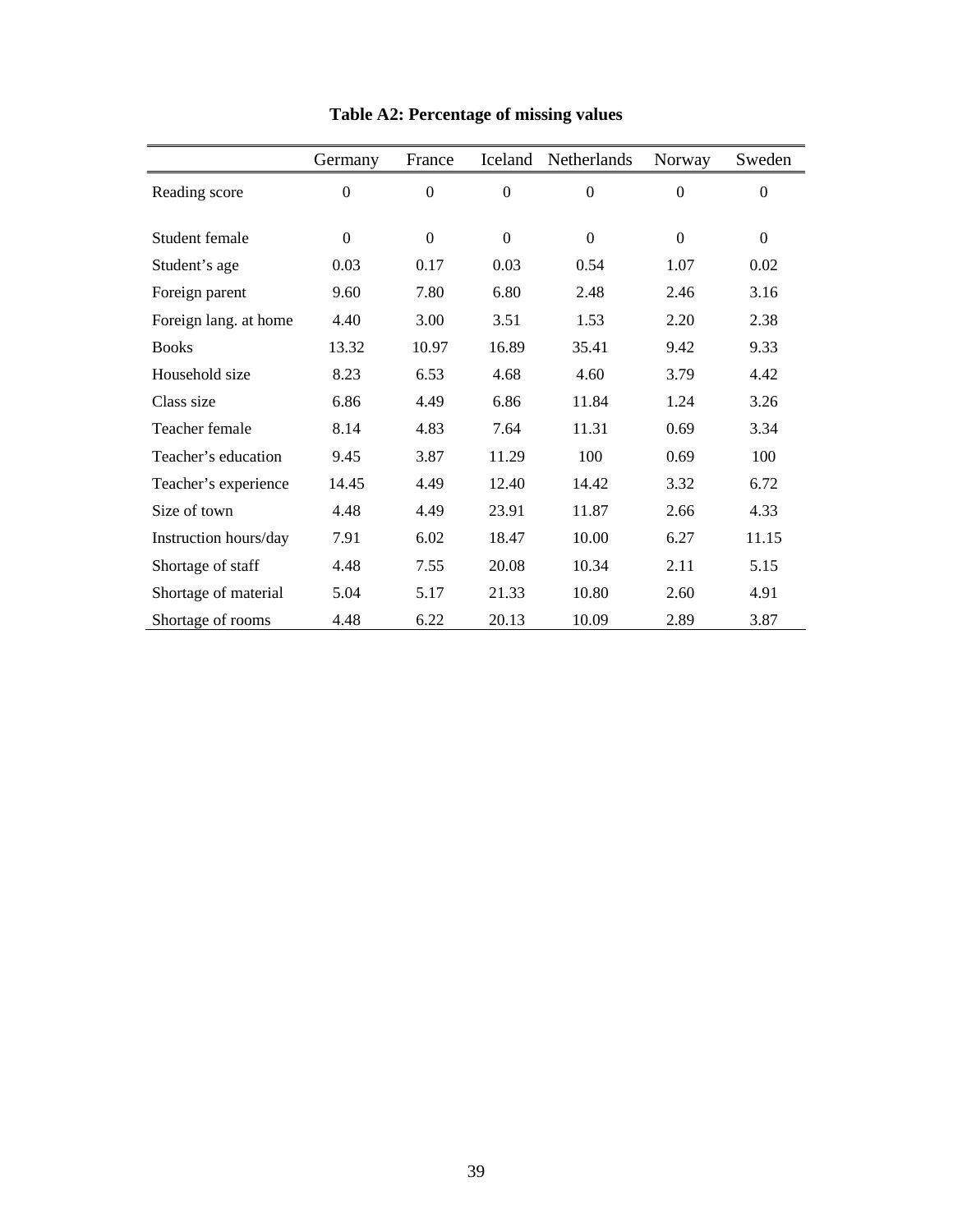|                        | Germany  |         |         |       | France         |                 |                          |                |  |
|------------------------|----------|---------|---------|-------|----------------|-----------------|--------------------------|----------------|--|
|                        | $0 - 25$ | $26 -$  | $101 -$ | > 200 | $0 - 25$       | $26 -$          | $101 -$                  | > 200          |  |
|                        | books    | 100     | 200     | books | books          | 100             | 200                      | books          |  |
| Student female         | .49      | .55     | .51     | .50   | .50            | .49             | .50                      | .49            |  |
| Student's age          | 10.68    | 10.52   | 10.45   | 10.42 | 10.26          | 10.10           | 10.03                    | 9.97           |  |
| Foreign parent         | .40      | .23     | .15     | .14   | .34            | .29             | .24                      | .29            |  |
| Foreign language       | .19      | .09     | .06     | .05   | .21            | .11             | .11                      | .07            |  |
| Household size         | 3.60     | 3.51    | 3.49    | 3.57  | 3.85           | 3.59            | 3.46                     | 3.58           |  |
| No secondary           | .07      | .02     | .01     | .01   | .19            | .09             | .03                      | .03            |  |
| Lower secondary        | .29      | .13     | .05     | .03   | .52            | .37             | .20                      | $.08\,$        |  |
| <b>Upper secondary</b> | .23      | .27     | .24     | .20   | .17            | .24             | .27                      | .12            |  |
| Post secondary         | .36      | .46     | .41     | .23   | .09            | .16             | .21                      | .20            |  |
| Tertiary               | .05      | .12     | .30     | .54   | .04            | .13             | .28                      | .57            |  |
| Income $<$ 30,000\$    | .63      | .45     | .30     | .17   | $\blacksquare$ | $\blacksquare$  | $\overline{\phantom{a}}$ | $\overline{a}$ |  |
| $30,000\$ - $50,000\$  | .32      | .41     | .47     | .43   | $\overline{a}$ | $\overline{a}$  | $\blacksquare$           | $\blacksquare$ |  |
| $> 50,000$ \$          | .06      | .15     | .23     | .41   | $\overline{a}$ | $\blacksquare$  |                          | $\overline{a}$ |  |
|                        |          |         |         |       |                |                 |                          |                |  |
| Number of obs.         | 835      | 1,641   | 849     | 1,252 | 528            | 782             | 412                      | 590            |  |
|                        |          | Iceland |         |       |                | The Netherlands |                          |                |  |
|                        | $0 - 25$ | $26 -$  | $101 -$ | > 200 | $0 - 25$       | $26 -$          | $101 -$                  | > 200          |  |
|                        | books    | 100     | 200     | books | books          | 100             | 200                      | books          |  |
| Student female         | .44      | .50     | .48     | .53   | .53            | .54             | .53                      | .51            |  |
| Student's age          | 9.76     | 9.71    | 9.74    | 9.71  | 10.33          | 10.23           | 10.19                    | 10.17          |  |
| Foreign parent         | .25      | .12     | .10     | .10   | .25            | .17             | .11                      | .12            |  |
| Foreign language       | .15      | .12     | .11     | .11   | .18            | .15             | .13                      | .09            |  |
| Household size         | 3.67     | 3.76    | 3.74    | 3.84  | 3.41           | 3.47            | 3.47                     | 3.68           |  |
| No secondary           | .06      | .02     | .01     | .01   | .02            | .01             | .002                     | .002           |  |
| Lower secondary        | .22      | .18     | .16     | .08   | .69            | .56             | .36                      | .15            |  |
| <b>Upper secondary</b> | .55      | .54     | .47     | .27   | .14            | .18             | .13                      | .09            |  |
| Post secondary         | .12      | .11     | .09     | .11   | .10            | .22             | .40                      | .45            |  |
| Tertiary               | .05      | .15     | .28     | .53   | .05            | .03             | .11                      | .31            |  |
| Income $<$ 30,000\$    | .34      | .27     | .20     | .15   | .48            | .34             | .25                      | .16            |  |
| $30,000\$ - $50,000\$  | .49      | .43     | .41     | .32   | .37            | .41             | .39                      | .33            |  |
| $> 50,000$ \$          | .17      | .30     | .39     | .54   | .16            | .25             | .35                      | .51            |  |
| Number of obs.         | 110      | 467     | 440     | 711   | 448            | 562             | 336                      | 511            |  |

**Table A3: Weighted means of student background variables by the number of books**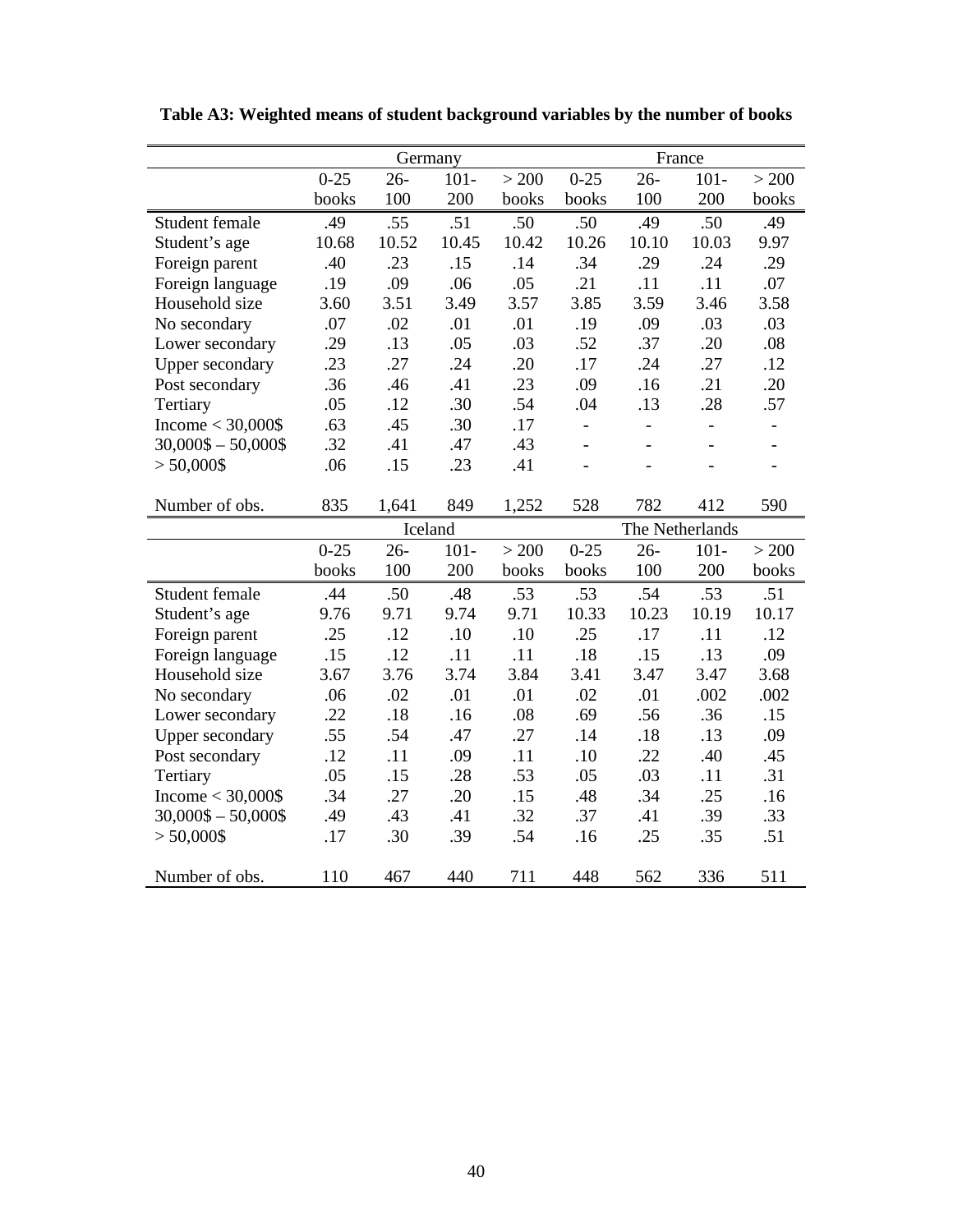|                       | Norway   |          |          |          | Sweden   |        |         |       |
|-----------------------|----------|----------|----------|----------|----------|--------|---------|-------|
|                       | $0 - 25$ | $26-$    | $101 -$  | > 200    | $0 - 25$ | $26 -$ | $101 -$ | > 200 |
|                       | books    | 100      | 200      | books    | books    | 100    | 200     | books |
| Student female        | .47      | .50      | .45      | .50      | .49      | .46    | .52     | .50   |
| Student's age         | 9.99     | 9.97     | 9.97     | 9.97     | 10.80    | 10.81  | 10.80   | 10.80 |
| Foreign parent        | .31      | .17      | .14      | .16      | .45      | .26    | .20     | .17   |
| Foreign language      | .21      | .10      | .06      | .05      | .24      | .11    | .07     | .05   |
| Household size        | 3.46     | 3.37     | 3.42     | 3.60     | 3.83     | 3.58   | 3.50    | 3.51  |
| No secondary          | .01      | .004     | $\Omega$ | .001     | .03      | .003   | .004    | .001  |
| Lower secondary       | .09      | .05      | .02      | .01      | .17      | .08    | .05     | .02   |
| Upper secondary       | .73      | .64      | .47      | .26      | .53      | .51    | .39     | .22   |
| Post secondary        | $\Omega$ | $\Omega$ | $\Omega$ | $\Omega$ | .15      | .24    | .30     | .21   |
| Tertiary              | .18      | .30      | .51      | .73      | .12      | .17    | .26     | .55   |
| Income $<$ 30,000\$   | .45      | .28      | .19      | .12      | .47      | .29    | .21     | .14   |
| $30,000\$ - $50,000\$ | .42      | .47      | .41      | .31      | .43      | .52    | .47     | .38   |
| $> 50,000$ \$         | .13      | .24      | .41      | .57      | .10      | .19    | .32     | .48   |
|                       |          |          |          |          |          |        |         |       |
| Number of obs.        | 178      | 670      | 565      | 1,135    | 359      | 967    | 865     | 1,806 |

**Table A3, continued: Weighted means of student background variables by the number of books**

Mean values are weighted by the students' sampling probability. Number of observations refers to variables included in Table A1. For the variables highest educational level attained by at least one parent and annual household income in US\$ before taxes the number of observations is lower in most countries.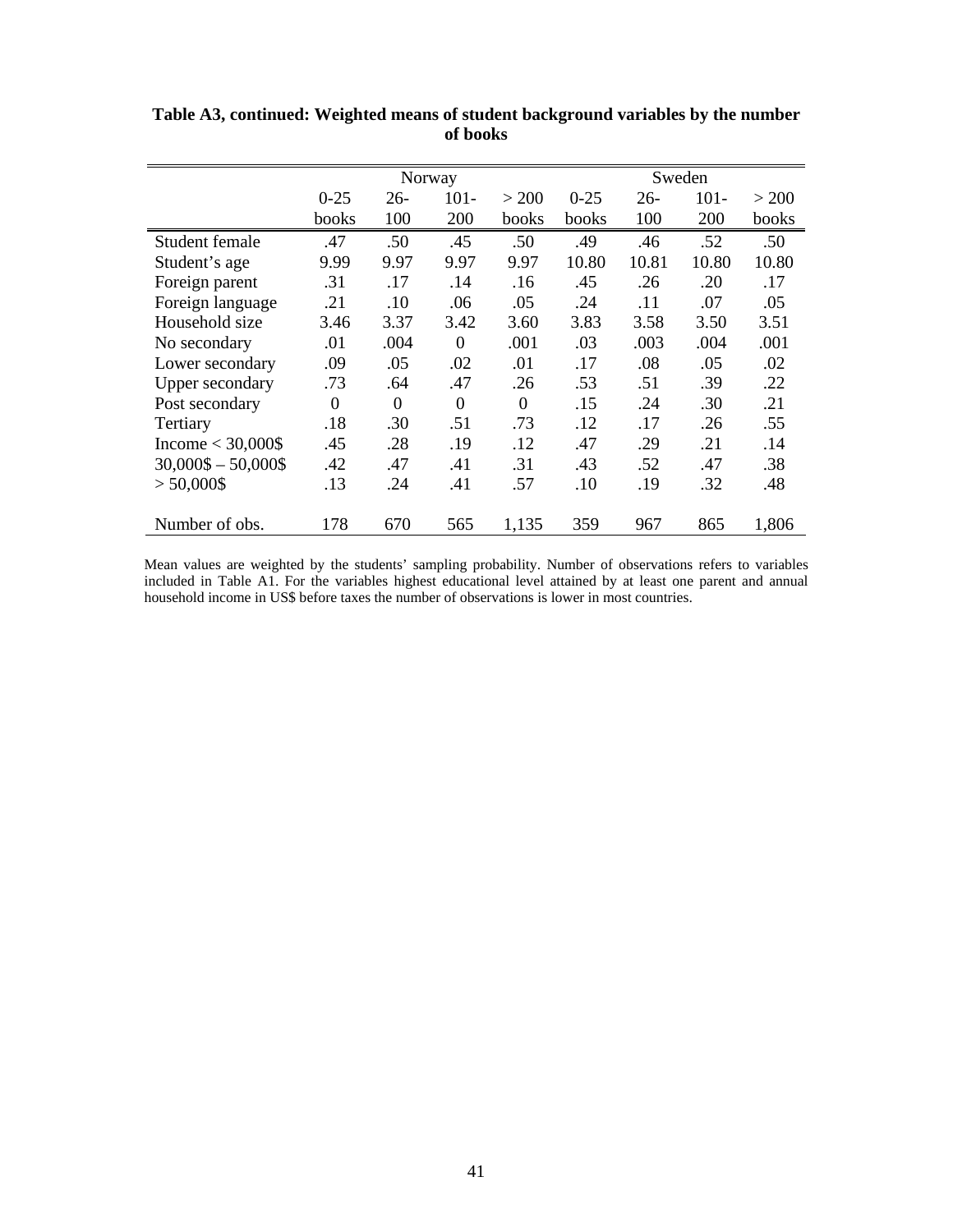|                                 |              | (1)       | (2)          |           |  |
|---------------------------------|--------------|-----------|--------------|-----------|--|
|                                 | <b>Books</b> | Parent's  | <b>Books</b> | Parent's  |  |
|                                 |              | education |              | education |  |
| Germany                         | 17.97        | 12.12     | 5.93         | $-2.00$   |  |
|                                 | (3.04)       | (3.53)    | (6.12)       | (5.00)    |  |
| France                          | 22.23        | 17.38     | 19.12        | 3.67      |  |
|                                 | (3.05)       | (2.75)    | (8.32)       | (7.40)    |  |
| <i>Iceland</i>                  | 18.08        | 14.21     | 6.46         | $-11.70$  |  |
|                                 | (5.77)       | (3.42)    | (11.28)      | (11.93)   |  |
|                                 | 17.58        | 16.18     | 11.17        | $-17.53$  |  |
| The Netherlands                 | (4.30)       | (3.57)    | (9.29)       | (9.48)    |  |
|                                 | 15.46        | 15.26     | $-6.93$      | $-10.05$  |  |
| <i>Norway</i>                   | (7.33)       | (5.23)    | (9.44)       | (8.84)    |  |
| Sweden                          | 18.98        | 25.53     | 12.07        | $-2.77$   |  |
|                                 | (3.84)       | (4.31)    | (6.97)       | (7.40)    |  |
|                                 | 19.17        | 16.47     | 8.50         | $-4.37$   |  |
| <i>Average across countries</i> | (1.61)       | (1.46)    | (3.29)       | (3.05)    |  |
| Student level variables         |              | ✓         |              |           |  |
| Class level variables           |              |           |              |           |  |
| School fixed effects            |              |           |              |           |  |

**Table A4: Regressions for reading test score on alternative peer composition**  (Standard errors in parentheses)

Weighted least squares regressions using students' sampling probability. Peers' index of books at home and peers' index of parents' highest education are independent variables. Standard errors are robust to clustering at the school level. Student level variables are student's sex and age, parents' origin, language spoken at home, index of number of books at home and number of persons living in household. Class level variables are class size, class size squared, teacher's sex, education, experience and experience squared.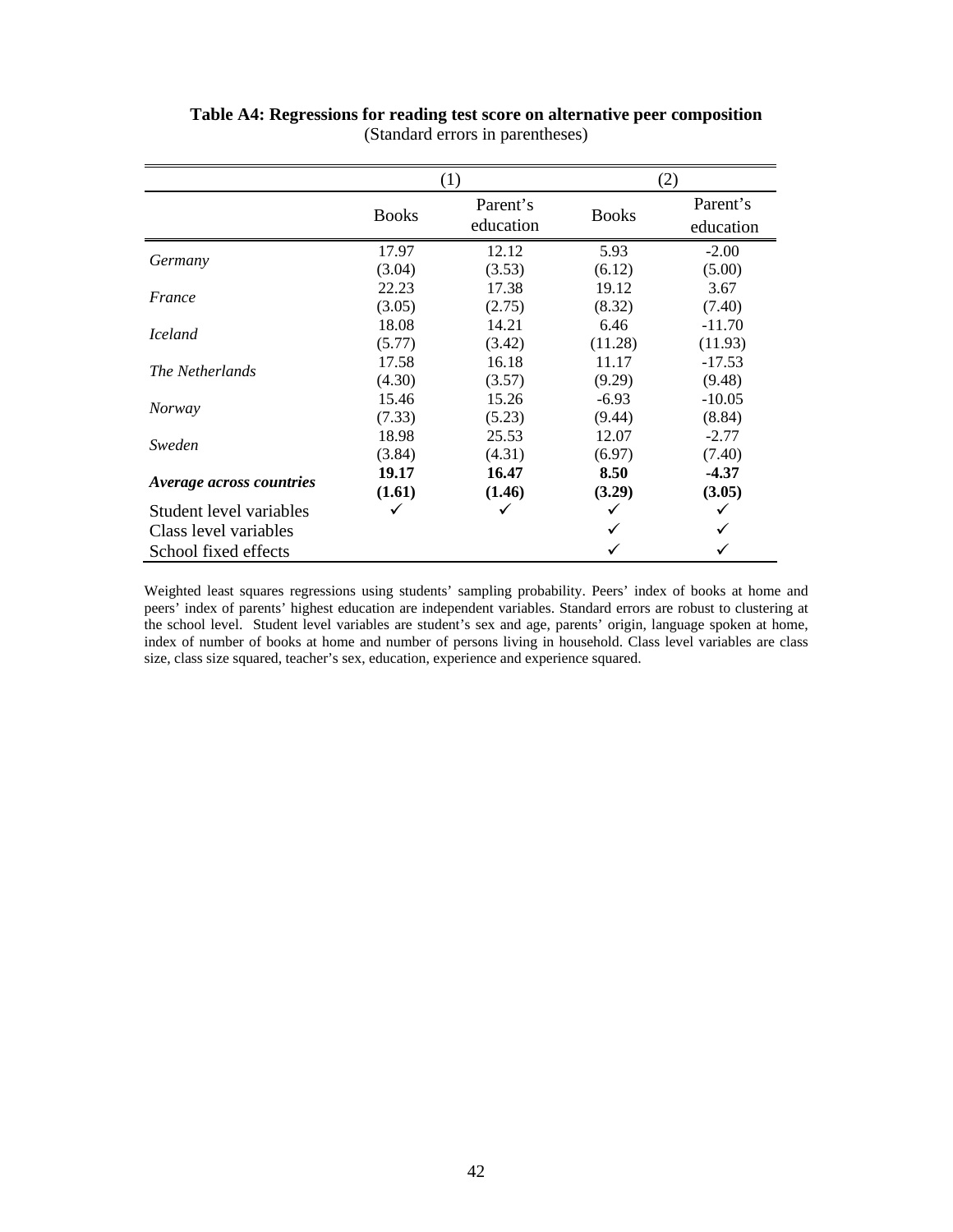# Appendix

We are interested in estimating equation (8) in the text

$$
y_{ics} = \beta x_{ics} + \lambda w_{cs} + \epsilon_{ics} \tag{1}
$$

where  $w_{cs} = \overline{x}_{(-i)cs}$  is the peer effect.

The background variable  $x_{ics}$  is given by

$$
x_{ics} = \eta_{cs} + v_{ics}
$$

$$
E(v_{ics}) = 0
$$

and measurement error is classical so that the measured variable is

$$
\begin{array}{rcl}\n\widetilde{x}_{ics} & = & x_{ics} + u_{ics} \\
E(u_{ic}) & = & 0\n\end{array}
$$

There are  $N_{cs}$  students in a class. Even though  $E(v_{ic}) = 0$ , because  $N_{cs}$  is relatively small,  $\overline{v}_{(-i)cs}$  will generally be different from zero. It is useful to distinguish  $\overline{v}_{(-i)cs}$  from  $\eta_{cs}$ , because  $\eta_{cs}$  will carry information about  $x_{ics}$ , while  $\overline{v}_{(-i)c s}$  will not.

Hence the variances of the true values of the variables are

$$
var(x_{ics}) = \sigma_{\eta}^{2} + \sigma_{v}^{2}
$$
  

$$
var(w_{cs}) = var(\overline{x}_{(-i)cs})
$$
  

$$
= \sigma_{\eta}^{2} + var(\overline{v}_{(-i)cs})
$$
  

$$
= \sigma_{\eta}^{2} + \frac{\sigma_{v}^{2}}{N_{cs} - 1}
$$

We have a sample on  $n_{cs} \leq N_{cs}$  students in the class. Hence the variance of the estimated variables  $\tilde{x}_{ics}$  and  $\tilde{\overline{x}}_{(-i)c\overline{s}}$  in the sample is

$$
var(\widetilde{x}_{ics}) = \sigma_{\eta}^{2} + \sigma_{v}^{2} + \sigma_{u}^{2}
$$

$$
var(\widetilde{w}_{cs}) = \sigma_{\eta}^{2} + \frac{\sigma_{v}^{2}}{n_{cs} - 1} + \frac{\sigma_{u}^{2}}{n_{cs} - 1}
$$

We will also need various covariances below. Denote by  $S_{-i}$  the set of students other than student i in the sample, and by  $P_{-i}$  the set of all other students in the classes under study. Then

$$
cov(\widetilde{x}, \widetilde{w}) = E\left[ (\eta_{cs} + v_{ics} + u_{ics}) \left( \eta_{cs} + \frac{1}{n_{cs} - 1} \sum_{S_{-i}} (v_{ics} + u_{ics}) \right) \right]
$$
  
=  $\sigma_{\eta}^{2}$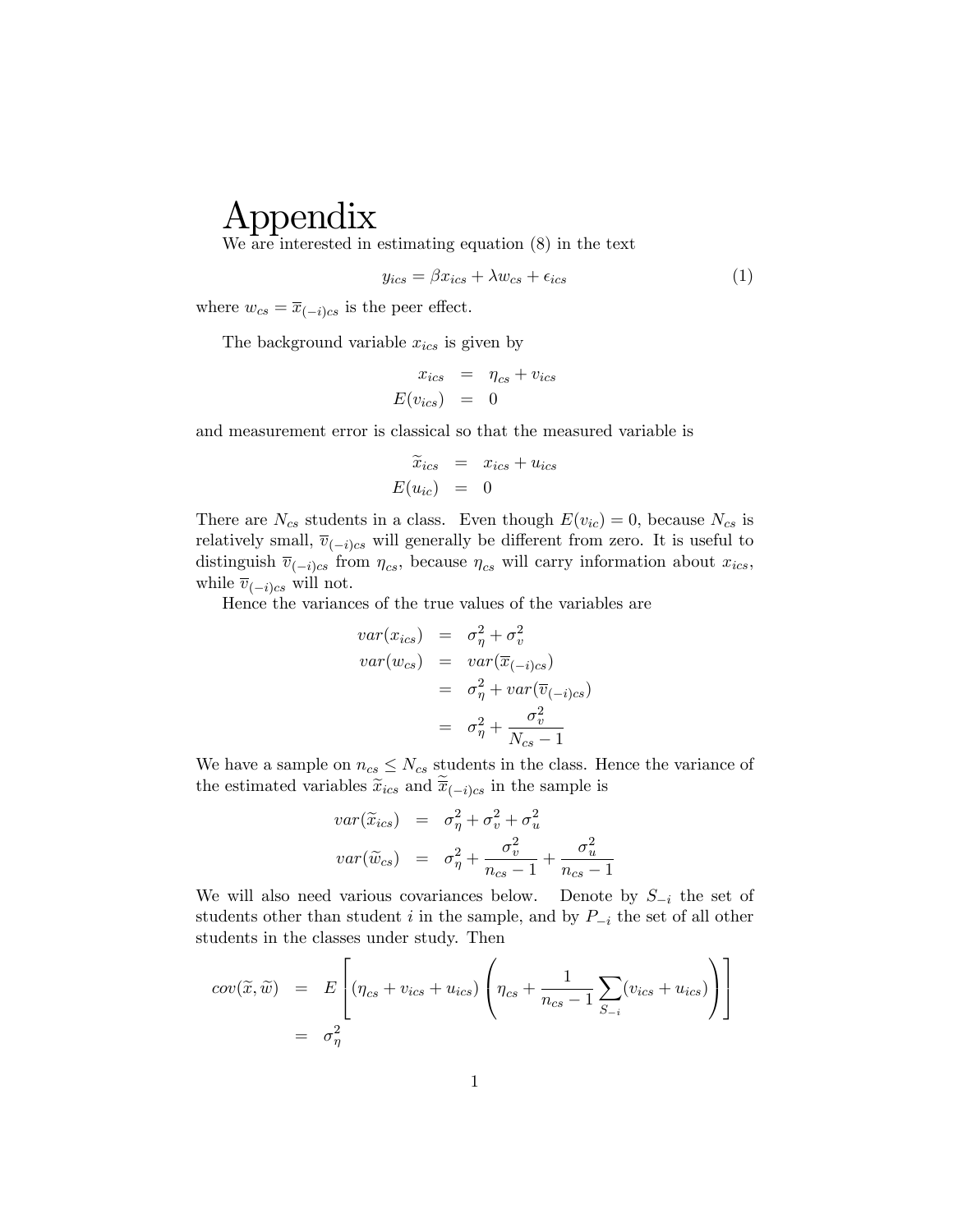$$
cov(\tilde{x}, w) = E\left[ (\eta_{cs} + v_{ics} + u_{ics}) \left( \eta_{cs} + \frac{1}{N_{cs} - 1} \sum_{P_{-i}} v_{ics} \right) \right]
$$
  
=  $\sigma_{\eta}^{2}$ 

$$
cov(x, \tilde{w}) = E\left[ (\eta_{cs} + v_{ics}) \left( \eta_{cs} + \frac{1}{n_{cs} - 1} \sum_{S_{-i}} (v_{ics} + u_{ics}) \right) \right]
$$
  
=  $\sigma_{\eta}^{2}$ 

$$
cov(\tilde{w}, w) = E\left[\left(\eta_{cs} + \frac{1}{n_{cs} - 1} \sum_{S=i} (v_{ics} + u_{ics})\right) \left(\eta_{cs} + \frac{1}{N_{cs} - 1} \sum_{P=i} v_{ics}\right)\right]
$$
  
=  $\sigma_{\eta}^{2} + \frac{1}{(n_{cs} - 1) (N_{cs} - 1)} (n_{cs} - 1) \sigma_{v}^{2} = \sigma_{\eta}^{2} + \frac{\sigma_{v}^{2}}{(N_{cs} - 1)}$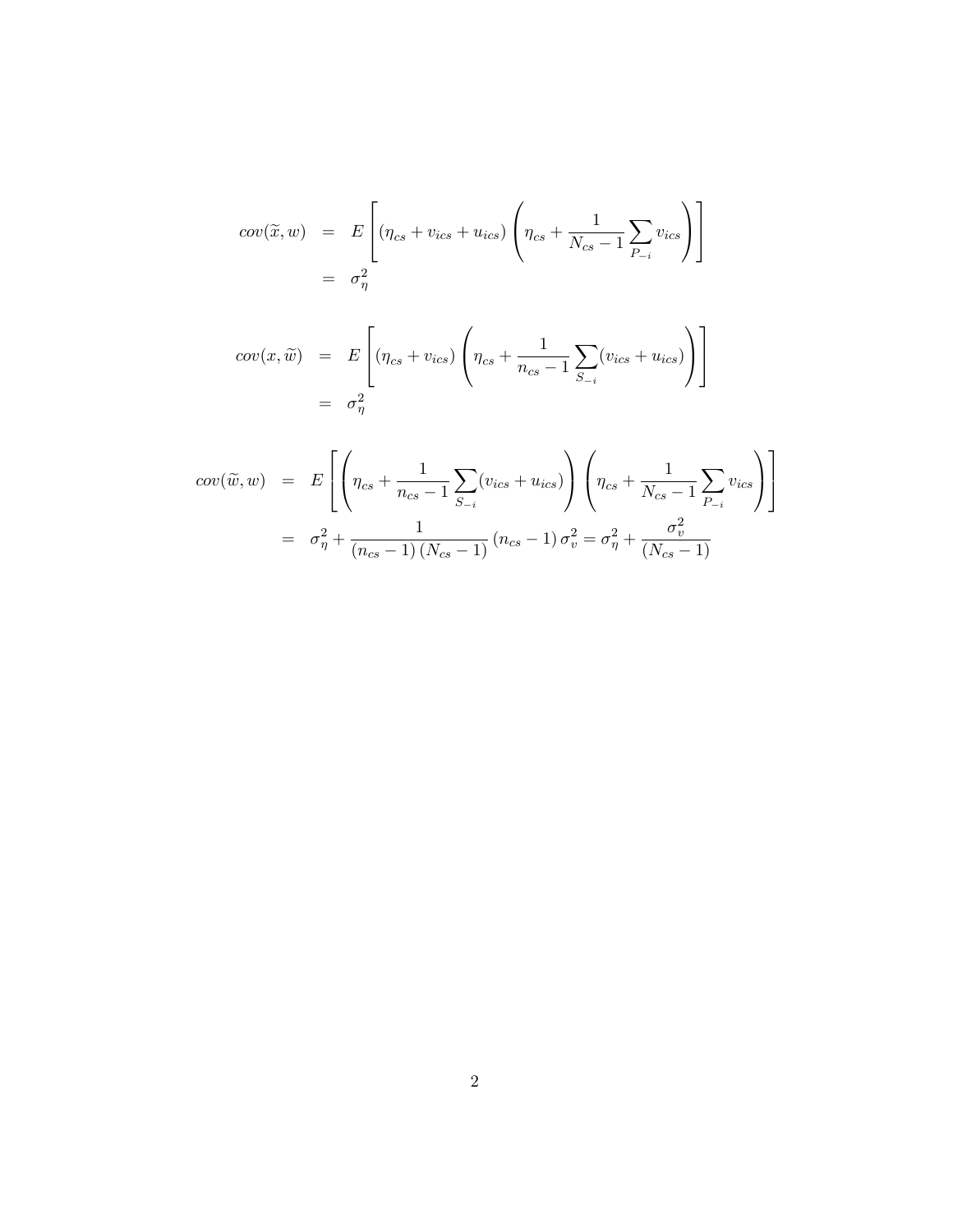The estimates of  $\beta$  converges to

$$
\begin{array}{rcl} \text{plim} \,\,\widehat{\beta}_{OLS} & = & \dfrac{var(\widehat{w})cov(y,\widehat{x}) - cov(\widehat{w},\widehat{x})cov(y,\widehat{w})}{var(\widehat{w}) - cov(\widehat{w},\widehat{x})^2} \cr & = & \dfrac{var(\widehat{w})(\beta\sigma_x^2 + cov(w,\widehat{x})) - cov(\widehat{w},\widehat{x})(\beta cov(\widehat{w},x) + \lambda cov(\widehat{w},w))}{var(\widehat{w})\left(\sigma_x^2 + \sigma_w^2\right) - cov(\widehat{w},\widehat{x})^2} \cr & = & \dfrac{\left(\sigma_\eta^2 + \frac{\sigma_v^2}{n_{cos}-1} + \frac{\sigma_v^2}{n_{cos}-1}\right)\left[\beta\sigma_x^2 + \lambda\sigma_\eta^2\right] - \sigma_\eta^2\left[\beta\sigma_\eta^2 + \lambda\left(\sigma_\eta^2 + \frac{\sigma_v^2}{N_{cos}-1}\right)\right]}{\left(\sigma_\eta^2 + \frac{\sigma_v^2}{n_{cos}-1} + \frac{\sigma_u^2}{n_{cos}-1}\right)\left(\sigma_\eta^2 + \sigma_v^2 + \sigma_w^2\right) - \sigma_\eta^4} \cr & = & \dfrac{\beta\left[\sigma_x^2\left(\sigma_\eta^2 + \frac{\sigma_v^2}{n_{cos}-1} + \frac{\sigma_v^2}{n_{cos}-1}\right) - \sigma_\eta^4\right] + \lambda\left[\sigma_\eta^2\left(\sigma_\eta^2 + \sigma_v^2 + \sigma_w^2\right) - \sigma_\eta^4\right]}{\frac{1}{n_{cos}-1}\left(\sigma_v^2 + \sigma_w^2\right)\left(\sigma_\eta^2 + \sigma_v^2 + \sigma_w^2\right) - \sigma_\eta^4\right] + \lambda\left[\sigma_\eta^2\left(\sigma_x^2 + \sigma_w^2\right) \cr & = & \dfrac{\beta\left[\left(\sigma_\eta^2 + \sigma_v^2\right)\left(\frac{\sigma_v^2}{n_{cos}-1} + \frac{\sigma_v^2}{n_{cos}-1}\right) + \sigma_\eta^2\left(\sigma_\eta^2 + \sigma_v^2\right) - \sigma_\eta^4\right] + \lambda\left[\sigma_\eta^2\left(\frac{\sigma_v^2}{n_{cos}-1} + \frac{\sigma_v^2}{n_{cos}-1}\right)\right]}{\frac{1}{n_{cos}-1}\left(\sigma_v^2 + \sigma_w^2\right)\left(\sigma_\eta^2 + \sigma_v^2 + \
$$

This shows if  $\lambda = 0$  or  $\sigma_{\eta}^2 = 0$ , then there is only classical attenuation bias in  $\hat{\beta}$ . However, if  $\lambda > 0$  and  $\sigma_{\eta}^2 > 0$ , then there is also a positive bias term. However, this term will tend to be small because of the factor  $(N_{cs} - n_{cs})/(N_{cs} - 1)$ , unless very few students are sampled per classroom.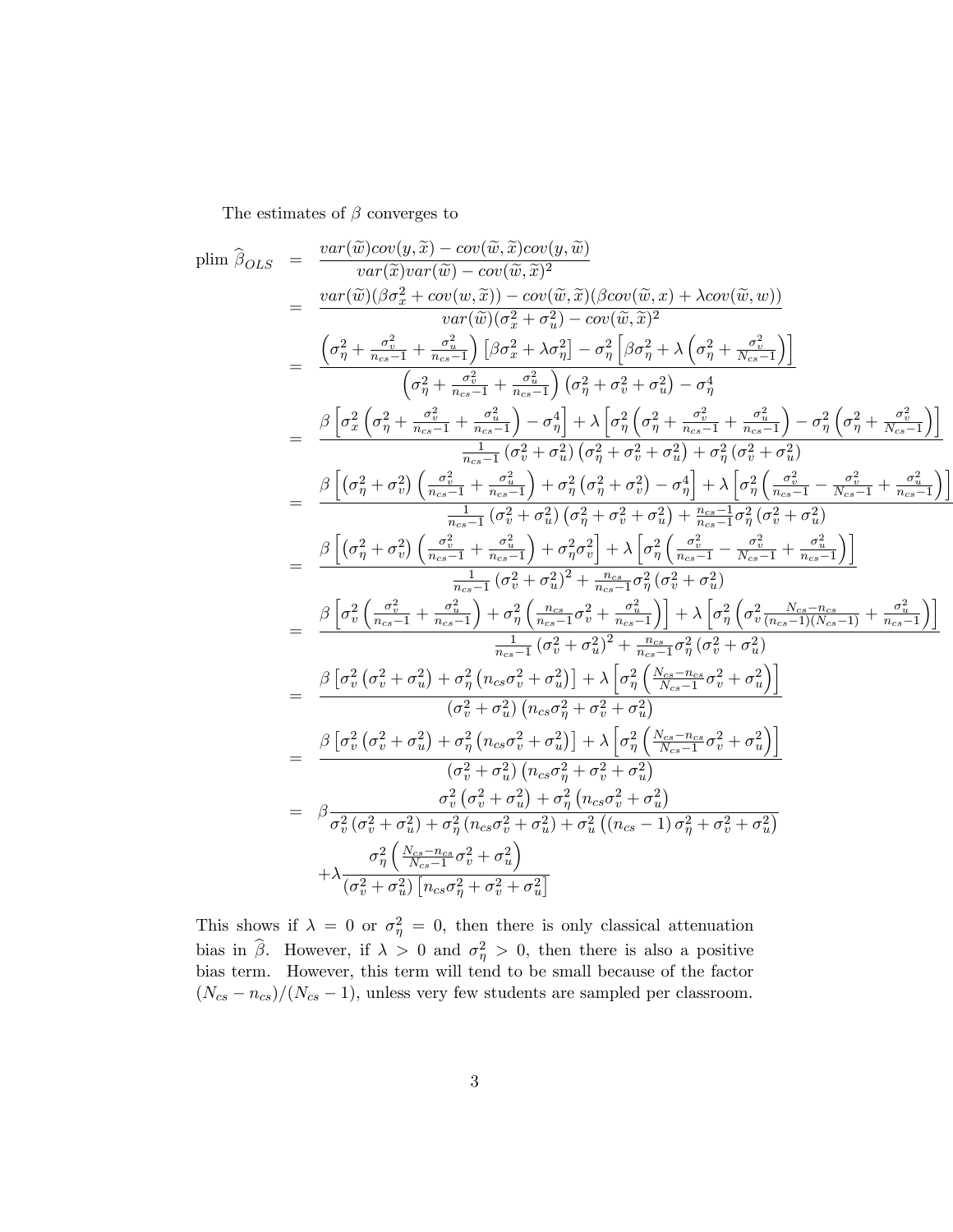However, we are primarily interested in the estimate of the peer effect:

$$
\text{plim }\hat{\lambda}_{OLS} = \frac{var(\tilde{x})cov(y,\tilde{w}) - cov(\tilde{w},\tilde{x})cov(y,\tilde{x})}{var(\tilde{x})var(\tilde{w}) - cov(\tilde{w},\tilde{x})^2} \n= \frac{var(\tilde{x})\left[\beta cov(\tilde{w},x) + \lambda cov(\tilde{w},w)\right] - cov(\tilde{w},\tilde{x})\left[\beta\sigma_x^2 + \lambda cov(w,\tilde{x})\right]}{var(\tilde{x})var(\tilde{w}) - cov(\tilde{w},\tilde{x})^2} \n= \frac{\left(\sigma_\eta^2 + \sigma_v^2 + \sigma_u^2\right)\left[\beta\sigma_\eta^2 + \lambda\left(\sigma_\eta^2 + \frac{\sigma_v^2}{N_{cs}-1}\right)\right] - \sigma_\eta^2\left[\beta\left(\sigma_\eta^2 + \sigma_v^2\right) + \lambda\sigma_\eta^2\right]}{\frac{1}{n_{cs}-1}\left(\sigma_v^2 + \sigma_u^2\right)\left[n_{cs}\sigma_\eta^2 + \sigma_v^2 + \sigma_u^2\right]} \n= \frac{\beta\left[\left(\sigma_\eta^2 + \sigma_v^2 + \sigma_u^2\right)\sigma_\eta^2 - \left(\sigma_\eta^2 + \sigma_v^2\right)\sigma_\eta^2\right] + \lambda\left[\left(\sigma_\eta^2 + \sigma_v^2 + \sigma_u^2\right)\left(\sigma_\eta^2 + \frac{\sigma_v^2}{N_{cs}-1}\right) - \sigma_\eta^4\right]}{\frac{1}{n_{cs}-1}\left(\sigma_v^2 + \sigma_u^2\right)\left[n_{cs}\sigma_\eta^2 + \sigma_v^2 + \sigma_u^2\right]} \n= \frac{\beta\left[\sigma_u^2\sigma_\eta^2\right] + \lambda\left[\sigma_\eta^2\frac{\sigma_v^2}{N_{cs}-1} + \left(\sigma_v^2 + \sigma_u^2\right)\left(\sigma_\eta^2 + \frac{\sigma_v^2}{N_{cs}-1}\right)\right]}{\frac{1}{n_{cs}-1}\left(\sigma_v^2 + \sigma_u^2\right)\left[n_{cs}\sigma_\eta^2 + \sigma_v^2 + \sigma_u^2\right]} \n= \frac{\beta\left[n_{cs}^2\sigma_\eta^2\right] + \lambda\left[n_{cs}^2\sigma_\eta^2 + \sigma_v^2 + \sigma_u^2\right]}{\left(n_{cs}-1\right)\sigma_u^2\sigma_\eta^2 + \sigma_v^2 + \sigma_u^2\right
$$

Consider the following special cases. If there is no measurement error,  $\sigma^2_u = 0$ :

$$
\begin{aligned}\n\text{plim } \widehat{\lambda}_{OLS} &= \lambda \frac{\frac{n_{cs} - 1}{N_{cs} - 1} \sigma_v^2 \left(\sigma_\eta^2 + \sigma_v^2\right) + (n_{cs} - 1) \sigma_\eta^2 \sigma_v^2}{\sigma_v^2 \left[n_{cs} \sigma_\eta^2 + \sigma_v^2\right]} \\
&= \lambda \frac{\frac{n_{cs} - 1}{N_{cs} - 1} \left(\sigma_\eta^2 \sigma_v^2 + \sigma_v^4\right) + (n_{cs} - 1) \sigma_\eta^2 \sigma_v^2}{\sigma_v^2 \left[n_{cs} \sigma_\eta^2 + \sigma_v^2\right]} \\
&= \lambda \frac{\left(\frac{n_{cs} - 1}{N_{cs} - 1} + n_{cs} - 1\right) \sigma_\eta^2 \sigma_v^2 + \frac{n_{cs} - 1}{N_{cs} - 1} \sigma_v^4}{\sigma_v^2 \left[n_{cs} \sigma_\eta^2 + \sigma_v^2\right]} \\
&= \lambda \frac{\left(\frac{n_{cs} - 1}{N_{cs} - 1} + n_{cs} - 1\right) \sigma_\eta^2 \sigma_v^2 + \frac{n_{cs} - 1}{N_{cs} - 1} \sigma_v^4}{\sigma_v^2 \left[n_{cs} \sigma_\eta^2 + \sigma_v^2\right]} \\
&= \lambda \left(\frac{n_{cs} - 1}{N_{cs} - 1}\right) \frac{N_{cs} \sigma_\eta^2 \sigma_v^2 + \sigma_v^4}{\sigma_v^2 \left[n_{cs} \sigma_\eta^2 + \sigma_v^2\right]} \\
&= \lambda \left(\frac{n_{cs} - 1}{N_{cs} - 1}\right) \frac{\sigma_v^2 \left(N_{cs} \sigma_\eta^2 + \sigma_v^2\right)}{\sigma_v^2 \left[n_{cs} \sigma_\eta^2 + \sigma_v^2\right]} \\
&= \lambda \left(\frac{n_{cs} - 1}{N_{cs} - 1}\right) \frac{N_{cs} \sigma_\eta^2 + \sigma_v^2}{n_{cs} \sigma_\eta^2 + \sigma_v^2} \\
&= \lambda \left(\frac{n_{cs} - 1}{N_{cs} - 1}\right) \frac{N_{cs} \sigma_\eta^2 + \sigma_v^2}{n_{cs} \sigma_\eta^2 + \sigma_v^2}\n\end{aligned}
$$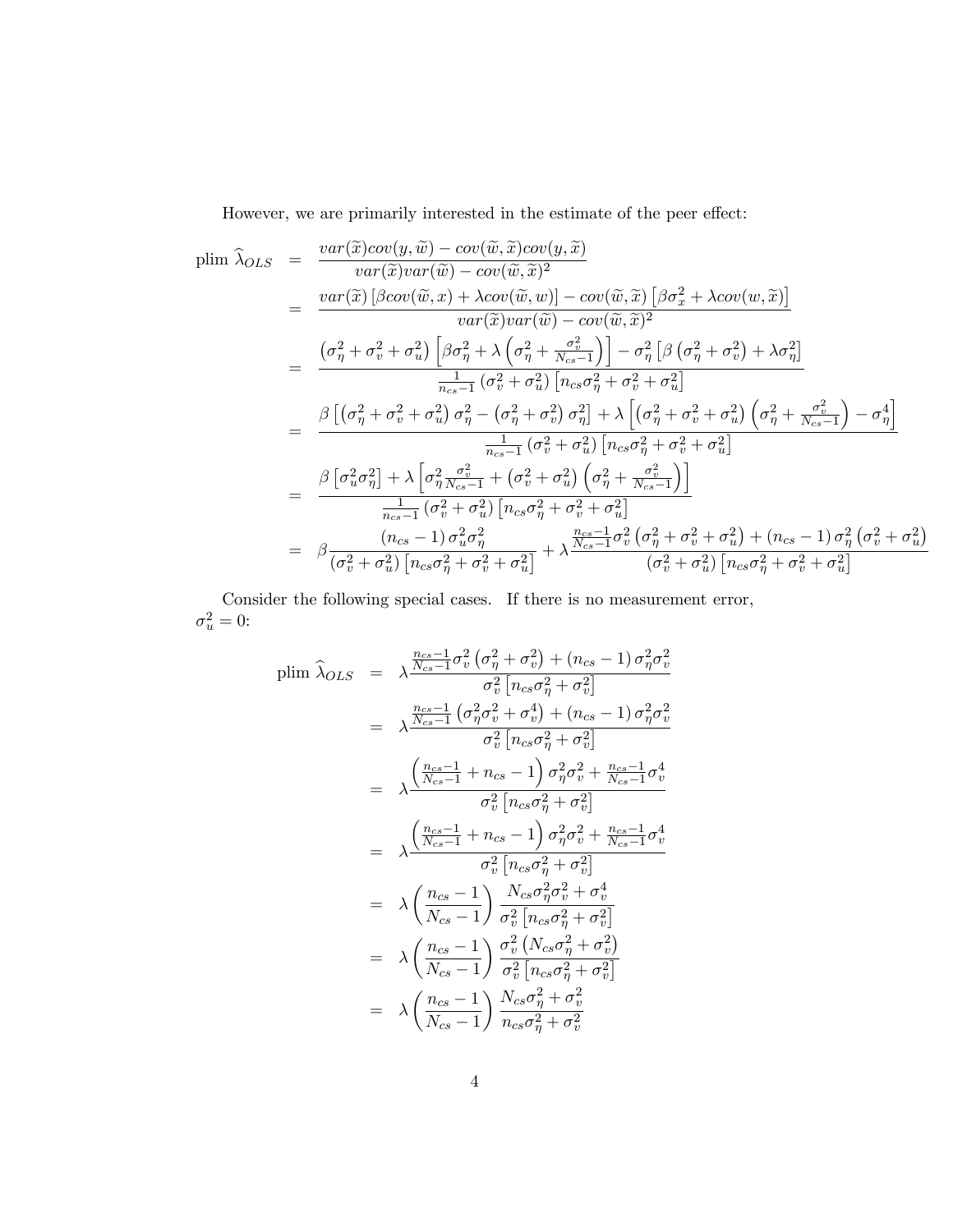In this case attenuation due to not sampling the whole class is most important when  $\sigma_{\eta}^2 = 0$ , but will vanish as  $\sigma_{\eta}^2$  grows.

If there is only measurement error but the whole class is sampled,  $N_{cs} =$  $n_{cs}$ :

$$
\text{plim } \widehat{\lambda}_{OLS} = \beta \frac{(N_{cs} - 1) \sigma_u^2 \sigma_\eta^2}{(\sigma_v^2 + \sigma_u^2) \left[N_{cs} \sigma_\eta^2 + \sigma_v^2 + \sigma_u^2\right]} + \lambda \frac{\sigma_v^2 \left(\sigma_\eta^2 + \sigma_v^2 + \sigma_u^2\right) + (N_{cs} - 1) \sigma_\eta^2 \left(\sigma_v^2 + \sigma_u^2\right)}{\left(\sigma_v^2 + \sigma_u^2\right) \left[N_{cs} \sigma_\eta^2 + \sigma_v^2 + \sigma_u^2\right]} \\
= \beta \frac{(N_{cs} - 1) \sigma_u^2 \sigma_\eta^2}{(\sigma_v^2 + \sigma_u^2) \left[N_{cs} \sigma_\eta^2 + \sigma_v^2 + \sigma_u^2\right]} + \lambda \frac{\sigma_v^2 \left(N_{cs} \sigma_\eta^2 + \sigma_v^2 + \sigma_u^2\right) + (N_{cs} - 1) \sigma_\eta^2 \sigma_u^2}{\sigma_v^2 \left(N_{cs} \sigma_\eta^2 + \sigma_v^2 + \sigma_u^2\right) + \sigma_u^2 \left(N_{cs} \sigma_\eta^2 + \sigma_v^2 + \sigma_u^2\right)}\n\tag{8.133}
$$

In this case there is attenuation in  $\hat{\lambda}$  if  $\beta = 0$ . Attenuation is greatest if  $\sigma_{\eta}^2 = 0$ , but becomes less important when  $\sigma_{\eta}^2$  grows. If  $\beta > 0$ , this raises the estimated value of  $\hat{\lambda}$ , and more so when  $\sigma_{\eta}^2$  is bigger. The positive bias due to the  $\beta$ -term may outweigh the attenuation for large enough  $\sigma_{\eta}^2$ . If the whole class is not sampled, this introduces additional attenuation.

We now turn to the instrumental variables estimator. The instruments

$$
z_{1ics} = x_{ics} + u_{1ics}
$$
  

$$
z_{2cs} = \overline{z}_{1cs} = \eta_{cs} + \overline{v}_{cs} + \overline{u}_{1cs}
$$

are based on an independent measurement of  $x_{ics}$ , i.e. we assume  $cov(u_{ics}, u_{1ics}) =$ 0. Then

$$
cov(z_1, \widetilde{x}) = E[(\eta_{cs} + v_{ics} + u_{1ics})(\eta_{cs} + v_{ics} + u_{ics})]
$$
  
=  $\sigma_{\eta}^2 + \sigma_{v}^2 = cov(z_1, x)$ 

$$
cov(z_1, \tilde{w}) = E\left[ (\eta_{cs} + v_{ics} + u_{1ics}) \left( \eta_{cs} + \frac{1}{n_{cs} - 1} \sum_{S_{-i}} (v_{ics} + u_{ics}) \right) \right]
$$
  
\n
$$
= \sigma_{\eta}^2 = cov(z_1, w)
$$
  
\n
$$
cov(z_2, \tilde{x}) = E\left[ \left( \eta_{cs} + \frac{1}{n_{cs} - 1} \sum_{S_{-i}} (v_{ics} + u_{1ics}) \right) (\eta_{cs} + v_{ics} + u_{ics}) \right]
$$
  
\n
$$
= \sigma_{\eta}^2 = cov(z_2, x)
$$
  
\n
$$
cov(z_2, \tilde{w}) = E\left[ \left( \eta_{cs} + \frac{1}{n_{cs} - 1} \sum_{S_{-i}} (v_{ics} + u_{1ics}) \right) \left( \eta_{cs} + \frac{1}{n_{cs} - 1} \sum_{S_{-i}} (v_{ics} + u_{ics}) \right) \right]
$$
  
\n
$$
= \sigma_{\eta}^2 + \frac{1}{(n_{cs} - 1)} \sigma_v^2
$$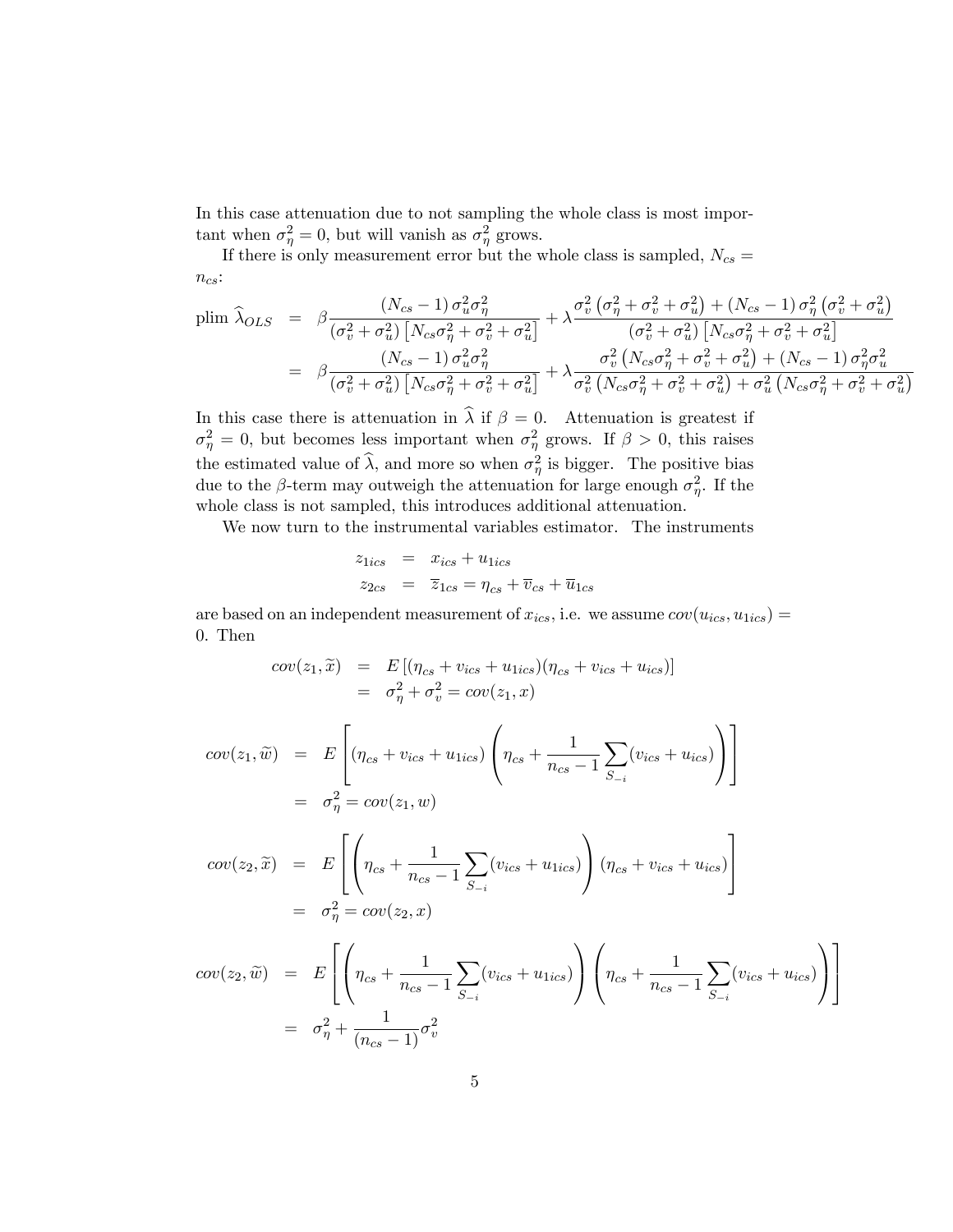$$
cov(z_2, w) = E\left[ \left( \eta_{cs} + \frac{1}{n_{cs} - 1} \sum_{S_{-i}} (v_{ics} + u_{1ics}) \right) \left( \eta_{cs} + \frac{1}{N_{cs} - 1} \sum_{P_{-i}} v_{ics} \right) \right]
$$
  
=  $\sigma_{\eta}^2 + \frac{1}{(n_{cs} - 1) (N_{cs} - 1)} (n_{cs} - 1) \sigma_v^2 = \sigma_{\eta}^2 + \frac{\sigma_v^2}{(N_{cs} - 1)}$ 

Hence

$$
plim\hat{\beta}_{IV} = \frac{cov(z_{2}\tilde{w})cov(y,z_{1}) - cov(\tilde{w},z_{1})cov(y,z_{2})}{cov(z_{2}\tilde{w}) - cov(z_{1}\tilde{w})cov(z_{2}\tilde{x})}
$$
\n
$$
= \frac{cov(z_{2}\tilde{w})\left[\beta cov(z,z_{1}) + \lambda cov(w,z_{1})\right] - cov(\tilde{w},z_{1})\left[\beta cov(x,z_{2}) + \lambda cov(w,z_{2})\right]}{cov(z_{1}\tilde{w})cov(z_{2}\tilde{w}) - cov(z_{1}\tilde{w})cov(z_{2}\tilde{x})}
$$
\n
$$
= \frac{\left(\sigma_{\eta}^{2} + \frac{1}{(n_{cs}-1)}\sigma_{\tilde{v}}^{2}\right)\left[\beta\left(\sigma_{\eta}^{2} + \sigma_{\tilde{v}}^{2}\right) + \lambda\sigma_{\eta}^{2}\right] - \sigma_{\eta}^{2}\left[\beta\sigma_{\eta}^{2} + \lambda\left(\sigma_{\eta}^{2} + \frac{1}{(N_{cs}-1)}\sigma_{\tilde{v}}^{2}\right)\right]}{\left(\sigma_{\eta}^{2} + \sigma_{\tilde{v}}^{2}\right)\left(\sigma_{\eta}^{2} + \frac{1}{(n_{cs}-1)}\sigma_{\tilde{v}}^{2}\right) - \sigma_{\eta}^{4}}
$$
\n
$$
= \frac{\beta\left[\left(\sigma_{\eta}^{2} + \sigma_{\tilde{v}}^{2}\right)\left(\sigma_{\eta}^{2} + \frac{1}{(n_{cs}-1)}\sigma_{\tilde{v}}^{2}\right) - \sigma_{\eta}^{4}\right] + \lambda\left[\sigma_{\eta}^{2}\left(\sigma_{\eta}^{2} + \frac{1}{(n_{cs}-1)}\sigma_{\tilde{v}}^{2}\right) - \sigma_{\eta}^{2}\left(\sigma_{\eta}^{2} + \frac{1}{(N_{cs}-1)}\sigma_{\tilde{v}}^{2}\right)\right]}{\left(\sigma_{\eta}^{2} + \sigma_{\tilde{v}}^{2}\right)\left(\sigma_{\eta}^{2} + \frac{1}{(n_{cs}-1)}\sigma_{\tilde{v}}^{2}\right)} - \sigma_{\eta}^{4}
$$
\n
$$
= \beta + \lambda\frac{\left[\sigma_{\eta}^{2}\frac{1}{(n_{cs}-1)}\sigma_{\tilde{v}}^{2} - \sigma_{\eta}^{2}\frac{1
$$

so the IV estimator of  $\beta$  is consistent if  $\sigma_{\eta}^2 = 0$ .